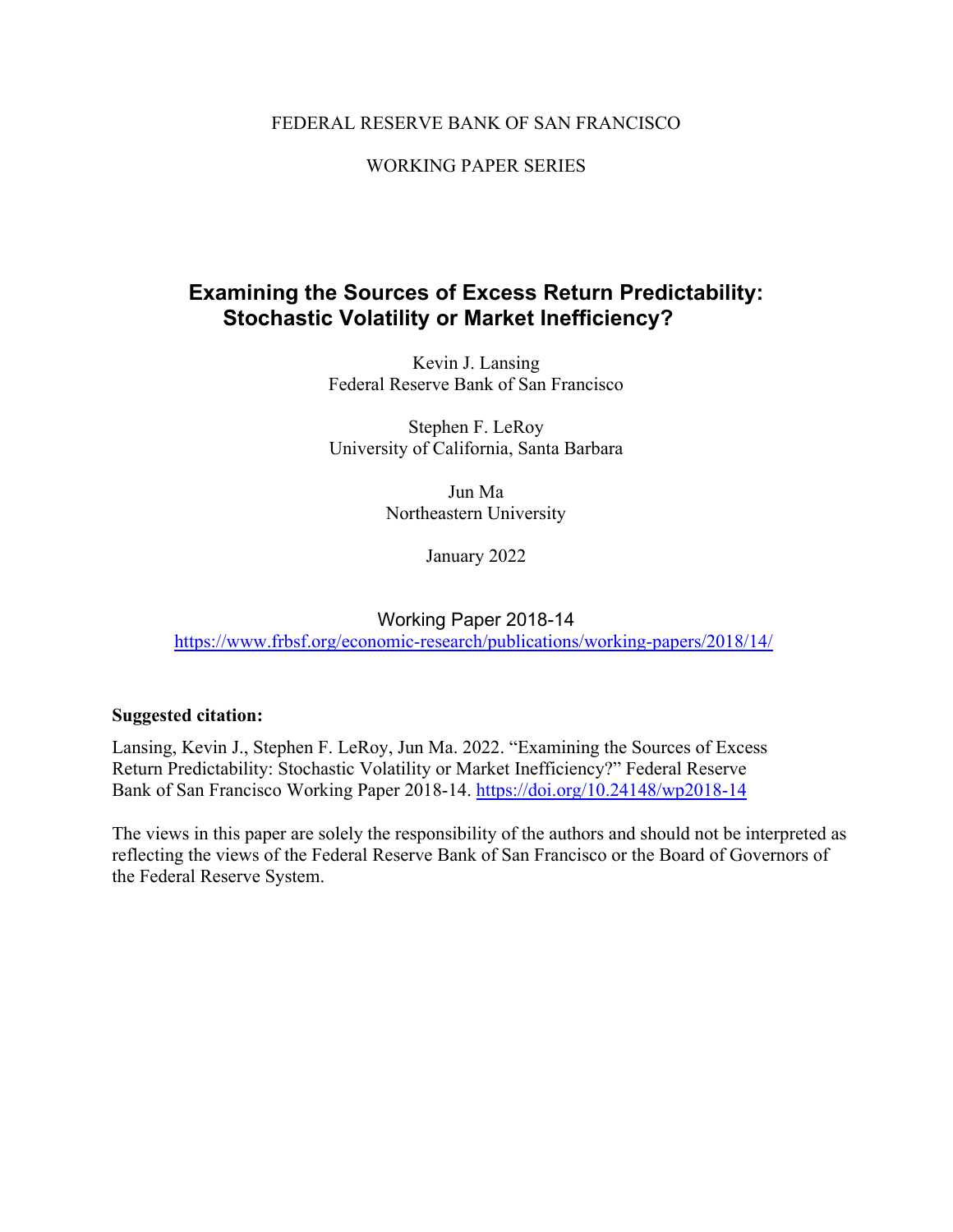# Examining the Sources of Excess Return Predictability: Stochastic Volatility or Market Inefficiency?<sup>\*</sup>

Kevin J. Lansing<sup>†</sup> FRB San Francisco

Stephen F. LeRoy<sup> $‡$ </sup> UC Santa Barbara

Jun  $Ma^{\S}$ Northeastern University

January 27, 2022

#### Abstract

We use a consumption based asset pricing model to show that the predictability of excess returns on risky assets can arise from only two sources: (1) stochastic volatility of fundamental variables, or (2) departures from rational expectations that give rise to predictable investor forecast errors and market ine¢ ciency. While controlling for stochastic volatility, we find that a variable which measures non-fundamental noise in the Treasury yield curve helps to predict 1-month-ahead excess stock returns, but only during sample periods that include the Great Recession. For these sample periods, higher noise predicts lower excess stock returns, implying that a shortage of arbitrage capital in financial markets caused excess returns to drop below the levels justified by fundamentals. The statistical significance of the predictor variables that control for stochastic volatility are also typically sensitive to the sample period. Measures of implied and realized stock return variance cease to be significant when the COVID-influenced data from early 2020 onward is included.

Keywords: Equity Premium, Excess Volatility, Return Predictability, Market Sentiment, Time Series Momentum, Yield Curve Noise. JEL Classification: E44, G12.

Forthcoming, Journal of Economic Behavior and Organization. For helpful comments and suggestions, we thank Jens Christensen, Paolo Giordani, Charles Leung, Fabio Verona, and two anonymous referees whose comments and suggestions signiÖcantly improved this article. We also thank conference and seminar participants at Norges Bank, Bank of Finland, Durham University Business School, Hamilton College, the 2018 Örebro University Workshop on "Predicting Asset Returns" the 2019 Symposium of the Society for Nonlinear Dynamics and Econometrics, the 2019 EEA-ESEM Meeting in Manchester, U.K., and the 2021 Royal Economics Society Meeting.

<sup>&</sup>lt;sup>†</sup>Corresponding author. Research Department, Federal Reserve Bank of San Francisco, P.O. Box 7702, San Francisco, CA 94120-7702, email: kevin.j.lansing@sf.frb.org.

<sup>&</sup>lt;sup>‡</sup>Department of Economics, University of California, Santa Barbara, CA 93106, email: steve.leroy@ucsb.edu. <sup>§</sup>Department of Economics, Northeastern University, Boston, MA 02115, email: ju.ma@northeastern.edu.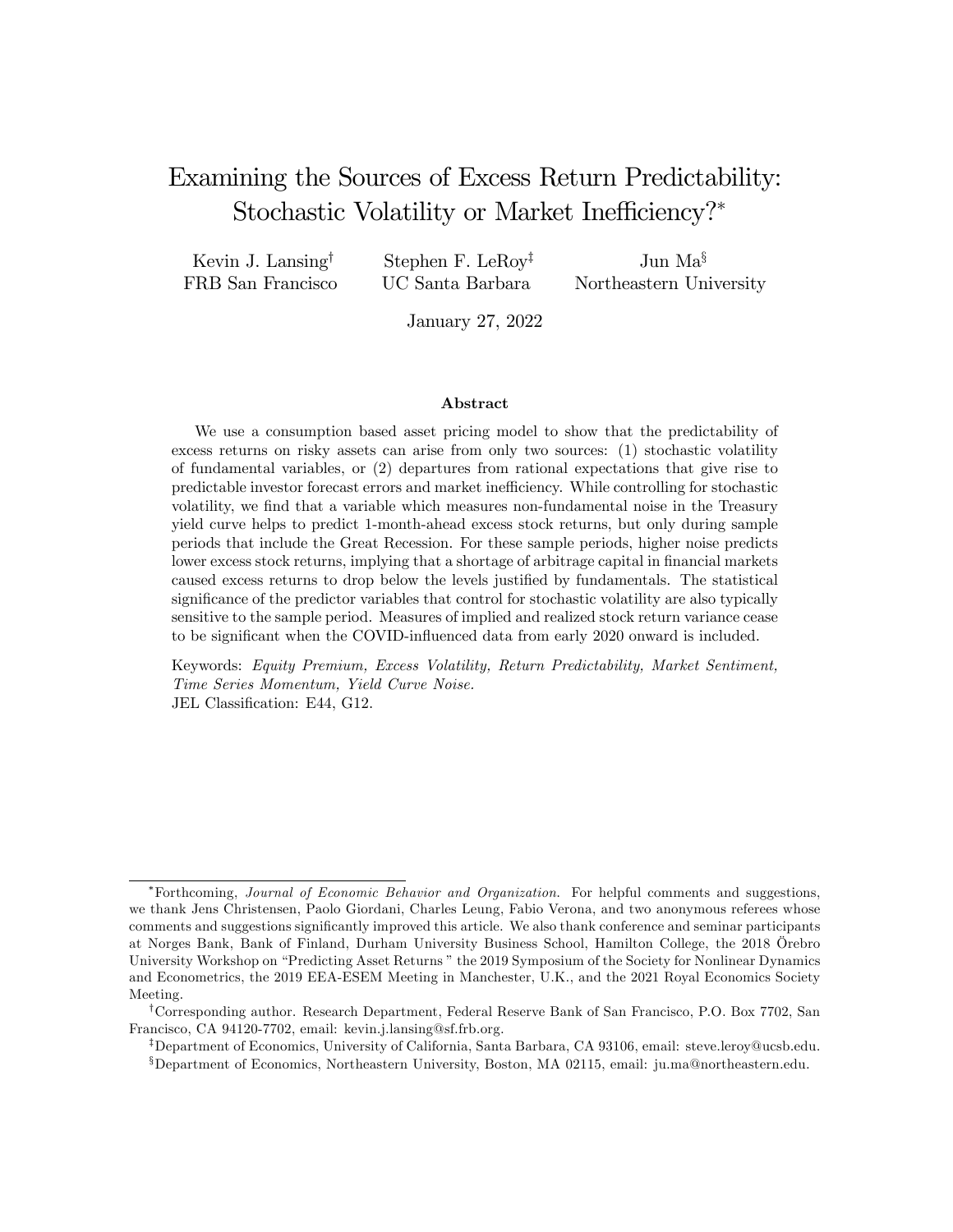## 1 Introduction

A vast literature, pioneered by Fama and French (1988), examines the so-called "predictabilityî of excess returns on risky assets. Predictability is typically measured by the size of a slope coefficient and the adjusted R-squared statistic in forecasting regressions over various time horizons. This paper examines the predictability question from both a theoretical and empirical perspective.

Our theoretical approach employs a standard consumption based asset pricing model. We show that the predictability of excess returns on risky assets can arise from only two sources: (1) stochastic volatility of fundamental variables, or (2) departures from rational expectations that give rise to predictable investor forecast errors and market inefficiency. Specifically, we show that excess returns on risky assets can be represented by an additive combination of conditional variance terms and investor forecast errors. This result holds for any stochastic discount factor, any consumption or dividend process, and any stream of bond coupon payments.

The conditional variance terms that appear in the expression for excess returns can be a source of predictability if one or more of the model's fundamental variables exhibit stochastic volatility. In the absence of stochastic volatility, rationally time-varying risk aversion, by itself, is not a source of predictable excess returns. But if we allow for a departure from rational expectations, then the resulting investor forecast errors will be predictable, serving as an alternative source of predictable excess returns. Under extrapolative expectations, excess returns are predictable, but stochastic volatility does not contribute to this predictability. This is because the investor's subjective forecasts do not take into account the laws of motion for the fundamental variables that give rise to stochastic volatility. We provide analytical examples to illustrate each of these cases.

Our empirical approach examines whether 1-month-ahead excess returns on stocks relative to the risk free rate can be predicted using data from 1990.M1 to 2020.M12. Motivated by our theoretical results, we look for evidence that market inefficiency (in the form of nonrational expectations) contributes to the predictability of excess returns while controlling for the presence of stochastic volatility. As an indirect control for stochastic volatility, we include the price-dividend ratio—a typical predictor variable in the literature. We show that under rational expectations, the equilibrium price-dividend ratio in the model will depend on any fundamental state variables that give rise to stochastic volatility. As direct controls for stochastic volatility, we include the implied variance and the realized variance of recent stock returns.

Numerous studies have found that measures of investor sentiment or return momentum can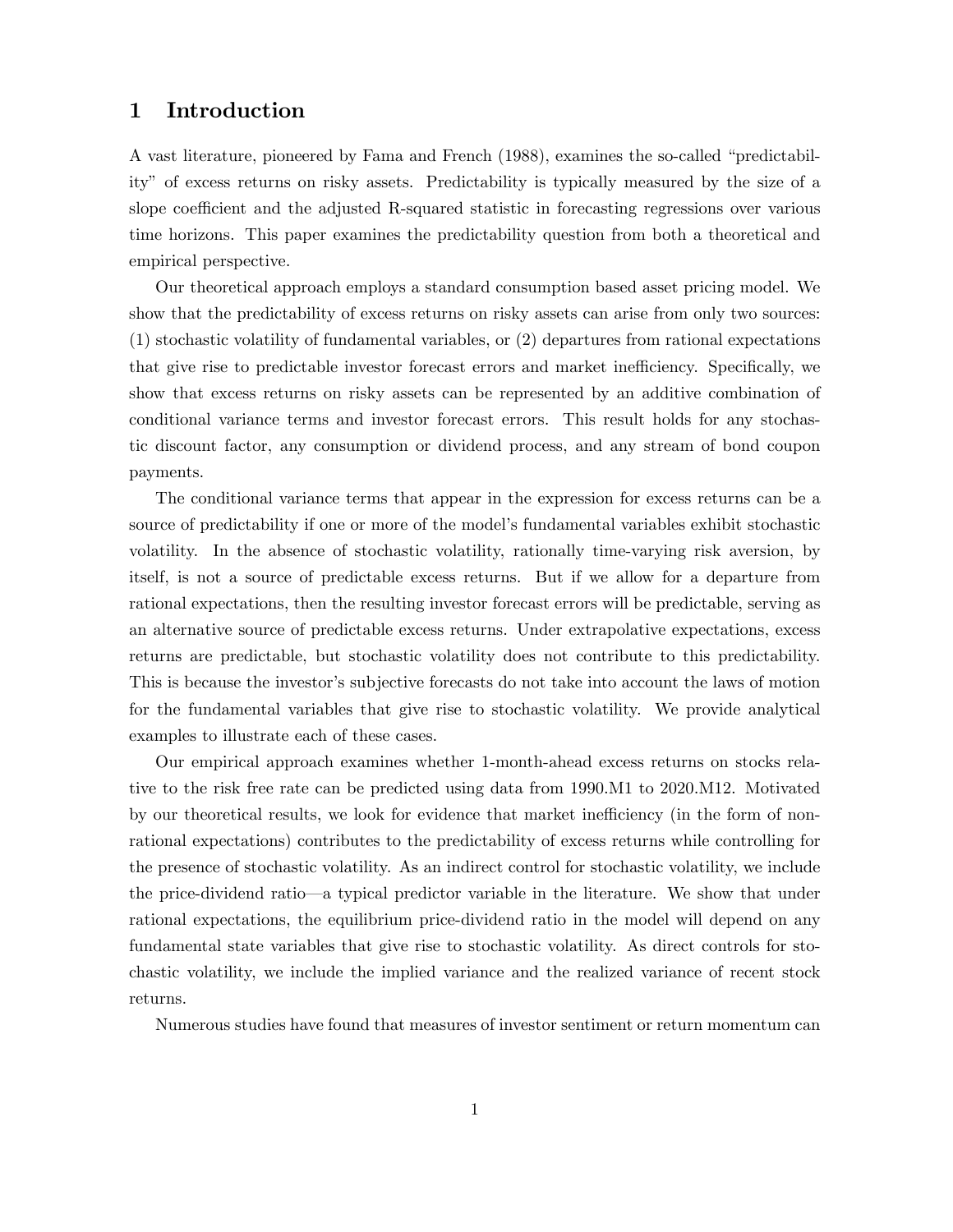often help to predict excess stock returns.<sup>1</sup> It is tempting to conclude that such results provide evidence of market inefficiency. However, we cannot rule out that measures of sentiment or momentum are linked to movements in the underlying fundamental variables that give rise to stochastic volatility. Indeed, Audrino et al. (2020) Önd that measures of investor sentiment and investor attention for individual stocks have significant predictive power for a stock's future realized return volatility. Wang et al.  $(2006)$  find that the lagged stock market return (a measure of momentum) helps to predict both the implied volatility and the realized volatility of stock returns. The same study confirms the findings of Brown and Cliff  $(2004)$  that the lagged stock market return helps to predict future changes in sentiment.<sup>2</sup> Based on these results, we include measures of sentiment and momentum as indirect controls for stochastic volatility. Our sentiment variable is the 12-month change in the University of Michigan's consumer sentiment index. Our momentum variable is the trailing 1-month change in the excess stock return. As an additional control variable, we interact the 12-month sentiment change with our measure of return momentum because this variable turns out to be a more robust predictor than either sentiment or momentum in isolation.

The predictor variable that we use to detect market inefficiency is a measure of nonfundamental "noise" in the Treasury yield curve, as constructed by Hu et al. (2013). Specifically, the noise variable is the monthly average root mean squared deviation between the daily Treasury yield curve and a daily model-fitted, no-arbitrage yield curve. The noise variable captures the degree to which "limits to arbitrage" due to a lack of liquidity in financial markets may allow asset prices to deviate from fundamental values. According to Hu et al.  $(2013, p. 2344)$ , "our noise measure does not simply capture the liquidity concerns specific to the Treasury market, but rather reflects how different liquidity crises might transmit through Önancial markets via the movements of arbitrage capital. In other words, rather than being a measure specific to the Treasury market, our noise measure is a reflection of overall market conditions."

Given that the noise variable in our predictive regressions is constructed using data from the Treasury yield curve, we include the monthly average Treasury term spread (the difference between the 10-year and 3-month constant maturity Treasury yields) as an additional control for stochastic volatility. The term spread captures expectations of future monetary policy actions that, in turn, could influence asset return volatility.

We find that the regression coefficient on the noise variable is statistically significant, but only during sample periods that include the Great Recession. For these sample periods, higher noise predicts lower excess stock returns, implying that a shortage of arbitrage capital

<sup>&</sup>lt;sup>1</sup>For sentiment, see Huang, et al. (2014) and Adämmer and Schüssler (2020). For momentum, see Moskowitz et al. (2012), Neely, et al. (2014), and Cujean and Hasler (2017).

<sup>&</sup>lt;sup>2</sup>Lansing and Tubbs (2019) report a similar finding.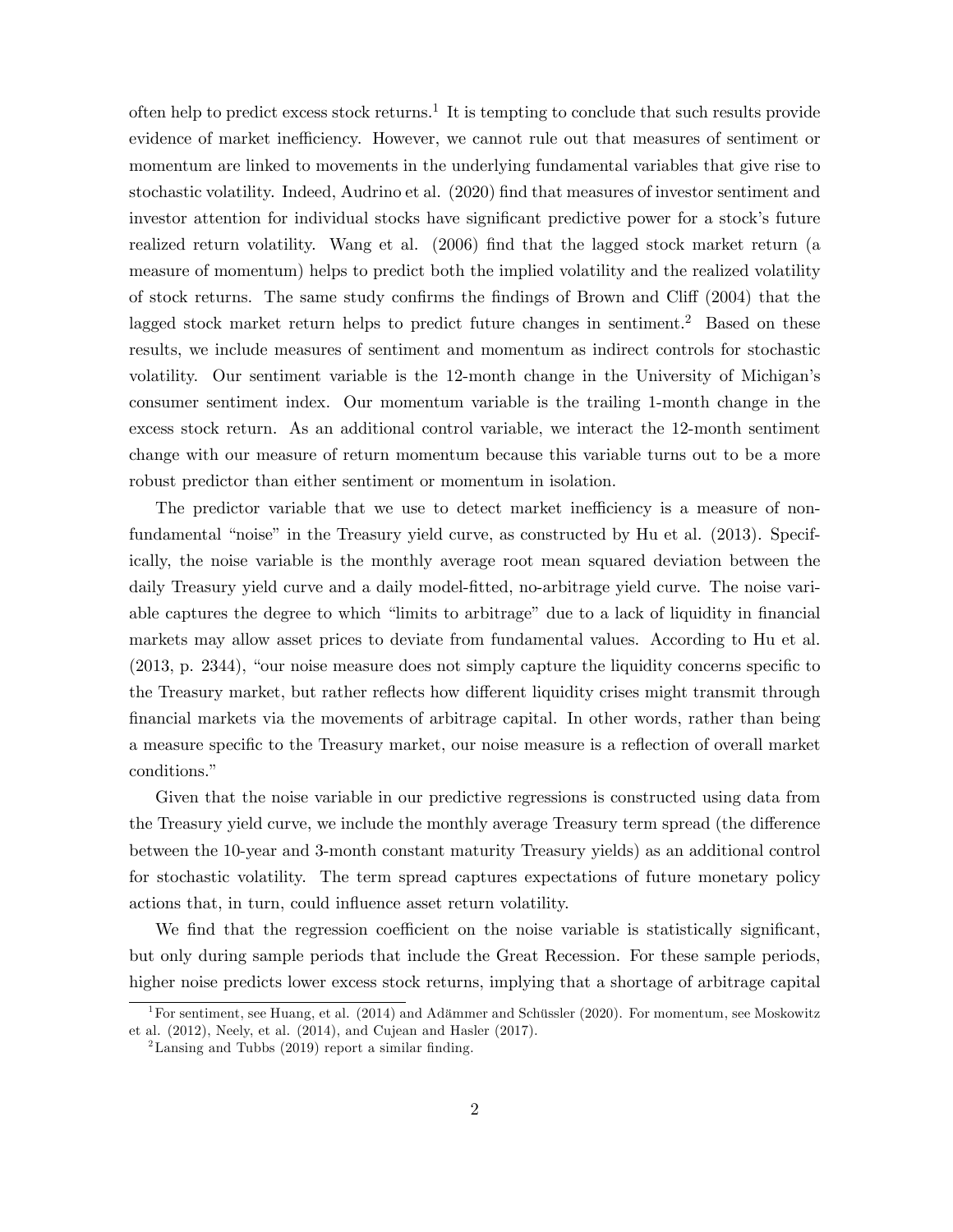in financial markets during the Great Recession caused excess returns to drop below the levels justified by fundamentals.

Our full-sample predictability regression for the period from 1990.M1 to 2020.M12 yields an adjusted R-squared statistic of 8.3%. If we omit the noise variable, then the adjusted Rsquared statistic drops to 4.8%. In out-of-sample tests, including the noise variable markedly improves the out-of-sample R-squared statistic when the out-of-sample period includes the Great Recession, but not otherwise.

As for the seven predictor variables that control for stochastic volatility, we find that statistical significance is also typically sensitive to the sample period. The price-dividend ratio, the implied and realized variances of stock returns, and the sentiment-momentum interaction variable are not significant during recession periods. The implied stock return variance and the realized stock return variance both cease to be statistically significant when the COVIDinfluenced data from early 2020 onward is included. Using 120-month rolling regressions, we show that only three predictor variables (price-dividend ratio, implied stock return variance, and sentiment-momentum interaction variable) are significant across a diverse set of sample periods. The remaining predictor variables are either intermittently significant, rarely significant, or never significant. For the most recent 120-month sample period that runs from 2011.M1 to 2020.M12 and includes the COVID-influenced data, the only significant predictor variable is the price-dividend ratio.

Overall, our results reinforce the Öndings of Welch and Goyal (2008), Chen and Hong  $(2012)$ , and others who demonstrate the difficulty of identifying any robust predictors of excess stock returns. Our results are also in line with the findings of Farmer et al. (2022) who identify short time intervals that exhibit significant out-of-sample predictability of excess stock returns. These time intervals, called "pockets of predictability," are interspersed with longer intervals that exhibit little or no evidence of predictable excess stock returns. They demonstrate that an asset pricing model with "sticky expectations" can generate such outcomes. Georges and Pereira (2021) develop a model with boundedly-rational, machine learning agents that delivers similar results. Interestingly, the lack of robustness in the predictability of excess stock returns could itself represent evidence in favor of market inefficiency.

#### 1.1 Related literature

Numerous empirical studies find that measures of investor sentiment or investor attention can often help to predict raw stock returns, as opposed to excess stock returns. Examples include Brown and Cliff (2005), Lemmon and Portniaguina (2006), Tetlock (2007), Schmeling (2009), García (2013), Klemola et al (2016), and Fraiberger et al. (2018). Our theoretical results demonstrate that if some variable helps to predict raw stock returns, even after controlling for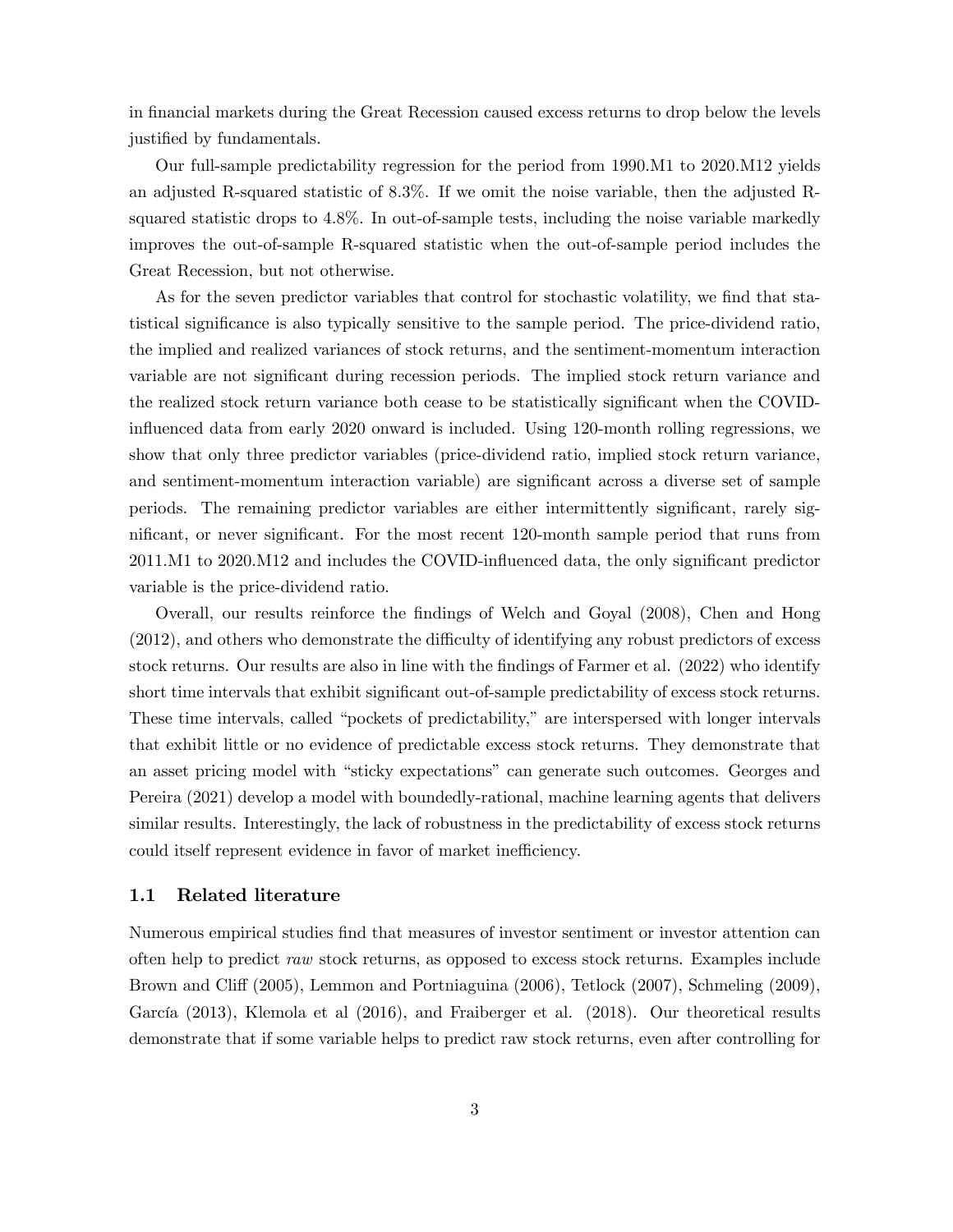the presence of stochastic volatility, then this result need not imply market inefficiency.

Several studies link the predictability of excess returns to evidence of departures from rational expectations. Bacchetta, Mertens, and van Wincoop (2009) find that financial markets which exhibit predictable excess returns also exhibit predictable forecast errors of returns from surveys, arguing against full rationality of the survey forecasts. Piazzesi et al. (2015) find evidence of departures from rational expectations in expected excess bond returns from surveys. Cieslik (2018) shows that investors' real time forecast errors about the short-term real interest rate help to account for predictability in the bond risk premium.

The idea that excess stock returns tend to be more predictable around recessions has been documented by Henkel et. al. (2011), Dalig and Halling (2012), Neely, et al. (2014), Cujean and Hasler  $(2017)$ , and Gómez-Cram  $(2022)$ . Using data through December 2019, Gómez-Cram (2022) shows that an asset pricing model with sticky expectations about future cash flows can help account for the empirical evidence.

### 2 Excess returns in a consumption-based model

The framework for our theoretical analysis is a standard consumption-based asset pricing model. For any type of purchased asset and any specification of investor preferences, the first-order condition of the representative investor's optimal saving choice yields

$$
1 = \widehat{E}_t \left[ M_{t+1} R_{t+1}^i \right], \tag{1}
$$

where  $M_{t+1}$  is the investor's stochastic discount factor and  $R_{t+1}$  is the gross holding period return on asset type i from period t to  $t + 1$ . The symbol  $\widehat{E}_t$  represents the investor's subjective expectation, conditional on information available at time  $t$ . Under rational expectations,  $\widehat{E}_t$  corresponds to the mathematical expectation operator  $E_t$  evaluated using the objective distributions of all shocks, which are assumed known to the rational investor.

For a dividend-paying stock, we have  $R_{t+1}^s = (d_{t+1} + p_{t+1}^s)/p_t^s$ , where  $p_t^s$  is the ex-dividend stock price and  $d_{t+1}$  is the dividend received in period  $t+1$ . For a default-free bond that pays a stream of coupon payments (measured in consumption units) we have  $R_t^b = \left(1 + \delta p_{t+1}^b\right) / p_t^b$ , where  $p_t^b$  is the ex-coupon bond price and  $\delta$  is a parameter that governs the decay rate of the coupon payments. A bond purchased in period t yields a coupon stream of 1,  $\delta$ ,  $\delta^2$ ... starting in period  $t + 1$ . When  $\delta = 1$ , we have a consol bond that delivers a perpetual stream of coupon payments, each equal to one consumption unit. More generally, the value of  $\delta$ can be calibrated to achieve a target value for the Macaulay duration of the bond, i.e., the present-value weighted average maturity of the bond's cash flows.<sup>3</sup> When  $\delta = 0$ , we have a one period discount bond that delivers a single coupon payment of one consumption unit in

<sup>3</sup> See, for example, Lansing (2015).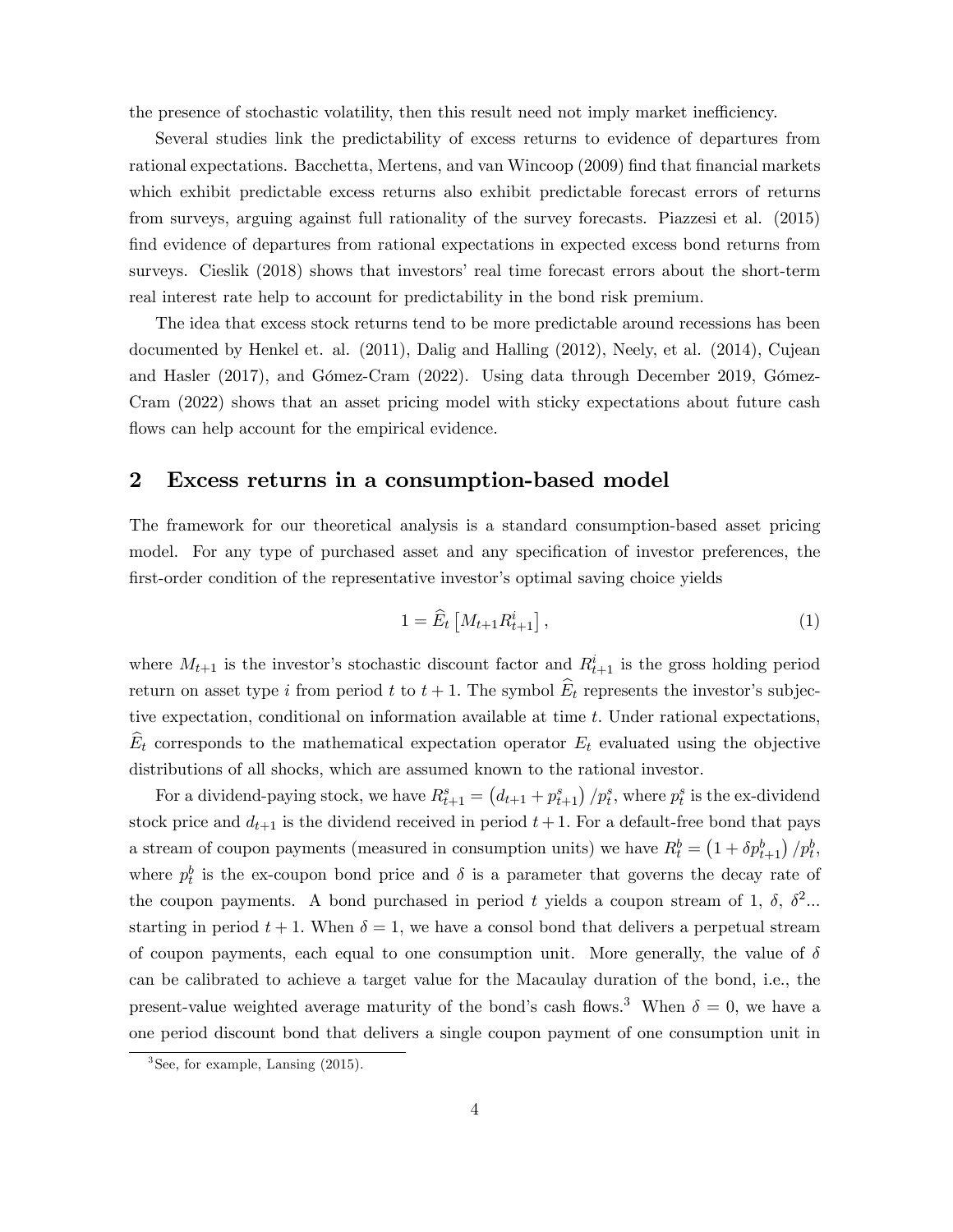period  $t + 1$ . In this case,  $R_{t+1}^f \equiv 1/p_t^b$  is the risk-free rate of return which is known with certainty in period t:

With time-separable constant relative risk aversion (CRRA) preferences, we have  $M_{t+1}$  =  $\beta (c_{t+1}/c_t)^{-\alpha}$ , where  $\beta$  is the subjective time discount factor,  $c_t$  is the investor's real consumption, and  $\alpha$  is the risk aversion coefficient. With recursive preferences along the lines of Epstein and Zin (1989), we have  $M_{t+1} = \beta^{\omega} (c_{t+1}/c_t)^{-\omega/\psi} (R_{t+1}^c)^{\omega-1}$ , where  $R_{t+1}^c \equiv (c_{t+1} + p_{t+1}^c) / p_t^c$ is the gross return on an asset that delivers a claim to consumption  $c_{t+1}$  in period  $t + 1$ ,  $\psi$  is the elasticity of intertemporal substitution (EIS), and  $\omega \equiv (1 - \alpha) / (1 - \psi^{-1})$ . In the special case when  $\alpha = \psi^{-1}$ , we have  $\omega = 1$  such that Epstein-Zin preferences coincide with CRRA preferences. With external habit formation preferences along the lines of Campbell and Cochrane (1999), we have  $M_{t+1} = \beta [s_{t+1}c_{t+1}/(s_t c_t)]^{-\alpha}$ , where  $s_t \equiv 1 - x_t/c_t$  is the surplus consumption ratio,  $x_t$  is the external habit level, and  $\alpha$  is a curvature parameter that governs the steady state level of risk aversion.

For stocks, equation (1) can be rewritten as

$$
p_t^s/d_t = \hat{E}_t \left[ M_{t+1} \frac{d_{t+1}}{d_t} \left( 1 + p_{t+1}^s / d_{t+1} \right) \right], \tag{2}
$$

where  $p_t^s/d_t$  is the price-dividend ratio and  $d_{t+1}/d_t$  is the gross growth rate of dividends. At this point, it is convenient to define the following nonlinear change of variables:

$$
z_t^s \equiv M_t \frac{d_t}{d_{t-1}} (1 + p_t^s / d_t), \tag{3}
$$

where  $z_t^s$  represents a composite variable that depends on the stochastic discount factor, the growth rate of dividends, and the price-dividend ratio.<sup>4</sup> The investor's first-order condition (2) becomes

$$
p_t^s/d_t = \widehat{E}_t z_{t+1}^s,\tag{4}
$$

which shows that the equilibrium price-dividend ratio is simply the investor's conditional forecast of the composite variable  $z_{t+1}^s$ . Substituting  $p_t^s/d_t = \widehat{E}_t z_{t+1}^s$  into the definition (3) yields the following transformed version of the investor's first-order condition

$$
z_t^s = M_t \frac{d_t}{d_{t-1}} (1 + \widehat{E}_t z_{t+1}^s). \tag{5}
$$

The gross stock return can now be written as

$$
R_{t+1}^{s} = \frac{d_{t+1} + p_{t+1}^{s}}{p_{t}^{s}} = \frac{(1 + p_{t+1}^{s}/d_{t+1})}{p_{t}^{s}/d_{t}} \frac{d_{t+1}}{d_{t}}
$$

$$
= \frac{z_{t+1}^{s}}{\hat{E}_{t} z_{t+1}^{s}} \frac{1}{M_{t+1}}, \tag{6}
$$

<sup>4</sup>This nonlinear change of variables technique is also employed by Lansing (2010, 2016) and Lansing and LeRoy (2014).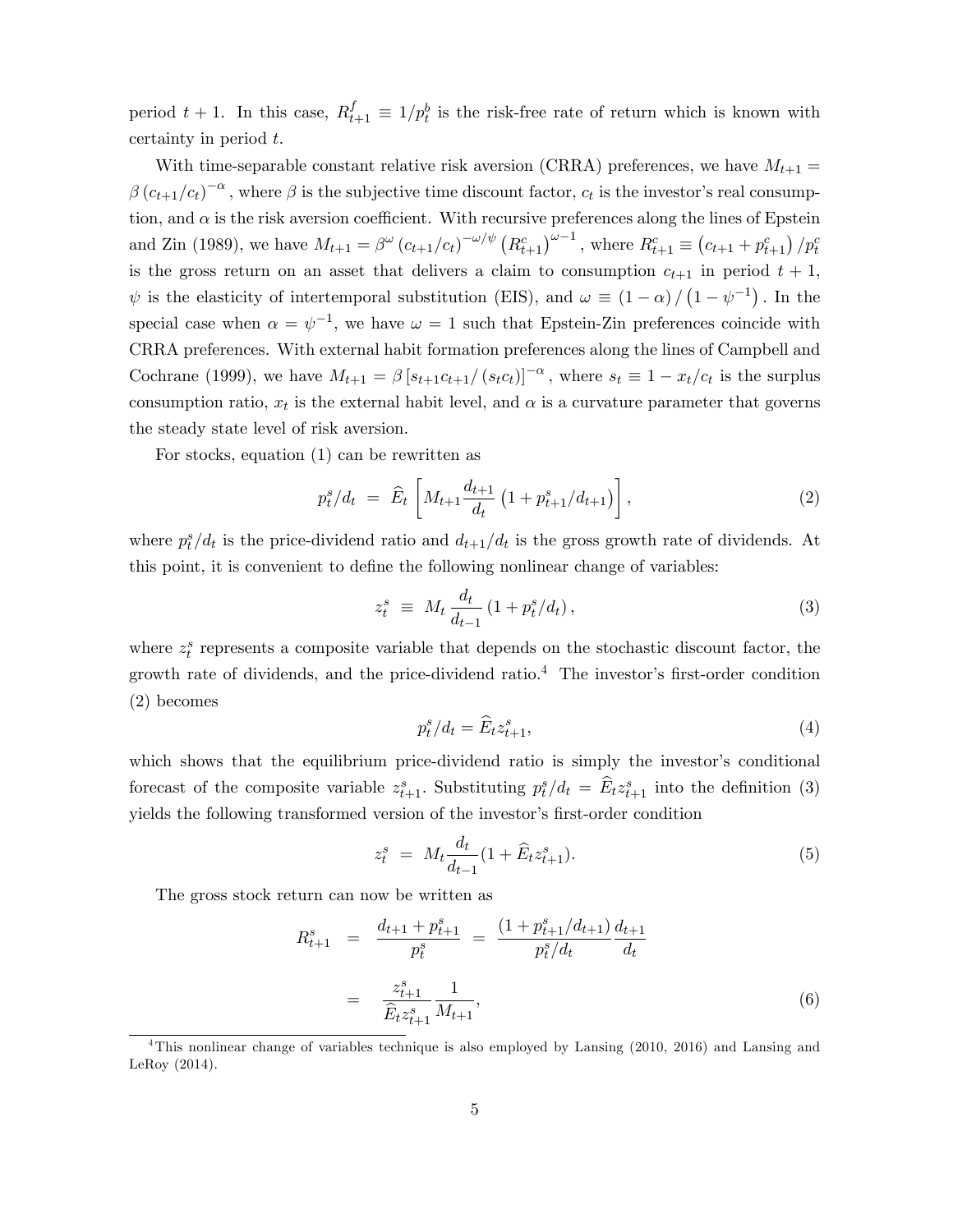where we have eliminated  $p_t^s/d_t$  using equation (4) and eliminated  $p_{t+1}^s/d_{t+1} + 1$  using the definitional relationship (3) evaluated at time  $t + 1$ .

Starting again from equation (1) and proceeding in a similar fashion yields the following transformed first-order condition for bonds:

$$
z_t^b = M_t(1 + \delta \widehat{E}_t z_{t+1}^b),\tag{7}
$$

where  $z_t^b \equiv M_t(1 + \delta p_t^b)$  and  $p_t^b = \widehat{E}_t z_{t+1}^b$ . The gross bond return can now be written as

$$
R_{t+1}^{b} = \frac{1 + \delta p_{t+1}^{b}}{p_t^{b}}
$$
  
= 
$$
\frac{z_{t+1}^{b}}{\widehat{E}_t z_{t+1}^{b}} \frac{1}{M_{t+1}}.
$$
 (8)

When  $\delta = 0$  we have  $z_{t+1}^b = M_{t+1}$  and the above expression simplifies to  $R_{t+1}^b = R_{t+1}^f =$  $1/(\widehat{E}_tM_{t+1}).$ 

Combining equations (6) and (8) yields the following ratio of the gross stock return to the gross bond return:

$$
\frac{R_{t+1}^s}{R_{t+1}^b} = \frac{z_{t+1}^s}{\widehat{E}_t z_{t+1}^s} \frac{\widehat{E}_t z_{t+1}^b}{z_{t+1}^b}.
$$
\n(9)

Taking logs of both sides of equation (9) yields the following compact expression for the excess stock return, i.e., the realized equity premium:

$$
\log(R_{t+1}^s/R_{t+1}^b) = \log\left[z_{t+1}^s/(\widehat{E}_t z_{t+1}^s)\right] - \log\left[z_{t+1}^b/(\widehat{E}_t z_{t+1}^b)\right],\tag{10}
$$

where the second term on the right side simplifies to  $\log[M_{t+1}/(E_tM_{t+1})]$  when  $\delta = 0$ .

Similarly, we can compute the excess bond return which compares the return on a longerterm bond  $(\delta > 0)$  to the risk free rate  $(\delta = 0)$ . In this case, we have

$$
\log(R_{t+1}^b/R_{t+1}^f) = \log\left[z_{t+1}^b/(\widehat{E}_t z_{t+1}^b)\right] - \log\left[M_{t+1}/(\widehat{E}_t M_{t+1})\right].\tag{11}
$$

Equations (10) and (11) are striking. If we apply the approximation  $\log (A/B) \simeq (A - B)/B$ to the terms that appear on the right sides of equations (10) and (11), then  $A - B$  would represent the investor's forecast error. Imposing rational expectations such that  $\widehat{E}_t = E_t$  might therefore seem to imply that  $\log(A/B)$  should be wholly unpredictable. However, as we show below, predictability can arise under rational expectations if the model exhibits stochastic volatility. Nonetheless, the intuition of  $\log(A/B) \simeq (A-B)/B$  helps to explain why is it very difficult for consumption-based asset pricing models to generate significant predictability of excess returns under rational expectations. The same intuition also helps to explain why these same models struggle to produce a sizeable mean equity premium, except in cases where there is a high degree of curvature in investor preferences. The high degree of curvature serves to invalidate the approximation  $\log (A/B) \simeq (A - B)/B$ .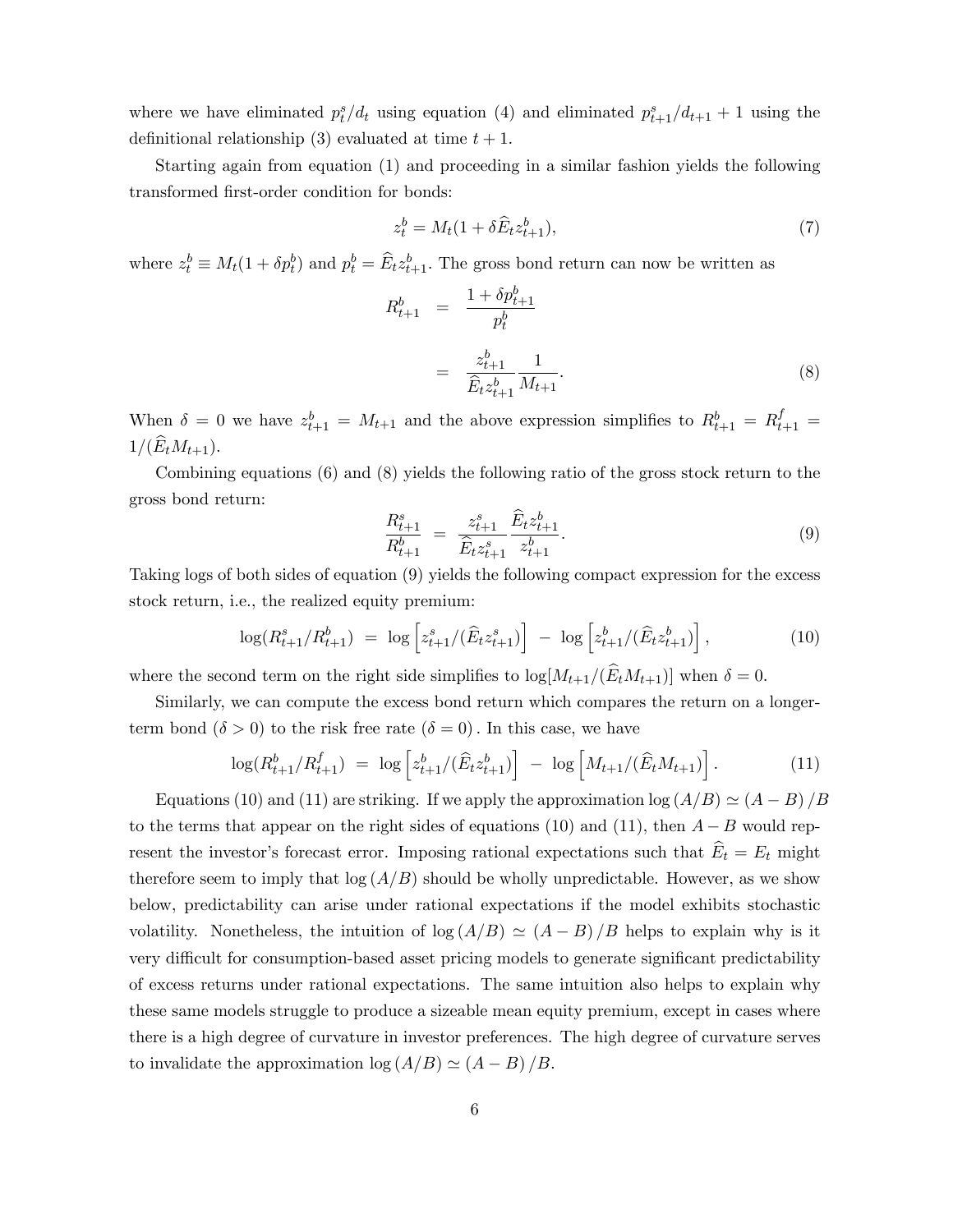### 3 Predictability from stochastic volatility

In the special case of CRRA utility, normally and independently distributed consumption growth, and  $c_t = d_t$ , the equilibrium price-dividend ratio is constant. The realized equity premium relative to the risk free rate is  $\log(R_{t+1}^s/R_{t+1}^f) = \varepsilon_{t+1} + (\alpha - 0.5) \sigma_\varepsilon^2$ , where  $\varepsilon_{t+1}$  is the innovation to consumption growth and  $\sigma_{\varepsilon}^2$  is the associated variance which is not stochastic.<sup>5</sup> In this special case, excess returns at time  $t + 1$  are not predictable using variables dated time t or earlier. But as we show below, models that exhibit stochastic volatility can generate predictability of excess returns under rational expectations.

When solving consumption-based asset pricing models, it is common to employ approximation methods that deliver conditional log-normality of the relevant variables. If a random variable  $q_t$  is conditionally log-normal, then

$$
\log (E_t q_{t+1}) = E_t [\log (q_{t+1})] + \frac{1}{2} Var_t [\log (q_{t+1})], \qquad (12)
$$

where  $Var_t$  is the mathematical variance operator conditional on information available to the investor at time t:

Starting from equation (10) and imposing rational expectations such that  $E_t = E_t$ , we make the assumption that the composite variables  $z_{t+1}^s$  and  $z_{t+1}^b$  are both conditionally lognormal. Making use of equation (12) to eliminate  $\log(E_t z_{t+1}^s)$  and  $\log(E_t z_{t+1}^b)$  yields the following alternate expression for the excess stock return

$$
\log(R_{t+1}^s/R_{t+1}^b) = [\log(z_{t+1}^s) - E_t \log(z_{t+1}^s)] - [\log(z_{t+1}^b) - E_t \log(z_{t+1}^b)]
$$
  

$$
-\frac{1}{2}Var_t [\log(z_{t+1}^s)] + \frac{1}{2}Var_t [\log(z_{t+1}^b)] \qquad (13)
$$

where  $z_{t+1}^b = M_{t+1}$  for a 1-period discount bond with  $\delta = 0$ . Notice that the first two terms in equation (13) are the investor's forecast errors for  $\log(z_{t+1}^s)$  and  $\log(z_{t+1}^b)$ , respectively. These forecast errors cannot be a source of predictability under rational expectations. However, the last two terms in equation (13) show that predictability can arise under rational expectations if the laws of motion for the endogenous variables  $\log (z_{t+1}^s)$  and  $\log (z_{t+1}^b)$  exhibit stochastic volatility. This is because the conditional variance terms at time  $t$  would partly determine the realized excess return at time  $t + 1$ .

Specializing equation (13) to the case where  $\delta = 0$  such that  $R_{t+1}^b = R_{t+1}^f$  and  $z_{t+1}^b = M_{t+1}$ ,

<sup>&</sup>lt;sup>5</sup>For the derivation, see Lansing and LeRoy (2014), Appendix B. Note that in the risk neutral case with  $\alpha = 0$ , we have the result that  $E[R_{t+1}^s / R_{t+1}^f] = E[\exp(\varepsilon_{t+1} - 0.5\sigma_\varepsilon^2)] = 1$ .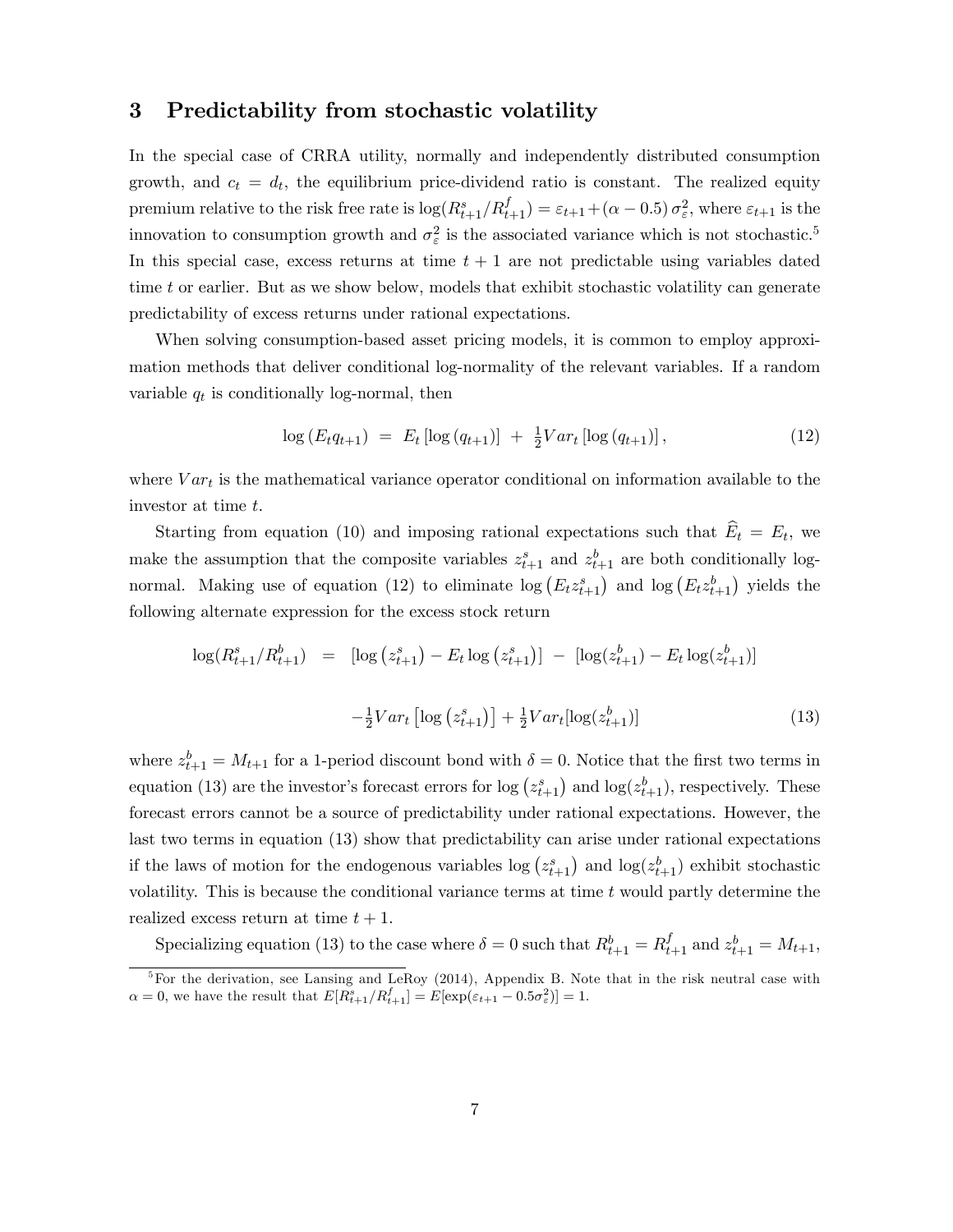we have

$$
\log(R_{t+1}^s/R_{t+1}^f) = \left[ \log(z_{t+1}^s) - E_t \log(z_{t+1}^s) \right] - \left[ \log(M_{t+1}) - E_t \log(M_{t+1}) \right]
$$

$$
-\frac{1}{2}Var_t[\log(M_{t+1}R_{t+1}^s p_t^s/d_t)] + \frac{1}{2}Var_t[\log(M_{t+1})], \tag{14}
$$

$$
= z_{t+1}^s
$$

where the last line exploits the definition of  $z_{t+1}^s$ . Equation (14) implies that the rational expected excess return on stocks is given by

$$
E_t \log(R_{t+1}^s/R_{t+1}^f) = -\frac{1}{2}Var_t[\log(M_{t+1}R_{t+1}^s p_t^s/d_t)] + \frac{1}{2}Var_t[\log(M_{t+1})],\tag{15}
$$

where  $R_{t+1}^f$  is known at time t.

Following Campbell (2014), an alternative expression for the rational expected excess return on stocks can be derived by decomposing the conditional rational expectation in equation (1) as follows

$$
\underbrace{E_t \left[ M_{t+1} R_{t+1}^s \right]}_{=1} = \underbrace{E_t M_{t+1}}_{=1/R_{t+1}^f} E_t R_{t+1}^s + \text{Cov}_t \left[ M_{t+1}, \ R_{t+1}^s \right]. \tag{16}
$$

Solving the above expression for  $E_t(R_{t+1}^s)/R_{t+1}^f$  and then taking logs yields

$$
\log(E_t R_{t+1}^s / R_{t+1}^f) = \log \left\{ 1 - Cov_t \left[ M_{t+1}, \ R_{t+1}^s \right] \right\},\tag{17}
$$

$$
E_t \log(R_{t+1}^s/R_{t+1}^f) = \log\left\{1 - Cov_t\left[M_{t+1}, R_{t+1}^s\right]\right\} - \frac{1}{2}Var_t\left[\log R_{t+1}^s\right],\tag{18}
$$

where, in going from equation  $(17)$  to  $(18)$ , we have assumed conditional log-normality of the gross stock return  $R_{t+1}^s$ . The above expression shows that the rational expected excess return on stocks will be predictable if  $Cov_t\left[M_{t+1}, R_{t+1}^s\right]$  or  $Var_t\left[\log R_{t+1}^s\right]$  are time-varying. Attanasio (1991) undertakes a derivation similar to equation (18) and concludes (p. 481): ìpredictability of excess returns constitutes direct evidence against the joint hypothesis that markets are efficient and second moments are constant." While our derivation of equation (14) delivers a similar conclusion, it helps to focus attention on investor forecast errors as an alternative source of predictable excess returns when expectations are not fully rational.

#### 3.1 Analytical example: Exogenous stochastic volatility

Here we provide an analytical example to show how stochastic volatility in the law of motion for consumption growth can generate predictable excess returns under rational expectations. Suppose the investor's stochastic discount factor is given by

$$
M_{t+1} = \beta \exp(c_{t+1}/c_t)^{-\alpha} \left[ \frac{1 - \kappa_{t+1}}{1 - \kappa_t} \right]^{-\alpha}, \tag{19}
$$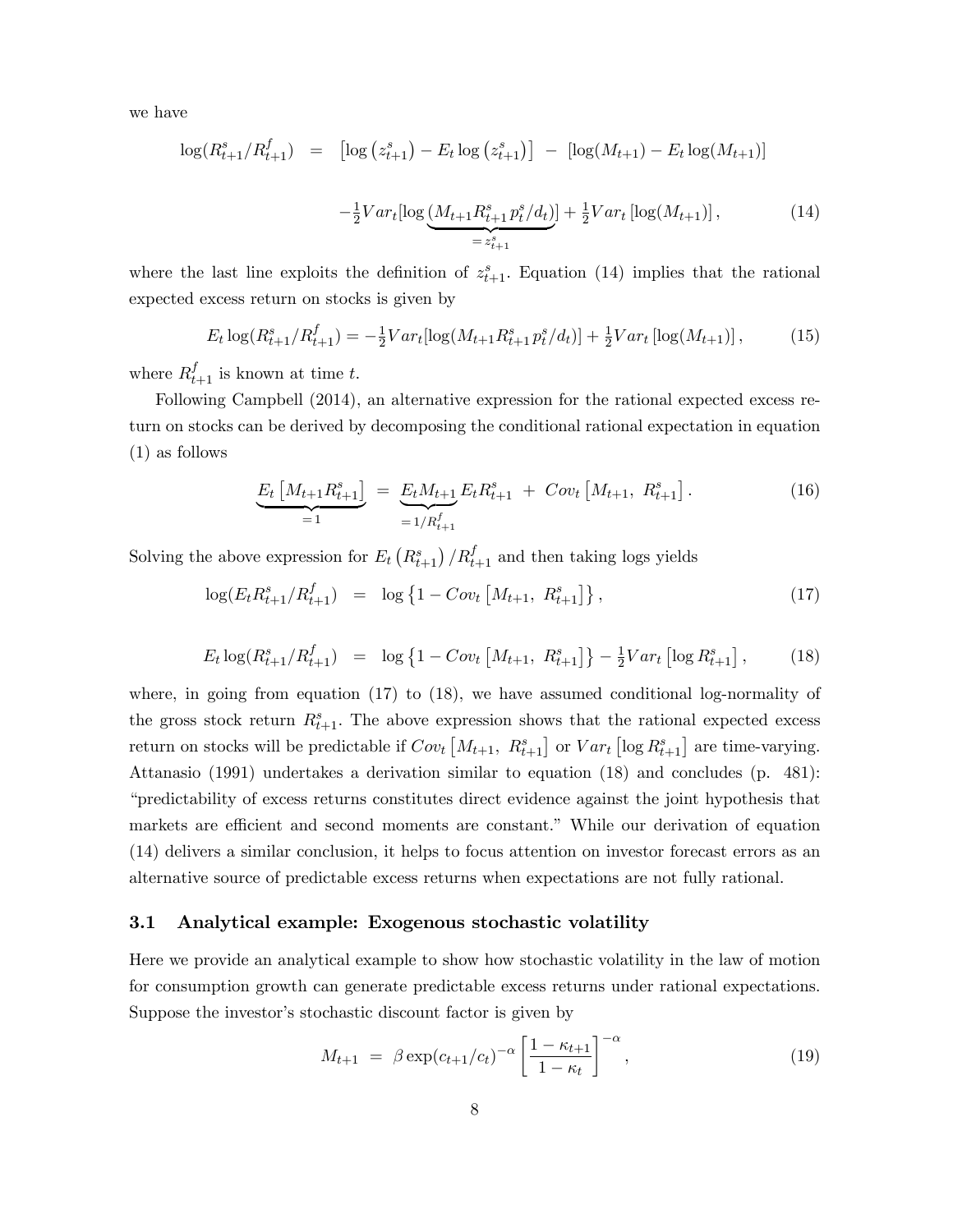where  $\kappa_t$  is a stochastic habit formation parameter that allows for time-varying risk aversion.<sup>6</sup> If we define  $\exp(\eta_t) \equiv [1 - \kappa_t]^{-1}$ , then the investor's time-varying coefficient of relative risk aversion is given by  $\alpha \exp(\eta_t)$ .<sup>7</sup> The time-series process for the stochastic discount factor is governed by the following equations:

$$
M_{t+1} = \beta \exp(-\alpha x_{t+1} + \alpha \eta_{t+1} - \alpha \eta_t), \qquad (20)
$$

$$
x_{t+1} = \overline{x} + \rho_x \left( x_t - \overline{x} \right) + \sigma_t \varepsilon_{t+1}, \qquad |\rho_x| < 1, \qquad \varepsilon_t \sim NID\left(0, 1\right), \tag{21}
$$

$$
\sigma_{t+1}^2 = \overline{\sigma}^2 + \rho_\sigma \left( \sigma_t^2 - \overline{\sigma}^2 \right) + u_{t+1}, \qquad |\rho_\sigma| < 1, \qquad u_t \sim NID\left(0, \sigma_u^2\right), \tag{22}
$$

$$
\eta_{t+1} = \overline{\eta} + \rho_{\eta} (\eta_t - \overline{\eta}) + \omega_{t+1}, \qquad |\rho_{\eta}| < 1, \qquad \omega_t \sim NID\left(0, \sigma_{\omega}^2\right), \qquad (23)
$$

where  $x_{t+1} \equiv \log (c_{t+1}/c_t)$  is real consumption growth that evolves as an AR(1) process with mean  $\bar{x}$  and persistence parameter  $\rho_x$ . The innovation  $\varepsilon_{t+1}$  is normally and independently distributed (*NID*) with mean zero and variance of one. We allow for stochastic volatility along the lines of Bansal and Yaron (2004), where  $\rho_{\sigma}$  governs the persistence of volatility and  $u_{t+1}$  is the innovation to volatility.<sup>8</sup> The habit formation variable  $\eta_t$  evolves as an AR(1) process with mean  $\overline{\eta}$  and persistence parameter  $\rho_{\eta}$ . Real dividend growth  $x_{t+1}^d \equiv \log (d_{t+1}/d_t)$ is given by

$$
x_{t+1}^d = x_{t+1} + v_{t+1}, \quad v_t \sim NID\left(0, \sigma_v^2\right), \tag{24}
$$

where  $v_{t+1}$  is an innovation with mean zero and variance  $\sigma_v^2$ .

Under rational expectations, we have

$$
R_{t+1}^f = \beta^{-1} \exp\left[\alpha \overline{x} + \alpha \rho_x \left(x_t - \overline{x}\right) + \alpha (1 - \rho_\eta) \left(\eta_t - \overline{\eta}\right) - \frac{1}{2} \alpha^2 \sigma_t^2 - \frac{1}{2} \alpha^2 \sigma_\omega^2\right], \quad (25)
$$

$$
\log\left[M_{t+1}/(E_t M_{t+1})\right] = -\alpha \sigma_t \varepsilon_{t+1} + \alpha \omega_{t+1} - \frac{1}{2} \alpha^2 \sigma_t^2 - \frac{1}{2} \alpha^2 \sigma_{\omega}^2. \tag{26}
$$

The left side of equation (26) will be predictable only when  $\sigma_t^2$  is time-varying, i.e., when  $\sigma_u^2 > 0.$ 

Appendix A provides an approximate analytical solution for the composite variable  $z_{t+1}^s$ that appears in the excess stock return equation  $(10)^9$ . Under rational expectations, the

<sup>&</sup>lt;sup>6</sup>The investor's external habit formation utility function is given by  $U = (c_t - \kappa_t C_t)^{1-\alpha}/(1-\alpha)$ , where  $C_t$ is aggregate consumption per person which the investor views as exogenous. In equilibrium, we have  $c_t = C_t$ .

<sup>&</sup>lt;sup>7</sup>The risk aversion coefficient is defined as  $-c_tU_{cc}/U_c$ . We have  $U_c = (c_t - \kappa_tC_t)^{-\alpha}$  and  $U_{cc} = -\alpha(c_t - \kappa_tC_t)^{-\alpha}$  $\kappa_t C_t\big)^{-\alpha-1}$ . Imposing the equilibrium condition  $c_t = C_t$  yields  $-c_tU_{cc}/U_c = \alpha/(1 - \kappa_t)$ .

<sup>&</sup>lt;sup>8</sup>When simulating their model, Bansal and Yaron (2004) ensure that  $\sigma_{t+1}^2$  remains positive by replacing any negative realizations with a very small number, which happens in about 5% of the realizations. We would obtain similar results if equation (22) was replaced by a GARCH(1,1) model in which  $\sigma_{t+1}^2$  depends on  $x_t^2$  and  $\sigma_t^2$  but not on  $u_{t+1}$ .

<sup>9</sup>Appendix A also outlines how the various asset pricing equations would change in the case of Epstein-Zin preferences.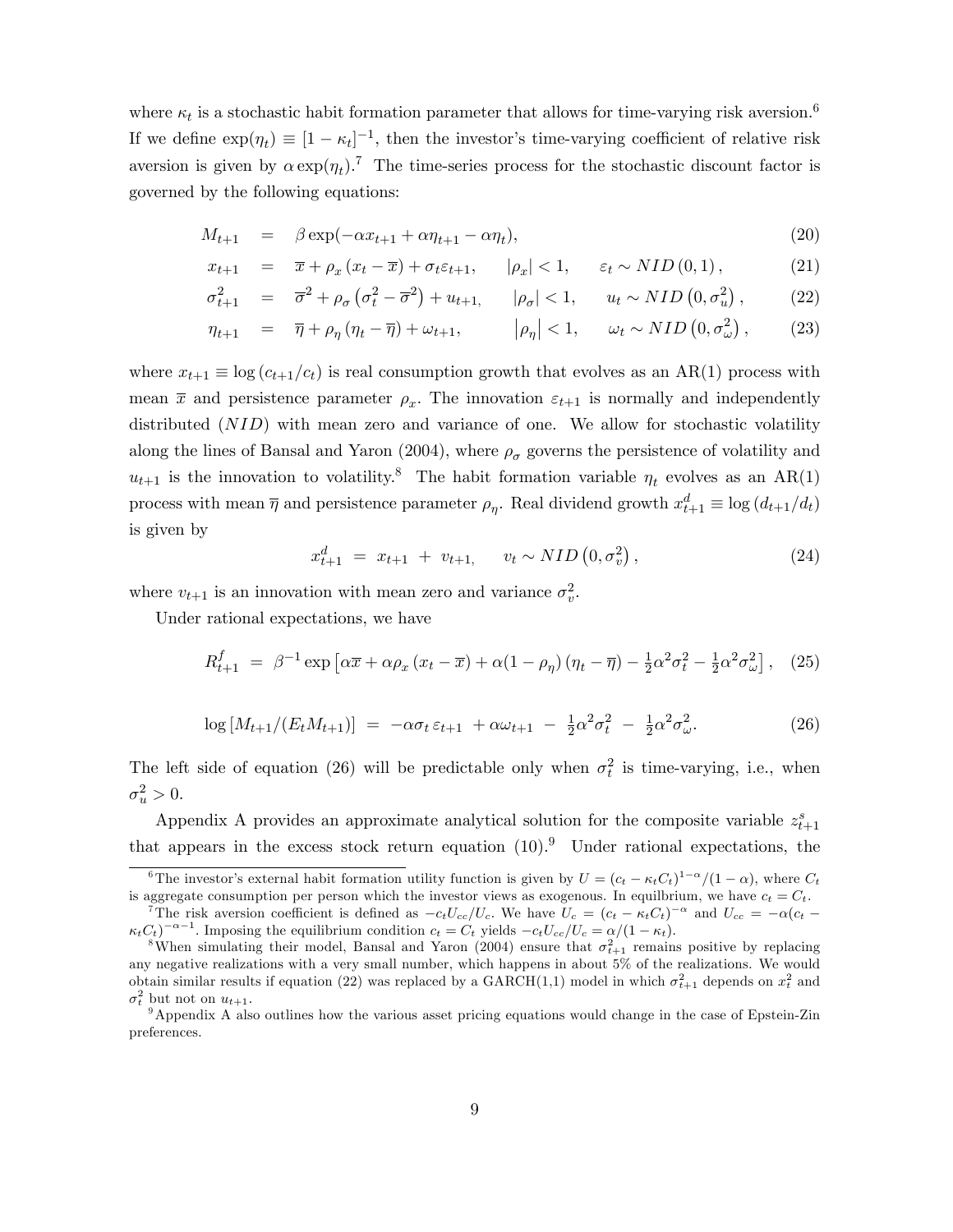approximate solution implies the following expression:

$$
\log \left[ z_{t+1}^s / (E_t z_{t+1}^s) \right] = a_1 \sigma_t \varepsilon_{t+1} + a_2 u_{t+1} + a_3 v_{t+1} + a_4 \omega_{t+1}
$$
  

$$
- \frac{1}{2} (a_1)^2 \sigma_t^2 - \frac{1}{2} (a_2)^2 \sigma_u^2 - \frac{1}{2} (a_3)^2 \sigma_v^2 - \frac{1}{2} (a_4)^2 \sigma_v^2, \qquad (27)
$$

where  $a_1$  through  $a_4$  are Taylor series coefficients that depend on the model parameters. Substituting equations (26) and (27) into the excess stock return equation (10) and imposing  $\delta = 0$  such that  $R_{t+1}^b = R_{t+1}^f$  yields

$$
\log(R_{t+1}^{s}/R_{t+1}^{f}) = (a_1 + \alpha) \sigma_t \varepsilon_{t+1} + a_2 u_{t+1} + a_3 v_{t+1} + (a_4 - \alpha) \omega_{t+1} + \frac{1}{2} \left[ \alpha^2 - (a_1)^2 \right] \sigma_t^2 - \frac{1}{2} (a_2)^2 \sigma_u^2 - \frac{1}{2} (a_3)^2 \sigma_v^2 + \frac{1}{2} \left[ \alpha^2 - (a_4)^2 \right] \sigma_\omega^2, \tag{28}
$$

which shows that excess stock returns will be predictable only when  $\sigma_t^2$  is time-varying, provided that  $\alpha^2 - (a_1)^2 \neq 0$ . In the special case when  $\rho_x = 0$ , the first Taylor series coefficient becomes  $a_1 = 1 - \alpha$  and the coefficient on  $\sigma_t^2$  in equation (28) becomes  $\alpha - 0.5$ .

Equation (28) implies

$$
E[R_{t+1}^{s}/R_{t+1}^{f}] = \exp[\alpha(\alpha + a_1)\sigma_t^2 + \alpha(\alpha - a_4)\sigma_{\omega}^2)].
$$
\n(29)

In the risk neutral case with  $\alpha = 0$ , investors do not view stocks as risky assets and we have  $E[R_{t+1}^s/R_{t+1}^f] = 1.$  Notice also that when  $\sigma_\omega^2 > 0$ , the model exhibits rationally time-varying risk aversion but this feature does not introduce predictability of excess stock returns. This is because the innovation variance  $\sigma_{\omega}^2$  for the habit formation variable  $\eta_t$  is not time-varying. This example shows that in the absence of stochastic volatility, rationally time-varying risk aversion, by itself, is not a source of predictable excess returns.

#### 3.2 Predictability of raw stock returns

Many studies examine the predictability of raw stock returns as opposed to excess stock returns. Starting from equation (6) and making use of equations (20) and (27) yields the following expression for the raw stock return

$$
\log (R_{t+1}^s) = (a_1 + \alpha) \sigma_t \varepsilon_{t+1} + a_2 u_{t+1} + a_3 v_{t+1} + (a_4 - \alpha) \omega_{t+1} \n- \frac{1}{2} (a_1)^2 \sigma_t^2 - \frac{1}{2} (a_2)^2 \sigma_u^2 - \frac{1}{2} (a_3)^2 \sigma_v^2 - \frac{1}{2} (a_4)^2 \sigma_\omega^2 \n- \log (\beta) + \alpha \overline{x} + \alpha \rho_x (x_t - \overline{x}) + \alpha (1 - \rho_\eta) (\eta_t - \overline{\eta}).
$$
\n(30)

Equation (30) shows that  $\log(R_{t+1}^s)$  will be predictable due to the terms involving  $x_t - \overline{x}$ and  $\eta_t - \overline{\eta}$  even when volatility is not stochastic, i.e., when  $\sigma_t^2 = \overline{\sigma}^2$  for all t. Hence, if some variable helps to predict raw stock returns, even after controlling for the presence of stochastic volatility, then this result need not imply market inefficiency.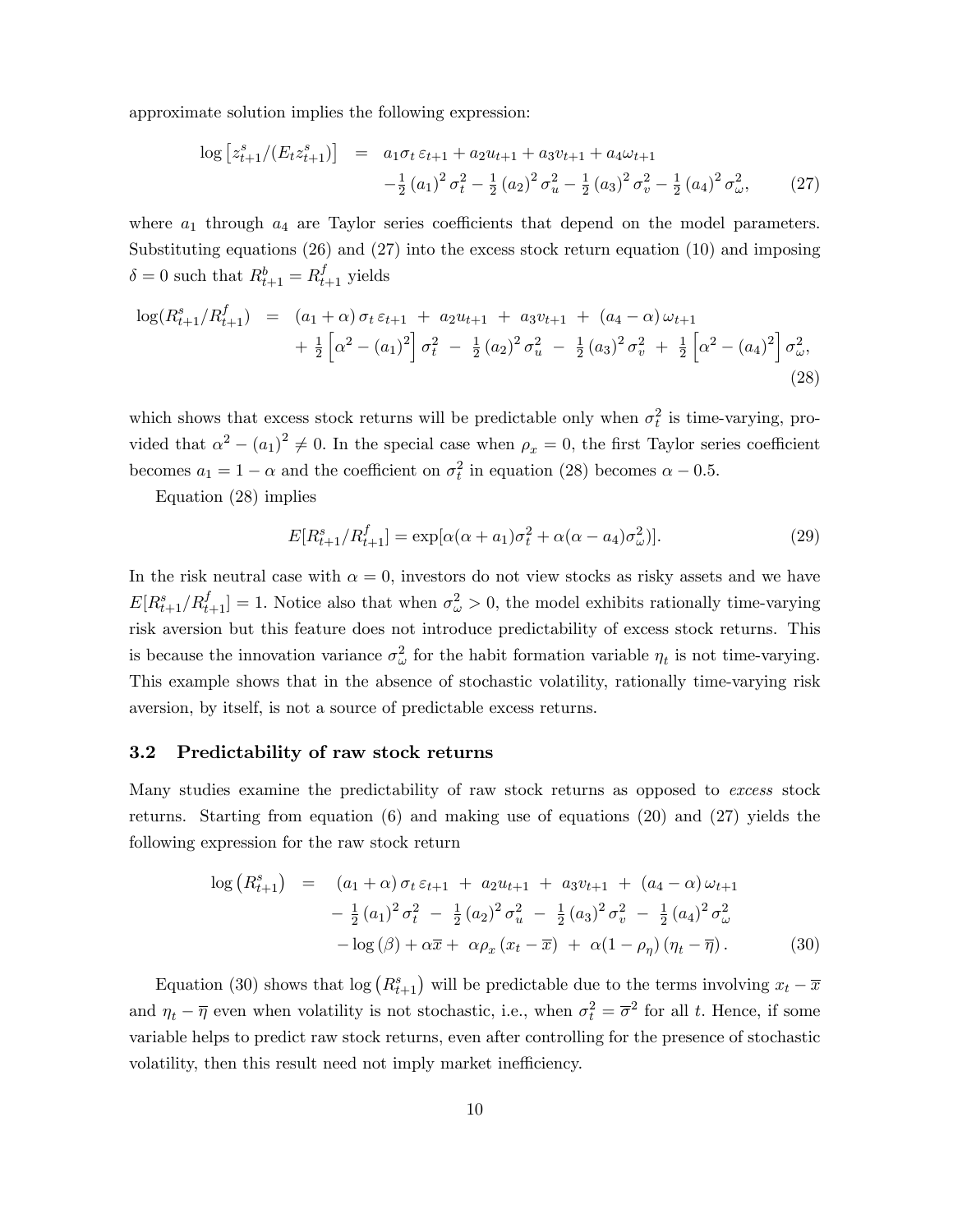#### 3.3 Discussion

Using a log-linear approximation of the stock return identity, Cochrane (2005) shows that the variance of the log price-dividend ratio must equal the sum of the ratioís covariances with: (1) future dividend growth rates, (2) future risk-free rates, and (3) future excess stock returns. The magnitude of each covariance term is a measure of the predictability of each component when the price-dividend ratio is employed as the sole regressor in a forecasting equation. But under rational expectations, our theoretical results show that the price-dividend ratio (or any other variable) will predict future excess stock returns only in the presence of stochastic volatility.

It is important to note that the mere presence of the state variable  $\sigma_t^2$  in equation (28) does not guarantee that the observed amount of excess return predictability will be statistically significant. Depending on the model calibration, the fundamental shock innovations  $\varepsilon_{t+1}$ ,  $u_{t+1}$ ,  $v_{t+1}$ , and  $\omega_{t+1}$  may end up being the main drivers of fluctuations in *realized* excess returns, thus washing out the influence of the fundamental state variable  $\sigma_t^2$  which is the sole driver of fluctuations in *expected* excess returns. This washing out effect appears to be present in most of the leading consumption based asset pricing models.

In the rational long-run risks model of Bansal and Yaron (2004), exogenous stochastic volatility is achieved by assuming an  $AR(1)$  law of motion for the volatility of innovations to consumption growth and dividend growth, along the lines of equation (22). In the rational external habit model of Campbell and Cochrane (1999), endogenous stochastic volatility is achieved via a nonlinear sensitivity function that determines how innovations to consumption growth influence the logarithm of the surplus consumption ratio.<sup>10</sup> Despite these features, subsequent analysis has shown that these fully-rational models fail to deliver significant predictability of excess stock returns.

Kirby (1998) had previously shown that the rational habit model of Abel (1990) and the rational recursive preferences model of Epstein and Zin (1989) both fail to generate significant predictability of excess stock returns. Chen and Hwang (2018) extend Kirbyís analysis to the rational models of Campbell Cochrane (1999) and Bansal and Yaron (2004) and find that neither model can generate any significant predictable excess stock returns. Using simulated data, Beeler and Campbell (2012) show that the rational long-run risk models of Bansal and Yaron (2004) and Bansal et al. (2012) both fail to match predictability patterns observed in the data.

<sup>&</sup>lt;sup>10</sup> Appendix B provides an analytical example of predictability that arises from endogenous stochastic volatility.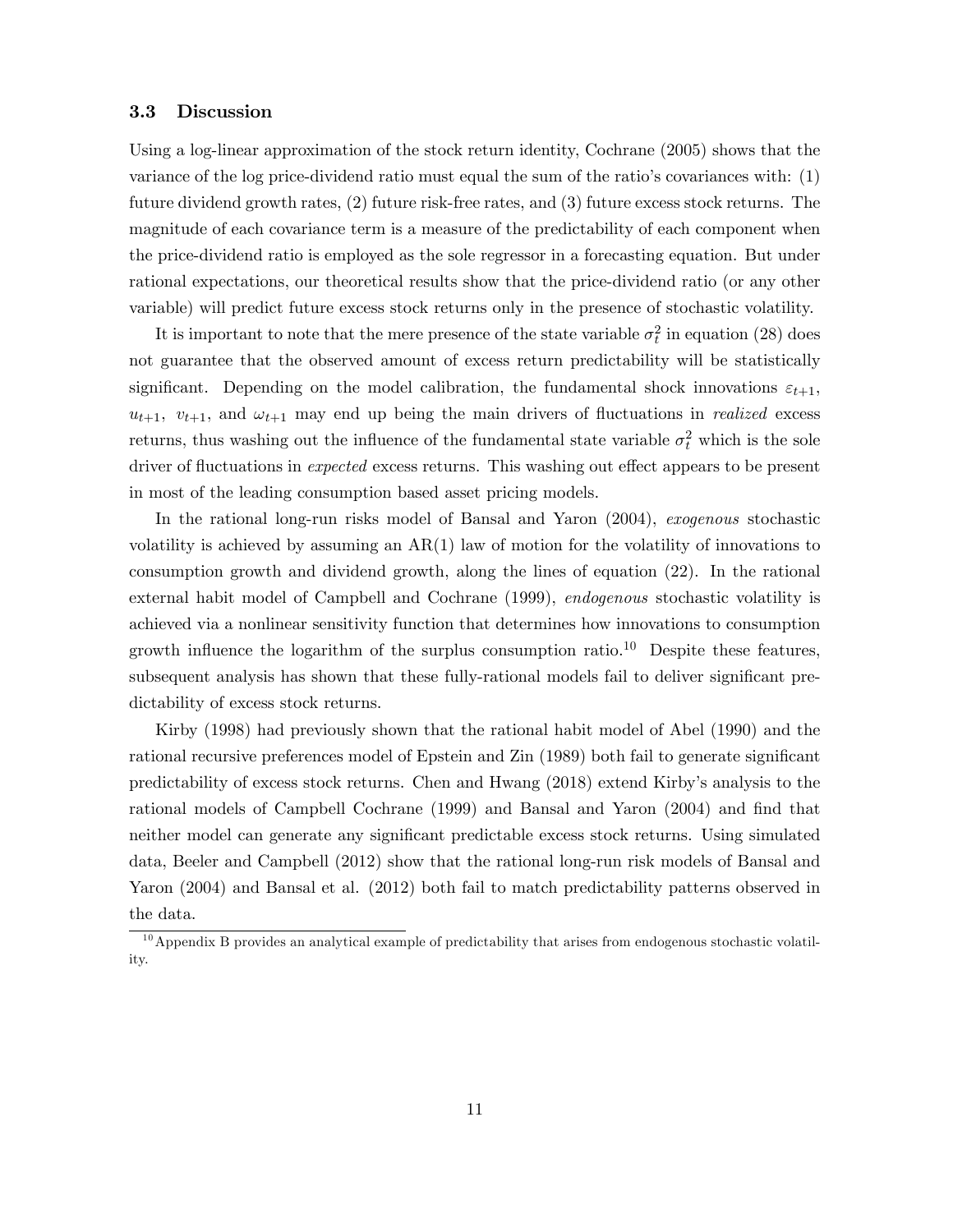### 4 Predictability from market inefficiency

We now provide a analytical example to illustrate the second possible source of predictable excess returns, namely, departures from rational expectations that give rise to predictable investor forecast errors and market inefficiency.

#### 4.1 Analytical example: Extrapolative expectations

Studies by Vissing-Jorgenson (2004), Amromin and Sharpe (2014), Frydman and Stillwagon  $(2018)$ , and Da et al.  $(2021)$  all find evidence of extrapolative or procyclical expected returns among stock investors. Greenwood and Shleifer (2014) and Adam et al. (2017) show that measures of investor optimism about future stock returns are strongly correlated with past stock returns and the price-dividend ratio.<sup>11</sup> Interestingly, even though a higher price-dividend ratio in the data empirically predicts lower realized stock returns (Cochrane 2008), the survey evidence shows that investors fail to take this relationship into account; instead they continue to forecast high future returns on stocks following a sustained run-up in the price-dividend ratio. Using survey data, Casella and Gulen (2018) show that the ability of the dividend yield (inverse of the price-dividend ratio) to forecast 12-month ahead excess returns is contingent on a variable that measures the degree to which investors extrapolate past stock returns.

Along the lines of Lansing (2006), we model extrapolative expectations as  $\hat{E}_t M_{t+1} = A^f M_t$ and  $E_t z_{t+1}^s = A^s z_t^s$ , where  $A^f > 0$  and  $A^s > 0$  are extrapolation parameters. The value of  $A^i$  for  $i = f$ , s governs the nature of the extrapolation, where  $A^i = 1$  corresponds to a random walk forecast. For stocks,  $A^{s} > 1$  can be viewed as "optimistic" about the future stock price while  $A<sup>s</sup> < 1$  can be viewed as "pessimistic." A more complex scheme could allow the extrapolation parameters to be time-varying and linked to past price movements.

The stochastic discount factor continues to be defined by equations  $(20)$  through  $(22)$ . In this case, we have

$$
\log[M_{t+1}/(\hat{E}_t M_{t+1})] = \log\left[\frac{\beta \exp\left(-\alpha x_{t+1} + \alpha \eta_{t+1} - \alpha \eta_t\right)}{A^f \beta \exp\left(-\alpha x_t + \alpha \eta_t - \alpha \eta_{t-1}\right)}\right],
$$
  

$$
= -\log(A^f) - \alpha \sigma_t \varepsilon_{t+1} + \alpha \omega_{t+1} + \alpha (1 - \rho_x) (x_t - \overline{x})
$$

$$
-\alpha (2 - \rho_\eta) (\eta_t - \overline{\eta}) + \alpha (\eta_{t-1} - \overline{\eta}), \tag{31}
$$

which shows that  $\log[M_{t+1}/(\widehat{E}_tM_{t+1})]$  will be predictable due to the terms involving  $x_t - \overline{x}$ ,  $\eta_t - \overline{\eta}$ , and  $\eta_{t-1} - \overline{\eta}$ .

 $11$ We confirm this finding in Figure 5 using survey data about investors' perceived probability of an increase in stock prices over the next year.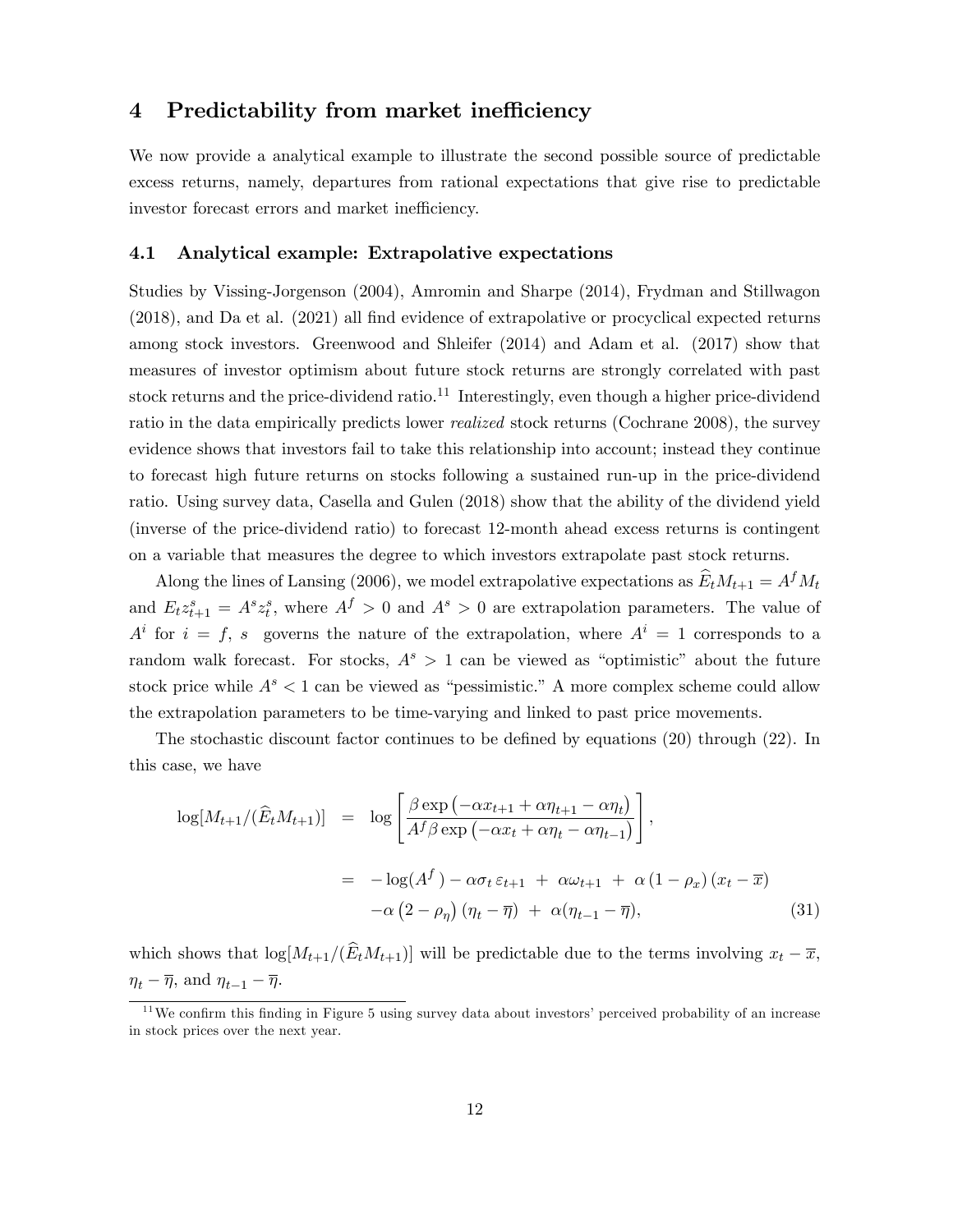Appendix C provides an approximate analytical solution for the expression  $z_{t+1}^s/(\widehat{E}_t z_{t+1}^s)$ . The approximate solution implies

$$
\log[z_{t+1}^s/(\widehat{E}_t z_{t+1}^s)] = -\log(A^s) + (1 - \alpha - b_1)\sigma_t \varepsilon_{t+1} + (1 - b_2)v_{t+1} + (\alpha - b_3)\omega_{t+1} - (1 - \alpha - b_1)(1 - \rho_x)(x_t - \overline{x}) - (1 - b_2)v_t - [(\alpha - b_3)(1 - \rho_\eta) + \alpha + b_4](\eta_t - \overline{\eta}) + (\alpha + b_4)(\eta_{t-1} - \overline{\eta}), \quad (32)
$$

where  $b_1$  through  $b_4$  are Taylor series coefficients that depend on the model parameters. Substituting equations (31) and (32) into the excess stock return equation (10) and imposing  $\delta = 0$ such that  $R_{t+1}^b = R_{t+1}^f$  yields

$$
\log(R_{t+1}^s/R_{t+1}^f) = \log(A^f/A^s) + (1 - b_1) \sigma_t \varepsilon_{t+1} + (1 - b_2)v_{t+1} - b_3\omega_{t+1} - (1 - b_1)(1 - \rho_x)(x_t - \overline{x}) - (1 - b_2)v_t - [(\alpha + b_3)\rho_\eta - b_3 + b_4](\eta_t - \overline{\eta}) + b_4(\eta_{t-1} - \overline{\eta}), \tag{33}
$$

which shows that the four terms involving  $x_t - \overline{x}$ ,  $v_t$ ,  $\eta_t - \overline{\eta}$ , and  $\eta_{t-1} - \overline{\eta}$  represent sources of predictable excess returns that arise from market ine¢ ciency. Notice that in this example, the presence of stochastic volatility does not contribute to predictable excess returns. This is because the investor's subjective forecasts  $\widehat{E}_t M_{t+1}$  and  $\widehat{E}_t z_{t+1}^s$  do not take into account the fundamental law of motion (22) that governs the evolution of  $\sigma_t^2$ .

### 5 Predictability regressions

Our empirical approach examines whether 1-month-ahead excess returns on stocks relative to the risk free rate can be predicted using data from 1990.M1 to 2020.M12. Motivated by our theoretical results, we look for evidence that market inefficiency contributes to the predictability of excess returns while controlling for the presence of stochastic volatility. In this section we describe: (1) our motivation for the choice of predictor variables, (2) properties of the data, and (3) the results of our predictability regressions.

#### 5.1 Choice of predictor variables

Our predictability regressions take the following form:

$$
\text{ersf}_{t+1} = c_0 + c_1 \,\text{pd} + c_2 \,\text{iv} + c_3 \,\text{rv} + c_4 \,\text{term} + c_5 \,\Delta \text{sent12} + c_6 \,\Delta \text{ersf} + c_7 \,\Delta \text{sent12} \times \Delta \text{ersf} + c_8 \,\text{noise}, \tag{34}
$$

where  $\textbf{ersf}_{t+1} \equiv \log(R_{t+1}^s/R_{t+1}^f)$  is the realized excess return on stocks relative to the risk free rate in month  $t + 1$ . The gross return on stocks  $R_{t+1}^s$  is measured by the 1-month nominal return on the S&P 500 stock index, including dividends. The gross risk free rate  $R_{t+1}^f$  is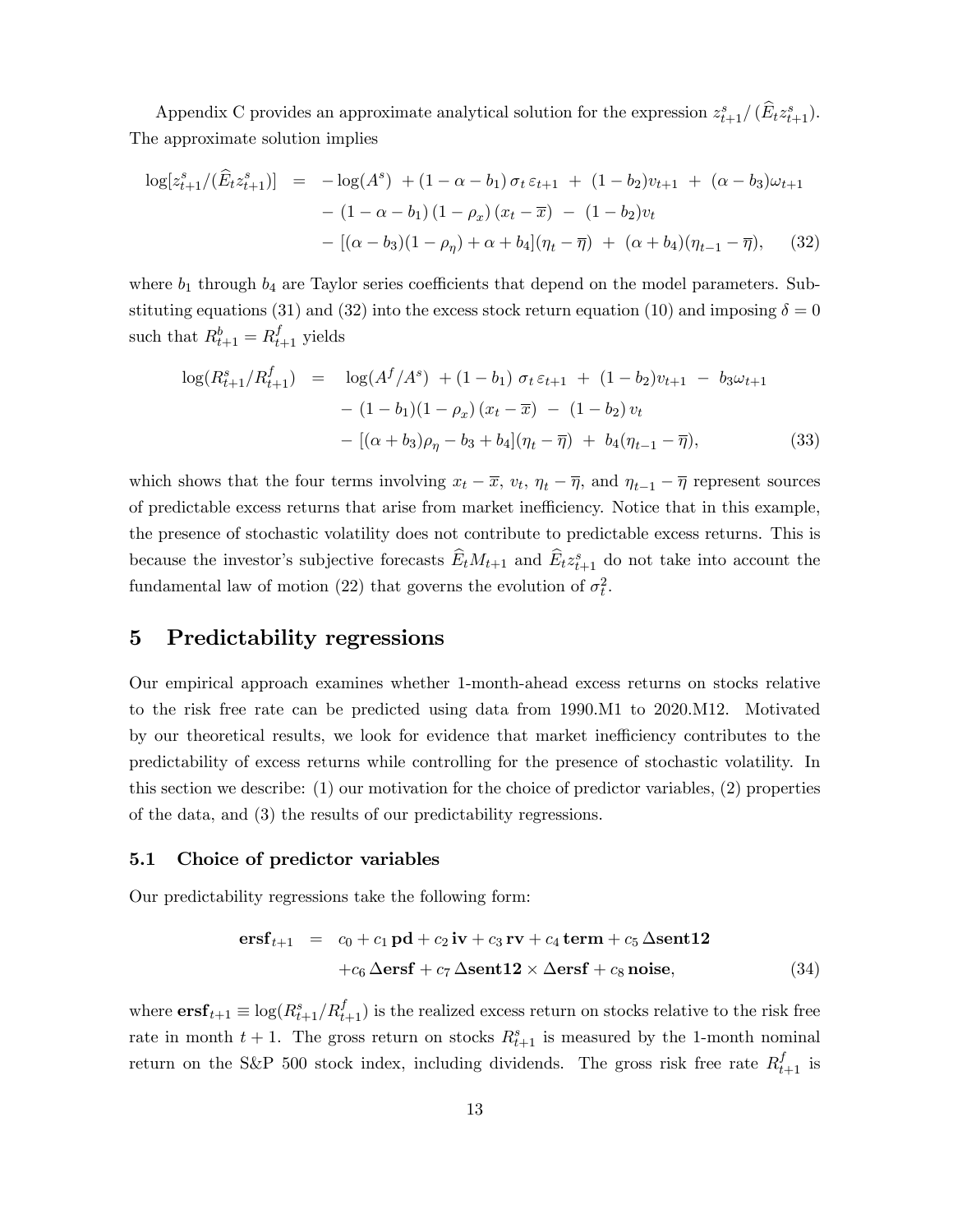measured by the 1-month nominal return on a 3-month Treasury Bill. The predictor variables on the right side of equation  $(34)$  are all dated month t. We do not perform long-horizon predictability regressions because the empirical reliability of such results have been called into question by Boudoukh et al. (2008) and Bauer and Hamilton (2017).

The variable **pd** is the price-dividend ratio for the S&P 500 stock index defined as the endof-month nominal closing value of the index divided by cumulative nominal dividends over the past 12 months. Any consumption-based asset pricing model with rational expectations implies that the price-dividend ratio will depend on the model's fundamental state variables, including any that would give rise to the conditional variance terms in equation (13). We illustrate this idea in Appendix A using the rational asset pricing model of Section 3.1. Cochrane (2017) shows that the price-dividend ratio in U.S. data exhibits strong co-movement with a measure of "surplus consumption" constructed from the data using the parameters of Campbell and Cochrane (1999) habit formation model. Hence, including pd as a regressor is a way to control indirectly for the presence of stochastic volatility when the state variables that drive stochastic volatility are not directly observable.

To control directly for the presence of stochastic volatility, we include the variables iv and rv which are, respectively, the implied variance and the realized variance of returns on the S&P 500 index. Implied variance is measured by the end-of-month VIX-squared, de-annualized  $(i.e., VIX<sup>2</sup>/12)$ . Realized variance is measured by the sum of squared 5-minute log returns on the S&P 500 stock index over the month. Studies by Attanasio (1991), Guo (2006), and Welch and Goyal (2008) employ measures of realized stock return volatility as predictor variables. The difference between iv and rv is the "variance risk premium," as originally defined by Bollerslev et al. (2009). Numerous studies find that the variance risk premium can be a useful predictor of excess stock returns.<sup>12</sup> We include iv and rv as separate predictor variables rather than imposing the restriction that the regression coefficients on  $\mathbf{iv}$  and  $\mathbf{rv}$  must be of equal magnitude but opposite sign. Imposing such a restriction does not qualitatively affect our results.

The variable term is the monthly average yield spread between the 10-year and 3-month constant maturity Treasury securities. Studies by Welch and Goyal (2008) and Faria and Verona (2020) employ versions of the Treasury term spread as predictor variables. A study by Miranda-Agrippino and Rey (2020) Önds that a single global factor, partly driven by U.S. monetary policy, helps to explain a significant share of the variance of equity and bond returns around the world. Given that the Treasury yield curve reflects expectations of future U.S. monetary policy, we view the inclusion of **term** as a way to control indirectly for the presence of stochastic volatility.

 $12$ See, for example, Drechsler and Yaron (2011), Bollerslev et al. (2014), Zhou (2018), and Pyun (2019).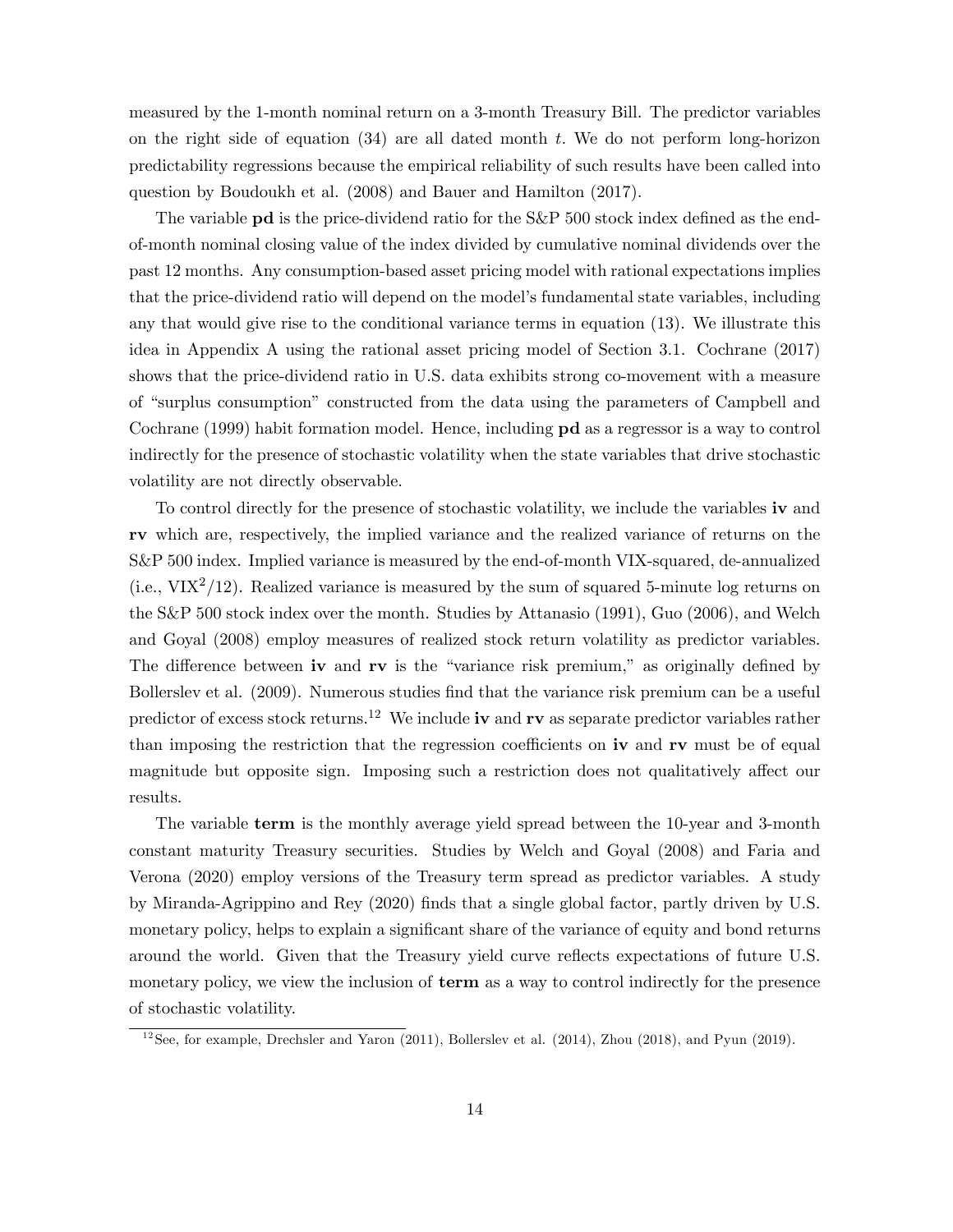As reviewed in the introduction, measures of sentiment and momentum have been shown to predict future stock return volatility (Audrino et al. 2020, Wang et al. 2006). We therefore include measures of sentiment and momentum as indirect controls for stochastic volatility. The variable  $\Delta$ **sent12** is the 12-month change in the University of Michigan's consumer sentiment index. We experimented with higher frequency changes in the sentiment index, but the resulting fit was not improved. The momentum variable  $\Delta$ ersf is the 1-month change in the excess stock return. In a recent comprehensive study of excess return predictability, Gu et al.  $(2020)$  find that "allowing for (potentially complex) interactions among the baseline predictorsî can substantially improve forecasting performance. Motivated by this Önding, we interact the sentiment and momentum variables to obtain  $\Delta$ sent $12\times \Delta$ ersf as an additional predictor variable. This interaction variable turns out to be a more robust predictor than either  $\Delta$ sent12 or  $\Delta$ ersf in isolation.

We experimented with including additional controls for stochastic volatility in the form of volatility measures for consumption growth or dividend growth, each computed using rolling data windows of various lengths. None of these measures were found to be statistically significant.

According to Shleifer and Vishney  $(1997, p. 35)$ : "Arbitrage plays a critical role in the analysis of securities markets, because its effect is to bring prices to fundamental values and to keep markets efficient." They describe how forces such as performance-based access to arbitrage capital, or noise trader risk, can create "limits to arbitrage," thus allowing mispricing to persist. When investor expectations are fully-rational, the first-order condition (1) in our model represents a no-arbitrage condition for the equilibrium stock or bond price. But if investor expectations are not fully-rational, then the no-arbitrage condition will be violated, giving rise to mispricing that would influence the excess return on stocks relative to bonds. Motivated by these ideas, we use the variable noise to detect market inefficiency because it captures the degree of mispricing in U.S. Treasury bonds that make up the yield curve. According to Hu et al.  $(2013, p. 2342)$  "abnormal noise in Treasury prices is a symptom of a market in severe shortage of arbitrage capital. More importantly, to the extent that capital is allocated across markets for major marginal players in the market, this symptom applies not only to the Treasury market, but also more broadly to the overall financial market." Hu et al. (2013) construct their noise measure by Ötting a theoretical no-arbitrage yield curve to the daily Treasury yield curve and then compute the root mean squared deviation between the two daily curves. The variable noise is the monthly average root mean squared deviation between the two daily yield curves. We obtain similar results using the end-of-month root mean squared deviation between the two daily yield curves.

We must acknowledge that the variables we use to control for stochastic volatility are imperfect. For example, departures from rational expectations could affect the price-dividend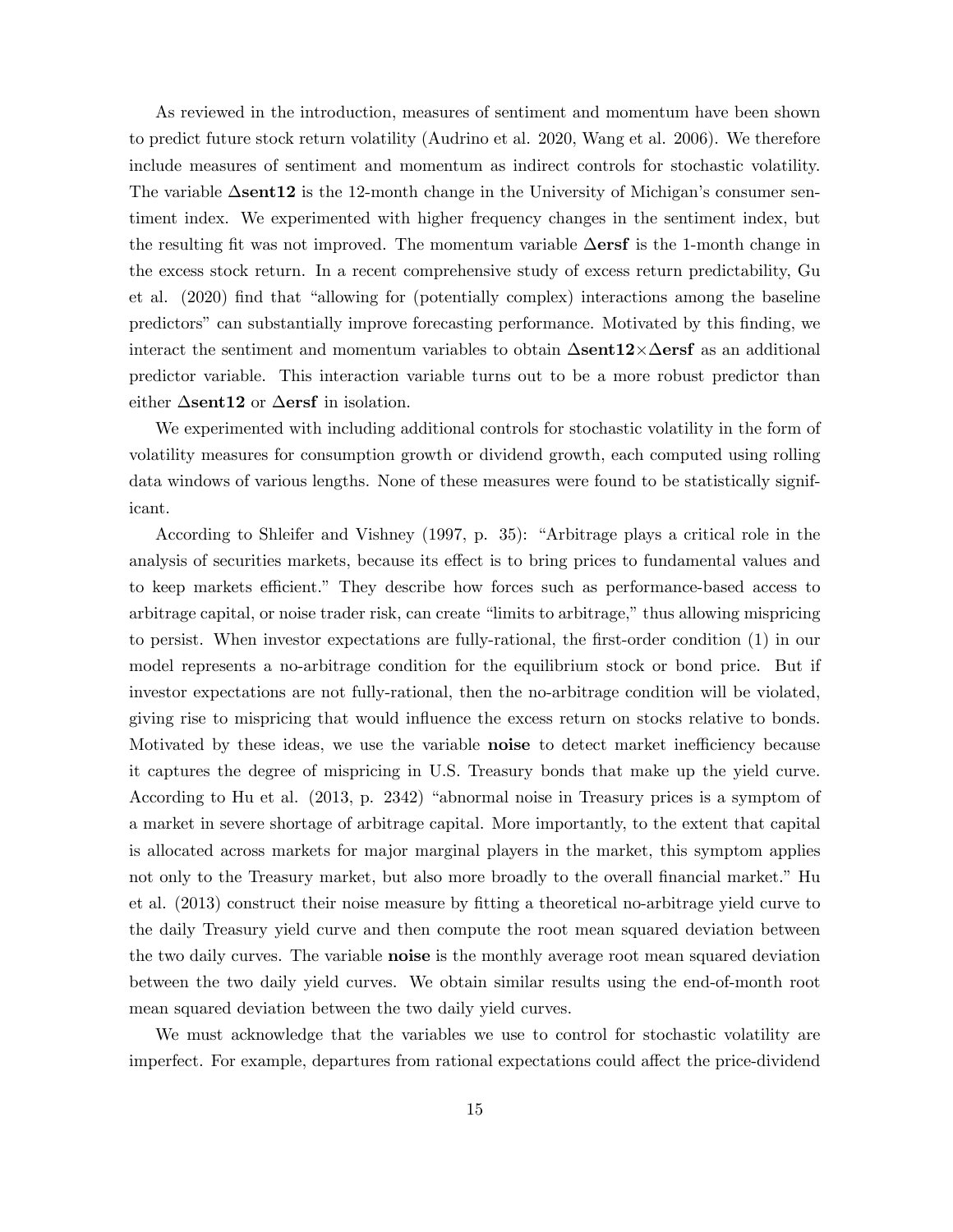ratio, the variance of stock returns, or measures of sentiment and momentum. Numerous empirical studies starting with Shiller (1981) and LeRoy and Porter (1981) have shown that stock prices appear to exhibit excess volatility when compared to fundamentals, as measured by the discounted stream of ex post realized dividends.<sup>13</sup> A study by Greenwood et al. (2019) using stock returns for various U.S. industries Önds that stock valuation ratios and stock return volatility both increase substantially during the 24 months preceding what they define as "bubble peaks." Inefficient movements in stock prices could influence the variable term if Federal Reserve monetary policy reacts to the stock market, as appears to be the case (Rigobon and Sack 2003, Hayford and Malliaris 2004, Lansing 2003, 2008, Cieslak and Vissing-Jorgensen  $2021$ ). As discussed in detail by Brav and Heaton  $(2002)$ , it is extremely difficult to distinguish between rational and behavioral explanations of financial market phenomena. Nevertheless, in our empirical analysis, we treat all variables except noise as controls for stochastic volatility.

Figures 1 and 2 provide time series plots of our eight predictor variables. Notice that all of the predictor variables tend to exhibit extreme upward or downward movements during recessions. In our predictive regressions, we examine how recession periods ináuence the statistical significance of each predictor variable.

#### 5.2 Data

We use monthly data for the period from 1990.M1 to 2020.M12. The starting date for the sample is governed by the availability of data for iv which makes use of the VIX index. The sources and methods used to construct the data are described in Appendix D.

Table 1 reports summary statistics for excess stock returns and our eight predictor variables. The mean excess return on stocks relative to the risk free rate is 0.59% per month. The summary statistics show that excess stock returns exhibit excess kurtosis. Five out of the eight predictor variables also exhibit excess kurtosis, namely, **iv, rv**,  $\Delta \textbf{ersf}, \Delta \textbf{sent12} \times \Delta \textbf{ersf},$ and noise.

Five of the eight predictor variables are highly persistent, namely,  $pd$ , iv, term,  $\Delta sent12$ , and **noise.** In Appendix E, we use a bootstrap procedure to gauge the quantitative impact of persistent regressors on the critical values of the standard  $t$ -statistic. The bootstrapped critical values are not substantially different from the asymptotic ones, but there are some noticeable shifts in either direction for some of the persistent predictor variables, particularly pd. Use of the bootstrapped t-statistics does not change any of our conclusions regarding the statistical significance of the **noise** variable which is the focus of our interest for detecting market inefficiency.

Table 1 shows that **noise** exhibits reasonably strong cross-correlations with **iv** and **rv.** All

 $13$ Lansing and LeRoy (2014) provide a recent update on this literature.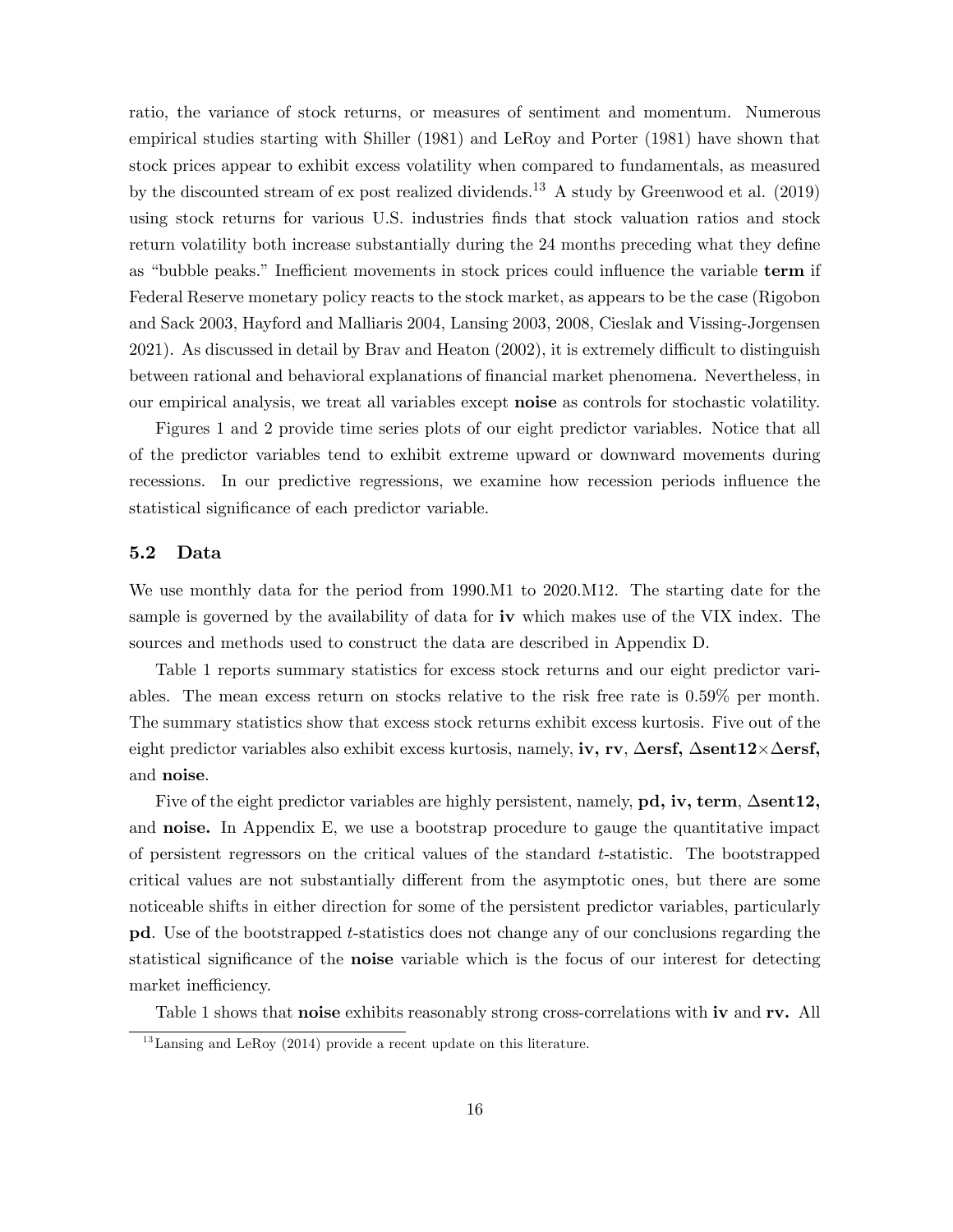three of these variables tend to spike upwards during significant stock market declines, such as occurred during the Önancial crisis from late 2008 through early 2009 and during the onset of the COVID pandemic in March 2020. The cross-correlations between noise and the other five predictor variables are rather weak.

#### 5.3 Predictive regressions

The results of our predictability regressions are summarized in Tables 2 through 5. Figures 3 and 4 plot estimated coefficients from a series of 120-month rolling regressions using all eight predictor variables. The  $t$ -statistics for the estimated coefficients in the tables and figures are computed using Newey-West HAC corrected standard errors. Bold entries in the tables indicate that the predictor variable is significant at the  $5\%$  level using the asymptotic critical values. Adjusted R-squared values are shown at the bottom of each regression specification. The rolling regressions show that the statistical significance of the eight predictor variables is often sensitive to the sample period.

Table 2 shows the full-sample regression results. Specification 1 includes  $pd$  only  $-a$  typical univariate specification in the literature. According to the theory,  $pd$  encodes any fundamental state variables that would give rise to stochastic volatility. Specification 2 adds iv, rv, and term as additional controls for stochastic volatility. Specification 3 goes further by including  $\Delta$ sent12,  $\Delta$ ersf, and  $\Delta$ sent12× $\Delta$ ersf. As noted earlier, we interpret these three variables as additional controls for stochastic volatility because there is evidence in the literature that sentiment and momentum measures can help to predict future stock return volatility. Recall that stochastic volatility is the only source of predictability under rational expectations.

The estimated coefficient on  $pd$  in Table 2 is always negative and statistically significant in the full sample. This result is consistent with numerous previous studies which find that a higher price-dividend ratio predicts a lower excess stock return. The estimated coefficient on  $iv$  is positive while the estimated coefficient on  $rv$  is negative, but neither coefficient is statistically significant in the full sample. However, if we drop the COVID-influenced data from  $2020.M3$  onward, then both iv and rv become strongly significant with coefficients that are approximately equal in magnitude but opposite in sign. This result is consistent with previous findings in the literature that the variance risk premium (iv minus  $rv$ ) helps to predict excess stock returns with a positive regression coefficient. The literature has interpreted the variance risk premium as a proxy for macroeconomic uncertainty. A positive regression coefficient on the variance risk premium implies that higher uncertainty in month  $t$  induces investors to demand a higher excess stock return in month  $t + 1$ .

The rolling regression results in Figure 3 confirm that both iv and  $rv$  cease to be statistically significant when the COVID-influenced data enters the 120-month moving window.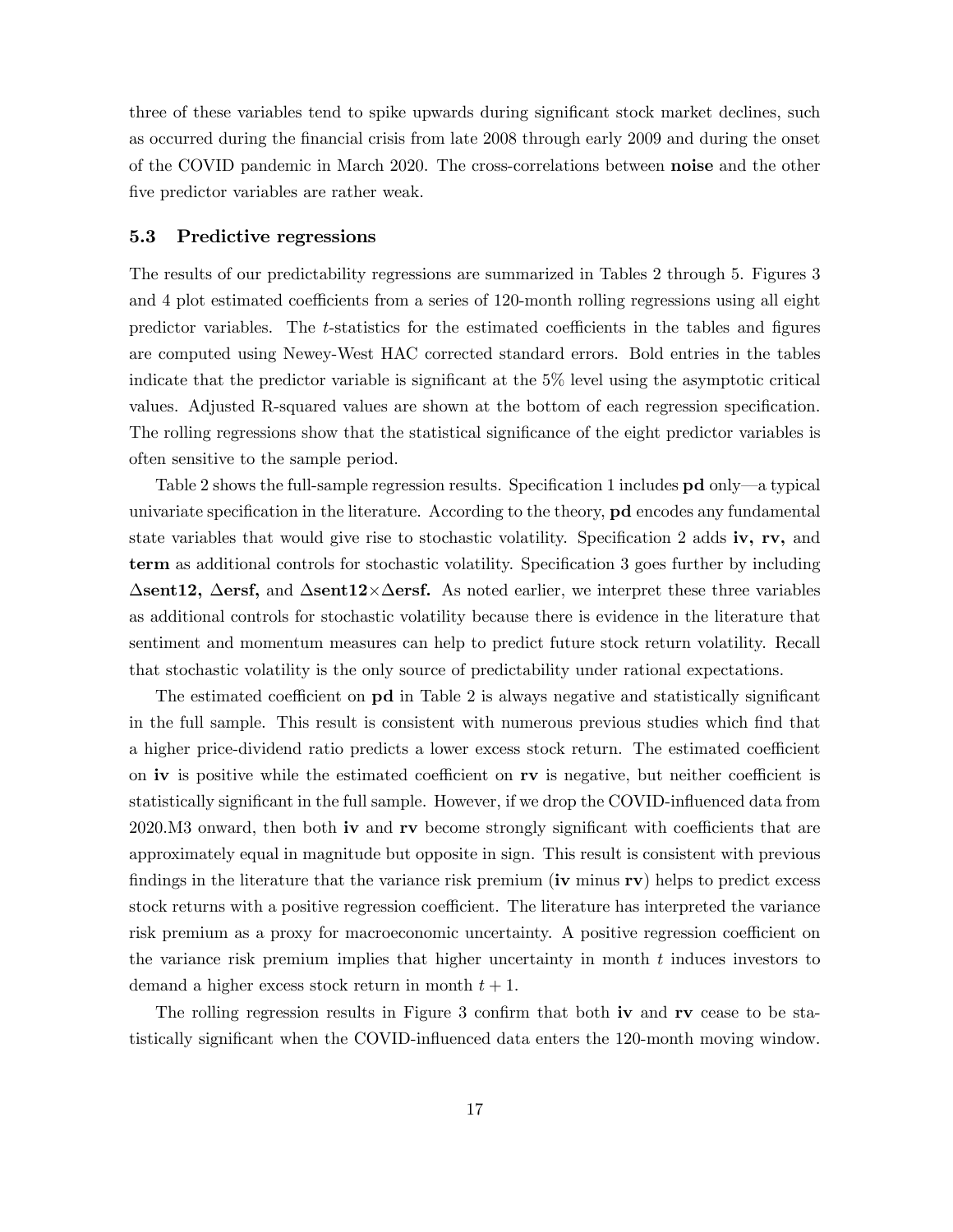Three COVID-influenced data points contribute to the breakdown of iv and  $\mathbf{rv}$  (and by extension the breakdown of the variance risk premium) as predictors of 1-month-ahead excess stock returns. The variance risk premium turns strongly negative in 2020.M3, but this observation is followed by a strongly positive excess stock return in 2020.M4. The pre-COVID regression relationship predicts a negative excess stock return in 2020.M4. Subsequently, the variance risk premium turns positive in 2020.M8 and 2020.M9, but these two observations are followed by a strongly negative excess stock returns in 2020.M9 and 2020.M10, respectively. The pre-COVID regression relationship predicts positive excess stock returns in 2020.M9 and 2020.M10. This example shows that predictor variables that previously have been considered robust can lose their statistical significance in short order.

The estimated coefficients on  $\Delta$ sent12 and  $\Delta$ ersf in Table 2 are not statistically significant in the full sample. A finding of non-significance for these two variables is a typical result across all of our regression specifications. However, the estimated coefficient on the interaction variable  $\Delta$ **sent12** $\times$  $\Delta$ **ersf** is negative and strongly significant in both Specifications 3 and 4. Specification 3 delivers an adjusted R-squared statistic of  $4.8\%$  versus 0.90% for Specification 2. Further investigation of the interaction variable reveals that its statistical significance derives mainly from periods of declining sentiment and negative return momentum, forecasting a further decline in the excess stock return.<sup>14</sup>

The estimated coefficient on the variable **noise** in Table 2 is negative and strongly significant with a t-statistic of  $-3.164$ . As shown in Appendix E, the 2.5% percentile bootstrapped critical value for noise is  $-2.331$ . Higher values of noise predict lower 1-month-ahead excess stock returns, implying that a shortage of arbitrage capital in financial markets causes excess returns to drop below the levels justified by fundamentals. From Figure 2, we see that **noise** is highest during the Great Recession that runs from December 2007 to June 2009. But there are some smaller upward spikes in 1998.M10 (following the collapse of the hedge fund Long-Term Capital Management), 1999.M10 (heading into the dotcom bust), 2016.M12 (following the surprise U.S. presidential victory of Donald Trump), and 2020.M3 (coinciding with the onset of the COVID pandemic in the U.S.).

Table 3 shows split-sample regression results. The first split sample runs from 1990.M1 to 2005.M12 while the second runs from 2006.M1 to 2020.M12. The regression results for the first split sample are similar to the full-sample results, with the exception that **noise** is not significant in the first split sample which does not include the Great Recession. As discussed further below, noise is only significant in sample periods that include the Great Recession. The results for the second split sample show that **pd** is only significant in Specification 4 that includes noise. The contemporaneous correlation between pd and noise in the second

 $14$ For details, see Lansing and Tubbs (2019).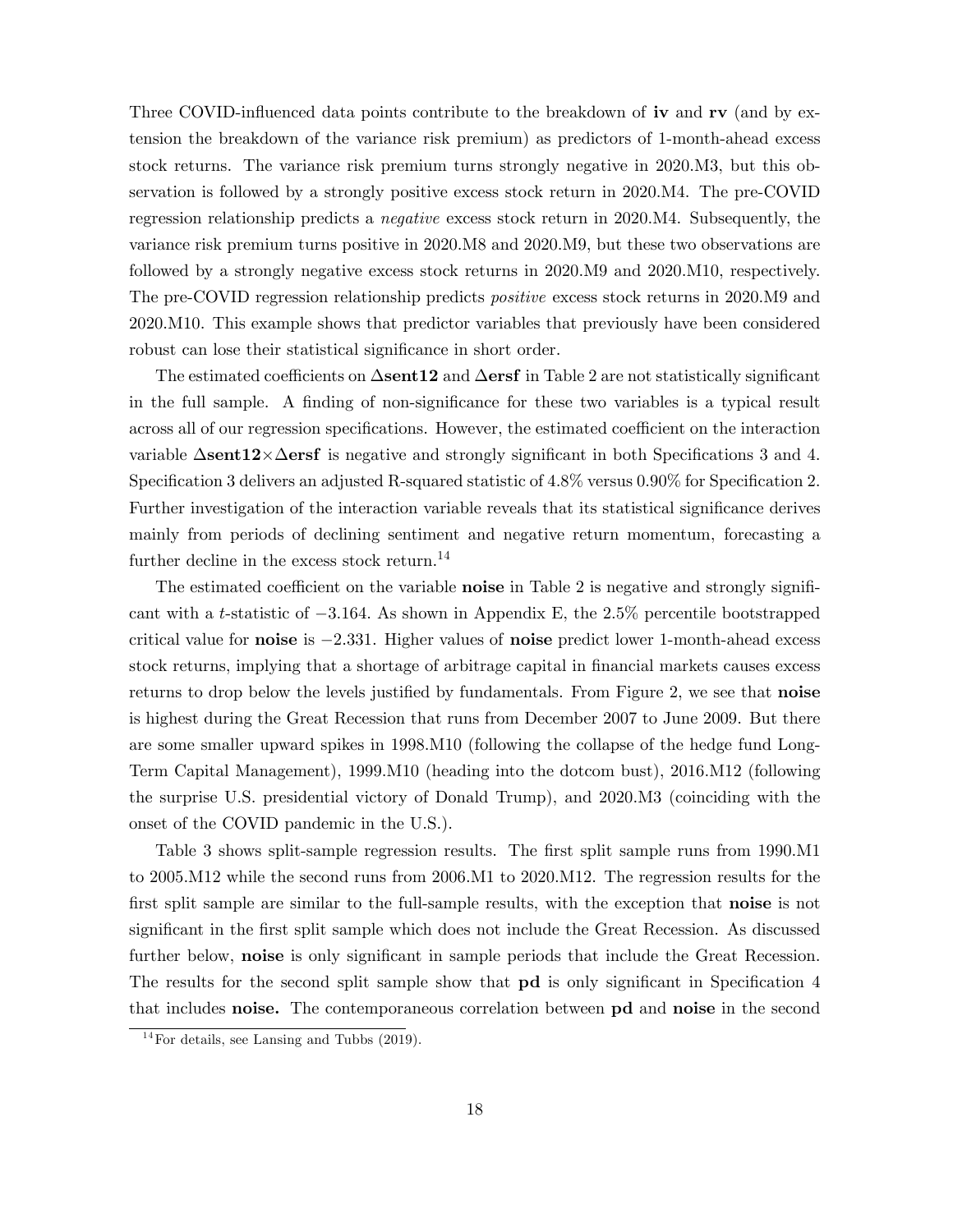split sample is  $-0.76$  whereas the two variables are essentially uncorrelated in the first split sample. Notice also that the regression coefficient on **pd** is much larger in magnitude in the second split sample. This is because pd exhibits a lower average value from 2006 onward. In Specification 3, the variable  $\Delta$ sent12 $\times \Delta$ ersf is statistically significant in both split samples, but the significance is stronger in the first split sample. In going from Specification 3 to Specification 4 which includes noise, the adjusted R-squared statistic for the second split sample increases from 2.62% to 13.6%.

Tables 4 and 5 show how recession periods influence the statistical significance of each predictor variable. In Table 4, the dummy variable  $GR$ , dated month-t, is equal to 1 during the Great Recession from 2007.M12 to 2009.M6 and equal to 0 otherwise. In Table 5, the dummy variable  $\bf{R}$ , dated month-t, is equal to 1 during recessions and equal to 0 otherwise. Unlike the values of the predictor variables themselves, the values of the dummy variables would not have been available in real time at the end of month-t. Nevertheless, these regressions provide a way of examining the sensitivity of the results to selected sample periods that are identified ex post.<sup>15</sup>

Table 4 shows that **noise** is only significant when  $GR = 1$ , confirming that clear evidence of market inefficiency is confined to a narrow sub-sample of data that coincides with the global financial crisis. Table 5 shows that the variables  $pd$ , iv, rv, and  $\Delta sent12\times \Delta erst$  are not significant when  $\mathbf{R} = 1$ , which serves to include the COVID recession data from 2020.M3 to 2020.M5. Setting  $\mathbf{R} = 0$  excludes the COVID recession data, thereby helping to improve the statistical significance of all four of these variables.

Figures 3 and 4 show the results of 120-month rolling regressions using Specification 4. Only three predictor variables, namely, **pd**, **iv**, and  $\Delta$ **sent12**× $\Delta$ **ersf**, are significant across a diverse set of sample periods. The variables  $\mathbf{rv}$ ,  $\mathbf{term}$ , and  $\mathbf{noise}$  are intermittently significant. The variable  $\Delta$ sent12 is rarely significant while the variable  $\Delta$ ersf is never significant. For the most recent 120-month sample period that runs from 2011.M1 to 2020.M12 and includes the COVID-influenced data, the only significant predictor variable is  $pd$ . The results of the rolling regressions highlight the difficulty of identifying any robust predictors of excess stock returns. The intermittent or short-lived significance of some of our predictor variables is consistent with the findings of "pockets of predictability" by Farmer et al. (2022). Using model simulations, they demonstrate that a departure from rational expectations about future cash growth, in the form of "sticky expectations," can produce such outcomes.

 $15$ An alternate way of showing how recessions influence the results would be to add recession interaction variables (e.g.,  $pd\times R$ ) to the regression specification in Table 2. The R-squared statistic for such a regression would be the same as in Table 4 or 5, but the estimated coefficient on the interaction variable would now represent the difference between the regression coefficients for each of the two regimes. Our interest here is not whether the regression coefficients are statistically different across the two regimes, but instead whether the statistical significance of a given predictor variable derives from one regime or the other.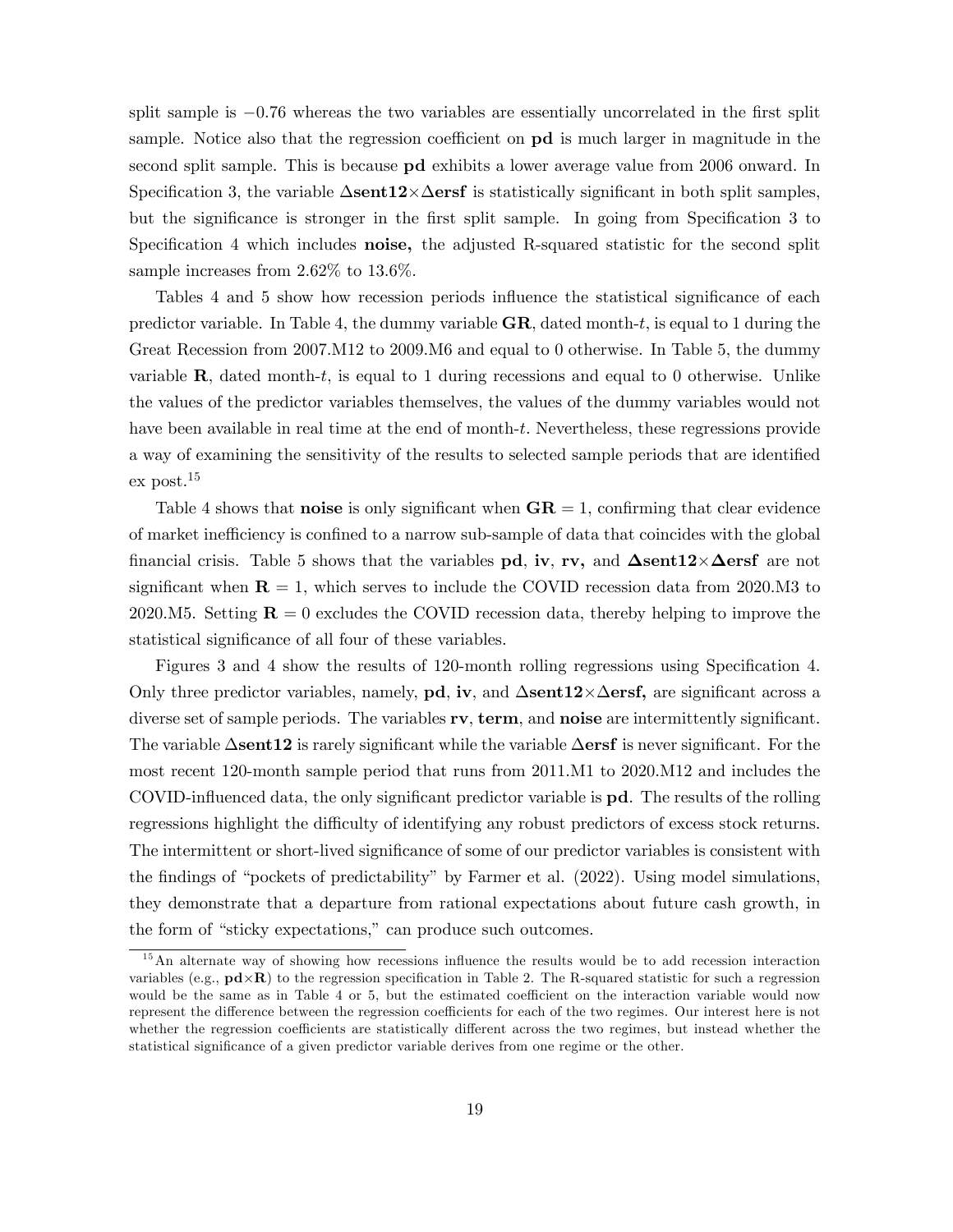Table 6 compares goodness-of-fit statistics for predictive regressions that include the variable **noise** versus otherwise similar regressions that omit this variable. An asterisk  $(*)$  indicates the superior goodness-of-Öt statistic for the two regressions being compared. The goodness of fit statistics are: (1) the root mean squared forecast error  $(RMSFE)$ , (2) the mean absolute forecast error  $(MAFE)$ , (3) the correlation coefficient between the forecasted excess return and the realized excess return  $(Corr)$ ,  $(4)$  the percentage of forecasted excess returns with the same sign as the realized excess return  $(Sign)$ , and (5) either the adjusted R-squared statistic (for in-sample forecasts) or the out-of-sample R-squared statistic (for out-of-sample forecasts). The out-of-sample R-squared statistic compares the performance of the predictive regression to a benchmark forecast model that assumes constant excess stock returns. The statistic is defined as one minus the ratio of summed squared residuals from the predictive regression to summed squared deviations of realized excess returns from the mean excess return of the estimation sample. We consider two out-of-sample forecasting exercises. In the first exercise, the out-of-sample period runs from 2006.M1 to 2020.M12, which includes the Great Recession. In the second exercise, the out-of-sample period runs from 2010.M1 to 2020.M12, which excludes the Great Recession.

The top panel of Table 6 shows the results for the in-sample predictive regressions. The bottom two panels shows the results for the out-of-sample forecasting exercises. In all cases in Table 6, including **noise** in the predictive regression serves to improve forecast performance as measured by the goodness-of-fit statistic. But the improved forecast performance in the second out-of sample exercise is relatively minor. This is because the out-of-sample period excludes the Great Recession which accounts for the statistical significance of the **noise** variable.

Our predictive regressions identify clear evidence of market inefficiency only during the Great Recession. But other evidence suggests that investors' forecasts of future stock returns are not fully-rational. Figure 5, adapted from Lansing (2020), shows that the degree of investor optimism or pessimism about the stock market is strongly linked to recent movements in stock prices. The figure plots the results of a University of Michigan survey that asks people to assign a probability that stock prices will increase over the next year.<sup>16</sup> Movements in the mean probability response from the survey are strongly correlated with movements in the predictor variable pd.

In our regressions, higher values of pd predict lower excess stock returns. But the survey respondents fail to take this empirical relationship into account. Instead, the survey respondents assign a higher probability of a price increase (implying a higher expected excess stock

<sup>&</sup>lt;sup>16</sup>The data is available from June 2002 onward from https://data.sca.isr.umich.edu/tables.php. The survey question reads: "Suppose that tomorrow someone were to invest one thousand dollars in a type of mutual fund known as a diversified stock fund. What do you think is the percent chance that this one thousand dollar investment will increase in value in the year ahead, so that it is worth more than one thousand dollars one year from now?"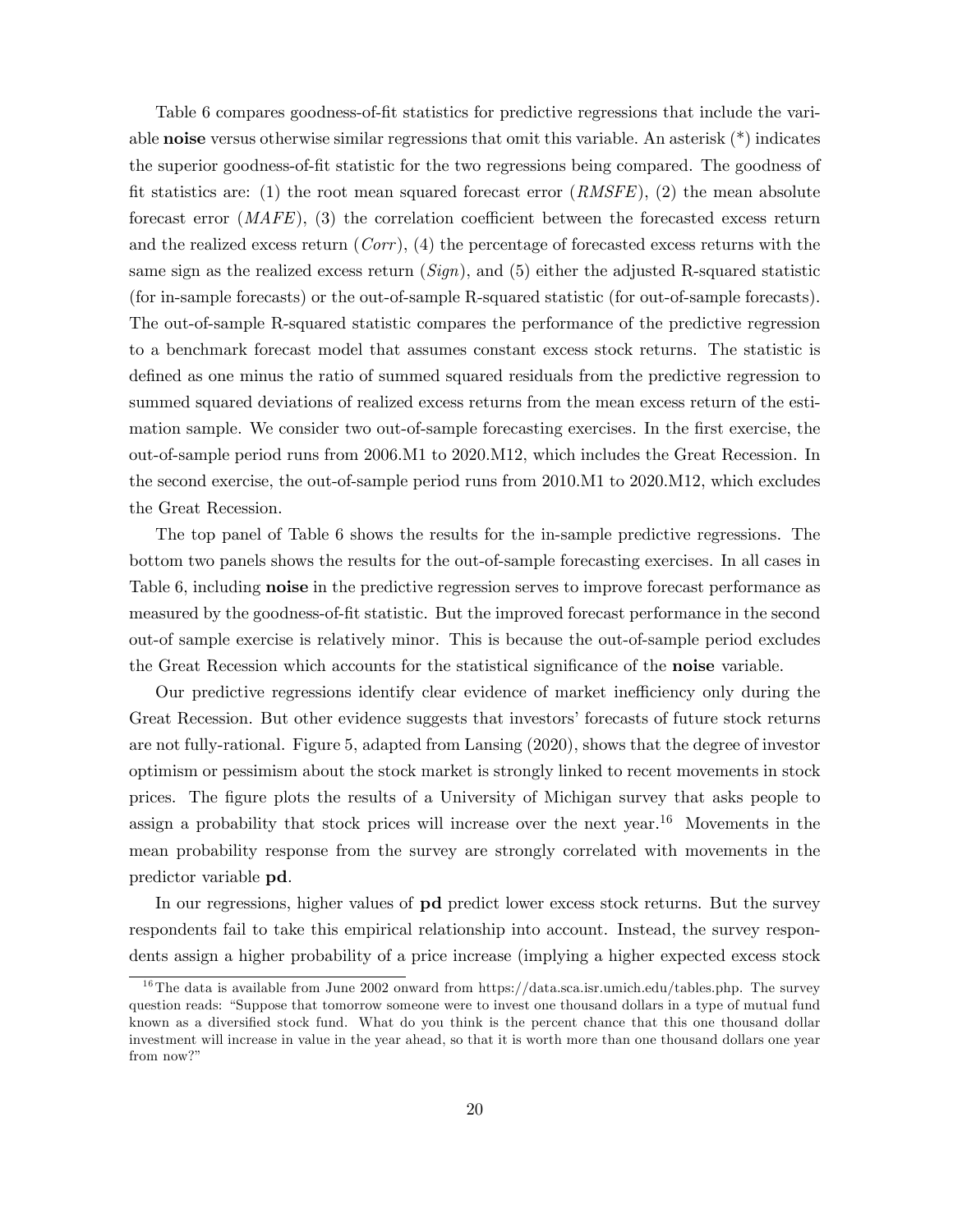return) when **pd** is higher. During both the 2008-2009 financial crisis and the onset of the COVID-19 pandemic in early 2020, the value of pd was very low. Rational investors with timevarying risk premiums should expect higher excess stock returns when pd is very low. But in contrast, the survey respondents were very pessimistic about future stock prices when pd was very low. The pattern in Figure 5 is suggestive of extrapolative expectations rather than rationally time-varying risk premiums. Our theoretical results in Section 4.1 demonstrate that investors' use of extrapolative expectations will give rise to predictable excess stock returns.

### 6 Conclusion

This paper shows that realized excess returns on risky assets can be represented by an additive combination of conditional variance terms and investor forecast errors. As a result, the predictability of realized excess returns can arise from only two sources: (1) stochastic volatility of fundamental variables, or (2) departures from rational expectations that give rise to predictable investor forecast errors.

Motivated by our theoretical results, we run predictability regressions for 1-month-ahead excess stock returns using data from 1990.M1 to 2020.M12. We look for evidence of market inefficiency while controlling for the presence of stochastic volatility. The predictor variable that we use to detect market inefficiency is a measure of non-fundamental noise in the Treasury yield curve. We acknowledge, however, that disentangling the two sources of predictability is difficult because departures from rational expectations could influence the predictor variables that we use to control for stochastic volatility.

We find that the statistical significance of the stochastic volatility control variables is typically sensitive to the sample period. For example, measures of implied and realized stock return variance cease to be significant when the COVID-influenced data from early 2020 onward is included. The Treasury yield curve noise variable is statistically significant only during sample periods that include the Great Recession. Overall, we interpret our empirical results as providing evidence that the predictability of excess stock returns, when present, can come from both of the two sources identified by the theory.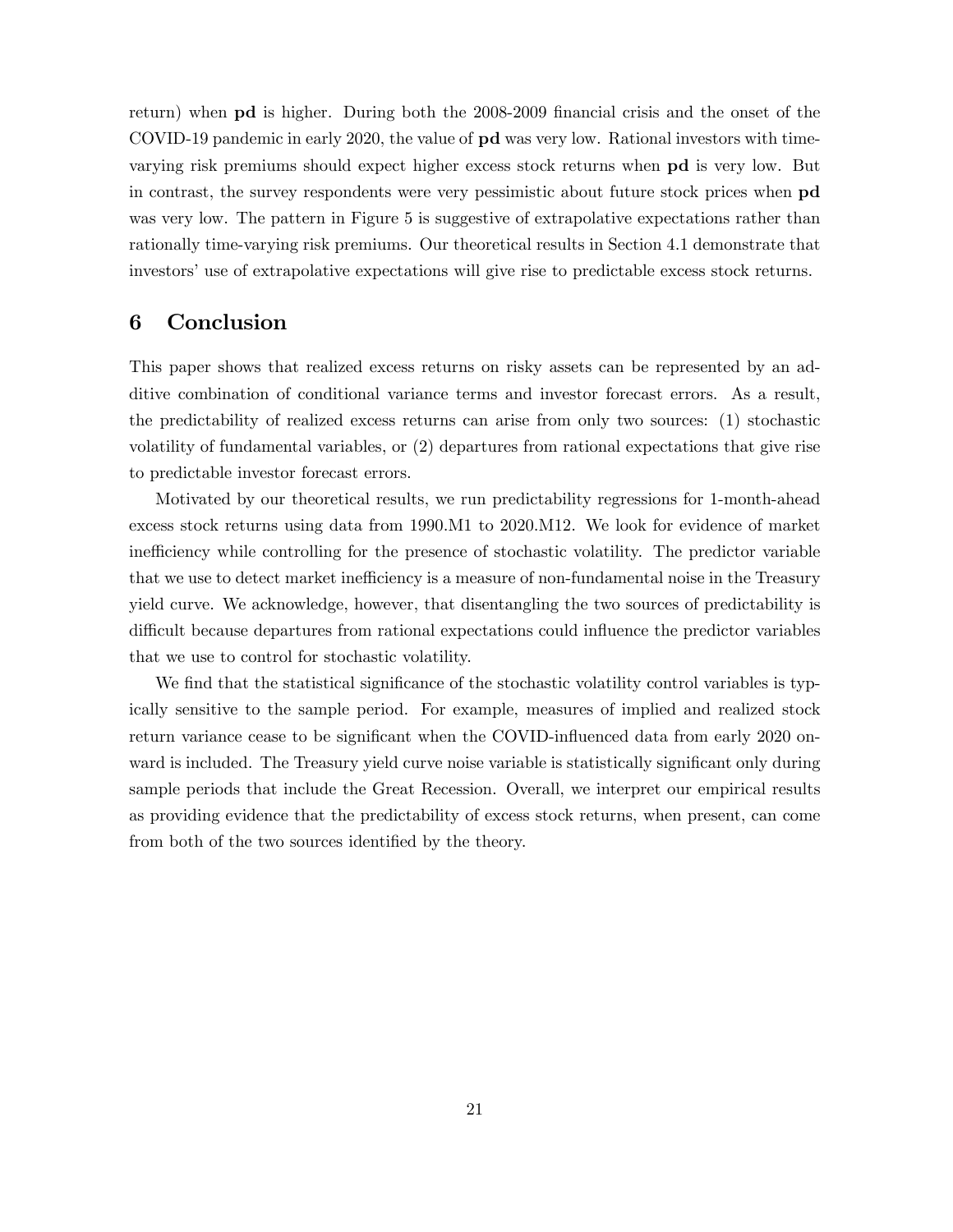### A Appendix: Rational solution with stochastic volatility

This appendix derives an approximate analytical solution to the rational model with exogenous stochastic volatility described in Section 3.1. Gelain and Lansing (2014) employ similar methods to derive an approximate analytical solution to a rational asset pricing model for housing that exhibits exogenous stochastic volatility in fundamental rent growth.<sup>17</sup> Substituting the functional forms for  $M_t$  and  $d_t/d_{t-1}$  into the transformed first-order condition for stocks (5) yields

$$
z_t^s = \beta \exp \left[ (1 - \alpha) x_t + v_t + \alpha \eta_t - \alpha \eta_{t-1} \right] \left( 1 + E_t z_{t+1}^s \right), \tag{A.1}
$$

where  $x_t \equiv \log (c_t/c_{t-1})$ . A conjectured solution to (A.1) takes the form

$$
z_t^s = a_0 \exp \left[ a_1 \left( x_t - \overline{x} \right) + a_2 \left( \sigma_t^2 - \overline{\sigma}^2 \right) + a_3 v_t + a_4 \left( \eta_t - \overline{\eta} \right) + a_5 \left( \eta_{t-1} - \overline{\eta} \right) \right]. \tag{A.2}
$$

Iterating ahead the conjectured solution (A.2) and then taking the conditional expectation yields

$$
\underbrace{E_{t}z_{t+1}^{s}}_{=p_{t}^{s}/d_{t}} = a_{0} \exp \left[a_{1}\rho_{x}\left(x_{t}-\overline{x}\right)+\frac{1}{2}\left(a_{1}\right)^{2}\sigma_{t}^{2}+a_{2}\rho_{\sigma}\left(\sigma_{t}^{2}-\overline{\sigma}^{2}\right)+\frac{1}{2}\left(a_{2}\right)^{2}\sigma_{u}^{2}+\frac{1}{2}\left(a_{3}\right)^{2}\sigma_{v}^{2}\right] \times \exp \left[\left(a_{4}\rho_{\eta}+a_{5}\right)\left(\eta_{t}-\overline{\eta}\right)+\frac{1}{2}\left(a_{4}\right)^{2}\sigma_{w}^{2}\right], \tag{A.3}
$$

where  $p_t^s/d_t = E_t z_{t+1}^s$  from equation (4). The above expression shows that  $p_t^s/d_t$  is a function of the fundamental state variable  $\sigma_t^2$  that drives the stochastic volatility of consumption and dividend growth. This analytical result motivates the inclusion of the price-dividend ratio as an indirect control for stochastic volatility in the predictability regressions of Section 5.

The conditional forecast  $(A.3)$  is substituted into the transformed first order condition (A.1) which is then log-linearized to obtain

$$
z_t^s = F(x_t, \sigma_t^2, v_t, \eta_t, \eta_{t-1}),
$$
  
\n
$$
\simeq a_0 \exp \left[ a_1 (x_t - \overline{x}) + a_2 (\sigma_t^2 - \overline{\sigma}^2) + a_3 v_t + a_4 (\eta_t - \overline{\eta}) + a_5 (\eta_{t-1} - \overline{\eta}) \right], (A.4)
$$

where  $a_0$  through  $a_5$  are Taylor-series coefficients with  $a_0 \equiv \exp\{E[\log(z_t^s)]\}$ . After some manipulation, it can be shown that the Taylor series coefficients must satisfy the following

<sup>&</sup>lt;sup>17</sup>Lansing (2010) demonstrates the accuracy of this solution method for the level of the price-dividend ratio by comparing the approximate analytical solution to the exact theoretical solution for the model version without stochastic volatility  $(\sigma_u^2 = 0)$  and without time-varying risk aversion  $(\sigma_\omega^2 = 0)$ .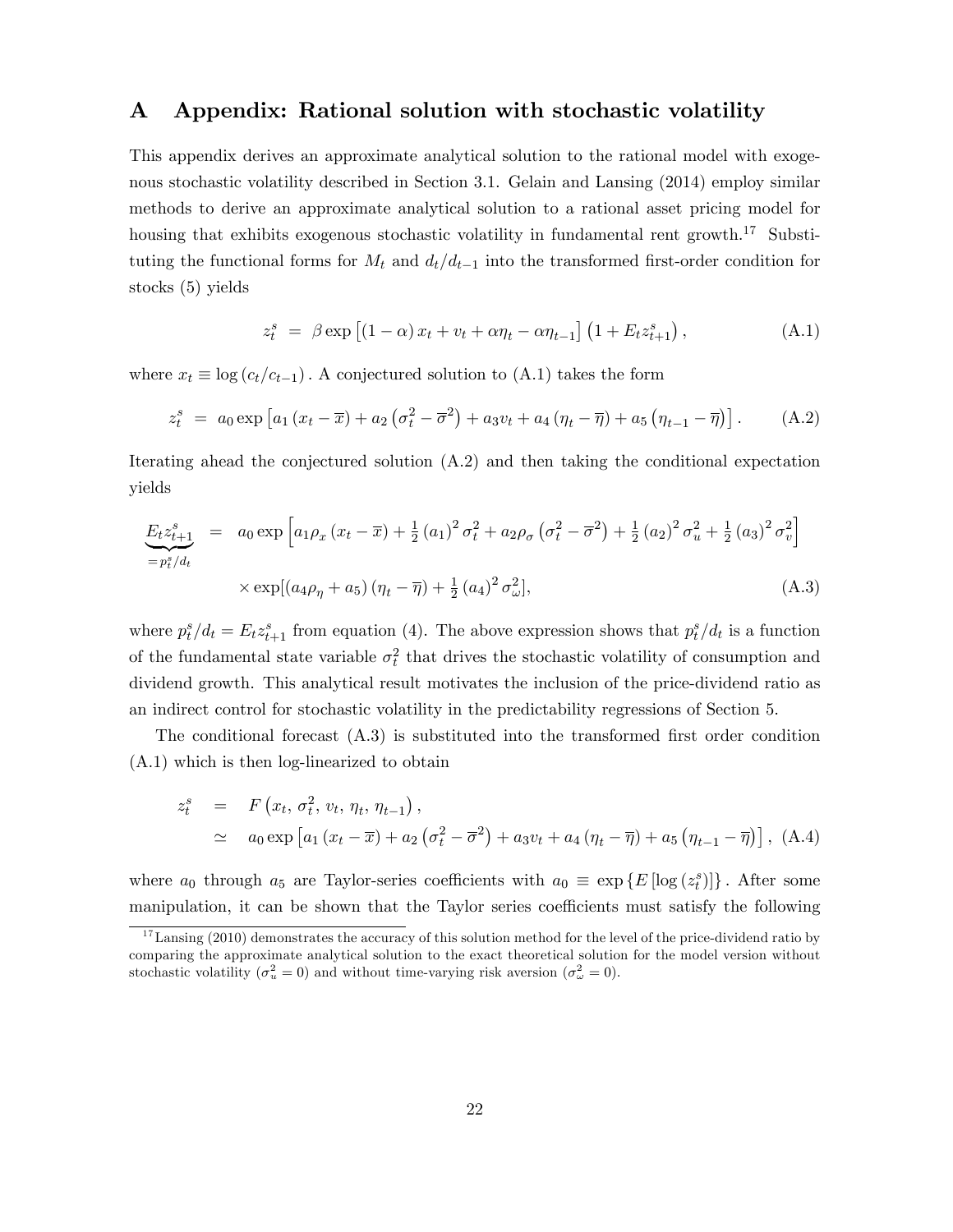system of nonlinear equations

$$
a_0 = \frac{\beta \exp[(1-\alpha)\overline{x}]}{1-\beta \exp[(1-\alpha)\overline{x}+(a_1)^2\overline{\sigma}^2/2+(a_2)^2\sigma_u^2/2+(a_3)^2\sigma_v^2/2+(a_4)^2\sigma_\omega^2/2]},
$$
(A.5)

$$
a_1 = \frac{(1-\alpha)}{1-\rho_x \beta \exp\left[ (1-\alpha)\overline{x} + (a_1)^2 \overline{\sigma}^2 / 2 + (a_2)^2 \sigma_u^2 / 2 + (a_3)^2 \sigma_v^2 / 2 + (a_4)^2 \sigma_\omega^2 / 2 \right]},
$$
(A.6)

$$
a_2 = \frac{[(a_1)^2/2]\beta \exp[(1-\alpha)\overline{x}+(a_1)^2\overline{\sigma}^2/2+(a_2)^2\sigma_u^2/2+(a_3)^2\sigma_v^2/2+(a_4)^2\sigma_\omega^2/2]}{1-\rho_\sigma\beta \exp[(1-\alpha)\overline{x}+(a_1)^2\overline{\sigma}^2/2+(a_2)^2\sigma_u^2/2+(a_3)^2\sigma_v^2/2+(a_4)^2\sigma_\omega^2/2]},
$$
(A.7)

$$
a_3 = 1,\tag{A.8}
$$

$$
a_4 = \frac{\alpha \left\{ 1 - \beta \exp\left[ (1 - \alpha)\overline{x} + (a_1)^2 \overline{\sigma}^2 / 2 + (a_2)^2 \sigma_u^2 / 2 + (a_3)^2 \sigma_v^2 / 2 + (a_4)^2 \sigma_\omega^2 / 2 \right] \right\}}{1 - \rho_\eta \beta \exp\left[ (1 - \alpha)\overline{x} + (a_1)^2 \overline{\sigma}^2 / 2 + (a_2)^2 \sigma_u^2 / 2 + (a_3)^2 \sigma_v^2 / 2 + (a_4)^2 \sigma_\omega^2 / 2 \right]}
$$
(A.9)

$$
a_5 = -\alpha,\tag{A.10}
$$

provided that  $\beta \exp \left[ (1-\alpha) \, \overline{x} + (a_1)^2 \, \overline{\sigma}^2 / 2 + (a_2)^2 \, \sigma_u^2 / 2 + (a_3)^2 \, \sigma_v^2 / 2 + (a_4)^2 \, \sigma_\omega^2 / 2 \right] < 1$ . From equations (A.2) and (A.3), we can compute  $\log[z_{t+1}^s/(E_t z_{t+1}^s)],$  yielding equation (27) in the text.

In the case of Epstein-Zin preferences, we have  $M_{t+1} = \beta^{\omega} \exp \left[-\omega x_t/\psi\right] \left(R_{t+1}^c\right)^{\omega-1}$ , where  $R_{t+1}^c = \exp(x_t) \left(1 + p_{t+1}^c / c_{t+1}\right) / (p_t^c / c_t)$  is the gross return on an consumption claim,  $\psi$  is the elasticity of intertemporal substitution, and  $\omega \equiv (1 - \alpha) / (1 - \psi^{-1})$ . When  $v_t = 0$  (such that  $c_t = d_t$ ) and  $\eta_t = \eta_{t-1}$  (such that risk aversion is constant), the first-order condition (A.1) becomes

$$
z_t^c = \beta^{\omega} \exp\left[ (1 - \alpha) x_t \right] \left[ 1 + (E_t z_{t+1}^c)^{1/\omega} \right]^{\omega},\tag{A.11}
$$

where the composite variable  $z_t^c$  is defined as  $z_t^c \equiv \beta^{\omega} \exp[(1-\alpha)x_t](1+p_t^c/c_t)^{\omega}$ . In this case, we have  $p_t^c/c_t = (E_t z_{t+1}^s)^{1/\omega}$ .

The investors's stochastic discount factor for the Epstein-Zin case can be rewritten as

$$
M_{t+1} = \beta \exp[(1 - \alpha - \omega) x_{t+1}/\omega] \left[ z_{t+1}^c/(E_t z_{t+1}^c) \right]^{(\omega - 1)/\omega}.
$$
 (A.12)

An approximate analytical solution to equation (A.11) can be obtained using methods similar to those employed in solving equation (A.1) above. Using the analytical solution for  $z_t^c$ , an approximate analytical solution for the risk free rate of return can be obtained by computing  $R_{t+1}^f = 1/(E_t M_{t+1})$  where  $M_{t+1}$  is given by equation (A.12).

Substituting  $p_t^c/c_t = (E_t z_{t+1}^s)^{1/\omega}$  (from the first-order condition) and  $1 + p_{t+1}^c/c_{t+1} =$  $\beta^{-1}(z_{t+1}^c)^{1/\omega} \exp[-(1-\alpha)x_{t+1}/\omega]$  (from the definition of  $z_{t+1}^c$ ) into the expression for  $R_{t+1}^c$ confirms that

$$
R_{t+1}^c = \frac{z_{t+1}^c}{E_t z_{t+1}^c} \frac{1}{M_{t+1}}.\tag{A.13}
$$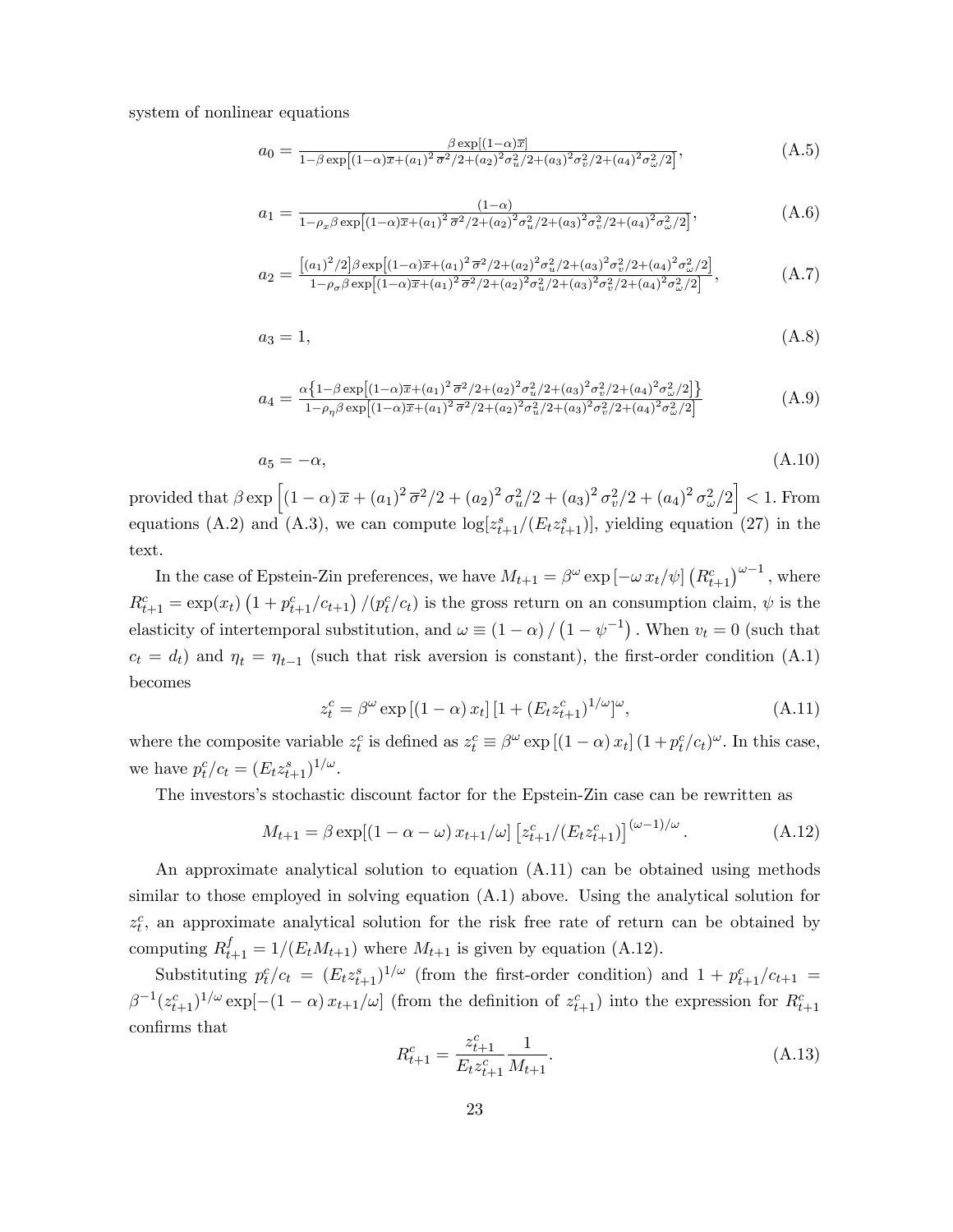The excess return on the consumption claim is given by

$$
\log(R_{t+1}^c/R_{t+1}^f) = \log\left[z_{t+1}^c/(E_t z_{t+1}^c)\right] - \log\left[M_{t+1}/(E_t M_{t+1})\right],\tag{A.14}
$$

which is a special case of equation (10) in the text.

### B Appendix: Endogenous stochastic volatility

Endogenous stochastic volatility can arise from the nonlinear nature of the model's functional forms. Consider the time-separable exponential utility function  $U = 1 - \exp(-\alpha c_t)$  which exhibits constant absolute risk aversion such that  $-U_{cc}/U_c = \alpha$ . The investor's stochastic discount factor is given by

$$
M_{t+1} = \beta \exp[-\alpha (c_{t+1} - c_t)] = \beta \exp(-\alpha c_t x_{t+1}), \qquad (B.1)
$$

$$
x_{t+1} = \overline{x} + \rho_x (x_t - \overline{x}) + \varepsilon_{t+1}, \qquad |\rho_x| < 1, \qquad \varepsilon_t \sim NID\left(0, \sigma_\varepsilon^2\right), \tag{B.2}
$$

where  $x_{t+1} \equiv (c_{t+1} - c_t) / c_t$  is real consumption growth that evolves as an AR(1) process with constant innovation variance  $\sigma_{\varepsilon}^2$ .

Under rational expectations, we have

$$
R_{t+1}^{f} = 1/(E_t M_{t+1}) = \beta^{-1} \exp \left\{ c_t \left[ \alpha \overline{x} + \alpha \rho_x \left( x_t - \overline{x} \right) \right] - \frac{1}{2} \alpha^2 \sigma_{\varepsilon}^2 c_t^2 \right\},\tag{B.3}
$$

$$
\log\left[M_{t+1}/(E_t M_{t+1})\right] = -\alpha c_t \, \varepsilon_{t+1} - \frac{1}{2} \alpha^2 \sigma_\varepsilon^2 c_t^2,\tag{B.4}
$$

which shows that the left side of equation (B.4) will be predictable because  $c_t^2$  is time-varying and helps to partly determine the realized excess stock return at time  $t + 1$ . Similarly, the term  $\log \left[ z_{t+1}^s/(E_t z_{t+1}^s) \right]$  that appears in the excess stock return equation (10) will also be predictable.

### C Appendix: Solution with extrapolative expectations

This appendix derives an approximate analytical solution for  $z_{t+1}^s/(\widehat{E}_t z_{t+1}^s)$  under extrapolative expectations. Substituting the extrapolative forecast  $\widehat{E}_t z_{t+1}^s = A^s z_t$  together with the functional forms for  $M_t$  and  $d_t/d_{t-1}$  into the transformed first-order condition for stocks (5), and then solving for  $z_t^s$  yields

$$
z_t^s = \frac{\beta \exp\left[ (1 - \alpha) x_t + v_t + \alpha \eta_t - \alpha \eta_{t-1} \right]}{1 - A^s \beta \exp\left[ (1 - \alpha) x_t + v_t + \alpha \eta_t - \alpha \eta_{t-1} \right]},
$$
(C.1)

where  $x_t \equiv \log (c_t/c_{t-1})$ . The denominator of equation (B.1) can be approximated as

$$
1 - As \beta \exp \left[ (1 - \alpha) x_t + v_t + \alpha \eta_t - \alpha \eta_{t-1} \right] \simeq
$$
  
\n
$$
b_0 \exp[b_1 (x_t - \overline{x}) + b_2 v_t + b_3 (\eta_t - \overline{\eta}) + b_4 (\eta_{t-1} - \overline{\eta})],
$$
 (C.2)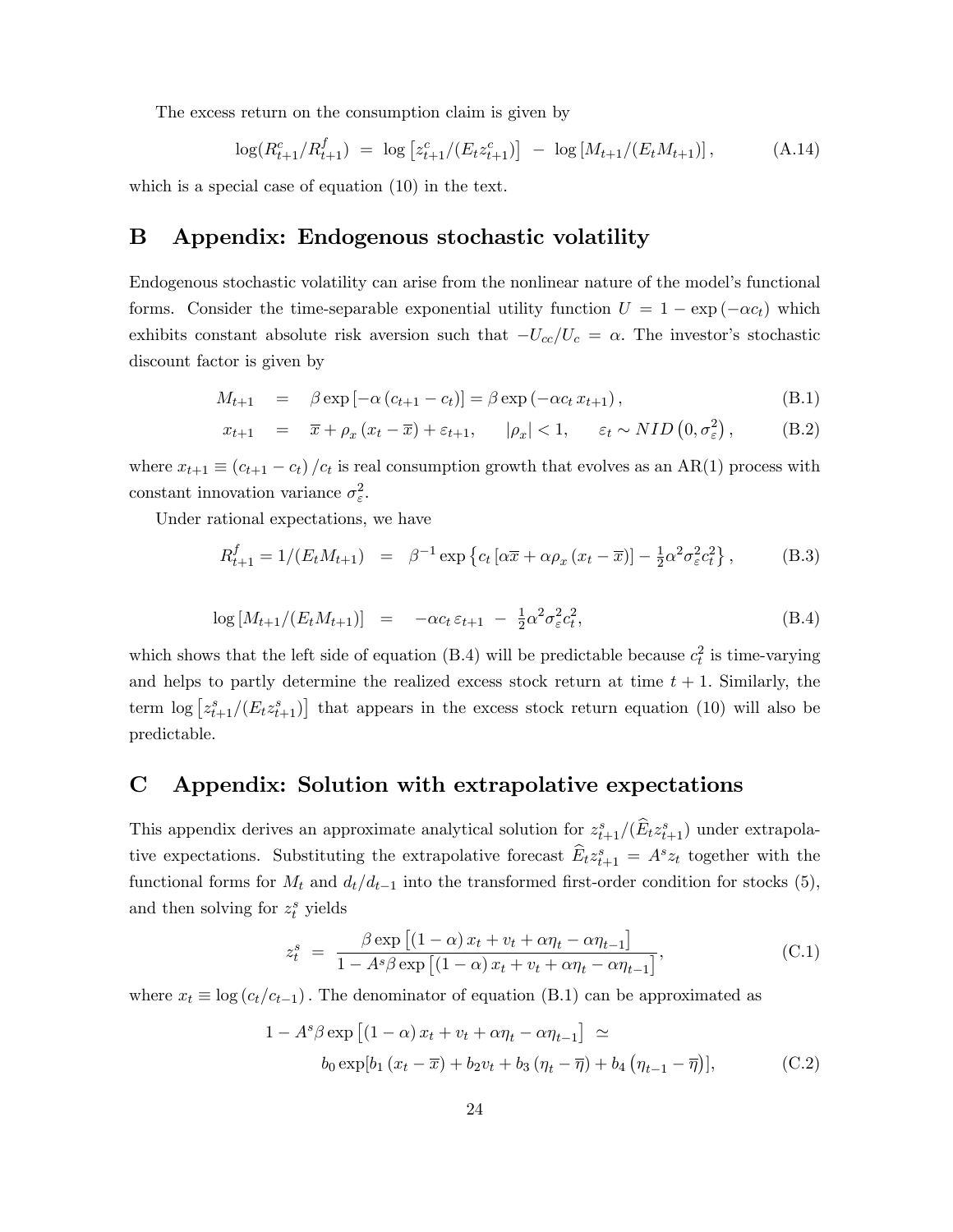where  $b_0$  through  $b_4$  are Taylor-series coefficients. The Taylor series coefficients are given by

$$
b_0 = 1 - A^s \beta \exp\left[ (1 - \alpha) \overline{x} \right],\tag{C.3}
$$

$$
b_1 = \frac{-A^s \beta (1 - \alpha) \exp\left[ (1 - \alpha) \overline{x} \right]}{1 - A^s \beta \exp\left[ (1 - \alpha) \overline{x} \right]},
$$
 (C.4)

$$
b_2 = \frac{-A^s \beta \exp\left[(1-\alpha)\,\overline{x}\right]}{1 - A^s \beta \exp\left[(1-\alpha)\,\overline{x}\right]},\tag{C.5}
$$

$$
b_3 = \frac{-A^s \beta \alpha \exp\left[(1-\alpha)\,\overline{x}\right]}{1 - A^s \beta \exp\left[(1-\alpha)\,\overline{x}\right]}
$$
(C.6)

$$
b_4 = \frac{A^s \beta \alpha \exp\left[ (1 - \alpha) \overline{x} \right]}{1 - A^s \beta \exp\left[ (1 - \alpha) \overline{x} \right]}
$$
(C.7)

provided that  $A^s\beta \exp[(1-\alpha)\overline{x}] < 1$ .

Using equations  $(C.1)$  and  $(C.2)$ , we have

$$
\log[z_{t+1}^s/(A^s z_t^s)] = -\log A^s + (1 - \alpha - b_1)(x_{t+1} - x_t) + (1 - b_2)(v_{t+1} - v_t) + (\alpha - b_3)(\eta_{t+1} - \eta_t) - (\alpha + b_4)(\eta_t - \eta_{t-1}),
$$
 (C.8)

which can be transformed to obtain equation  $(32)$  in the text.

### D Appendix: Data sources

Monthly data on the end-of-month nominal S&P 500 stock index, nominal dividends, and the nominal risk free rate of return are from Welch and Goyal (2008). Updated data through the end of 2020 are available from Amit Goyal's website.<sup>18</sup> The gross nominal return on the S&P 500 stock index in month t is defined as  $(P_t + D_t/12)/P_{t-1}$ , where  $P_t$  is the end-of-month nominal closing value of the index and  $D_t$  is cumulative nominal dividends over the past 12 months. The price-dividend ratio in month t is defined as  $P_t/D_t$ . Data on the implied variance and realized variance of the S&P 500 stock index are from Zhou (2018). Updated monthly data through the end of 2020 are available from Hao Zhou's website.<sup>19</sup> The implied variance is measured by the end-of-month VIX-squared, de-annualized (i.e.,  $VIX^2/12$ ). Realized variance is measured by the sum of squared 5-minute log returns of the S&P 500 stock index over the month. Both variance measures are expressed in percentage-squared terms and are available in real time at the end of the observation month. The monthly average spread in percent between the 10-year and 3-month constant maturity Treasury yields is from the FRED database of the

 $18$ www.hec.unil.ch/agoyal/.

 $19$ https://sites.google.com/site/haozhouspersonalhomepage/.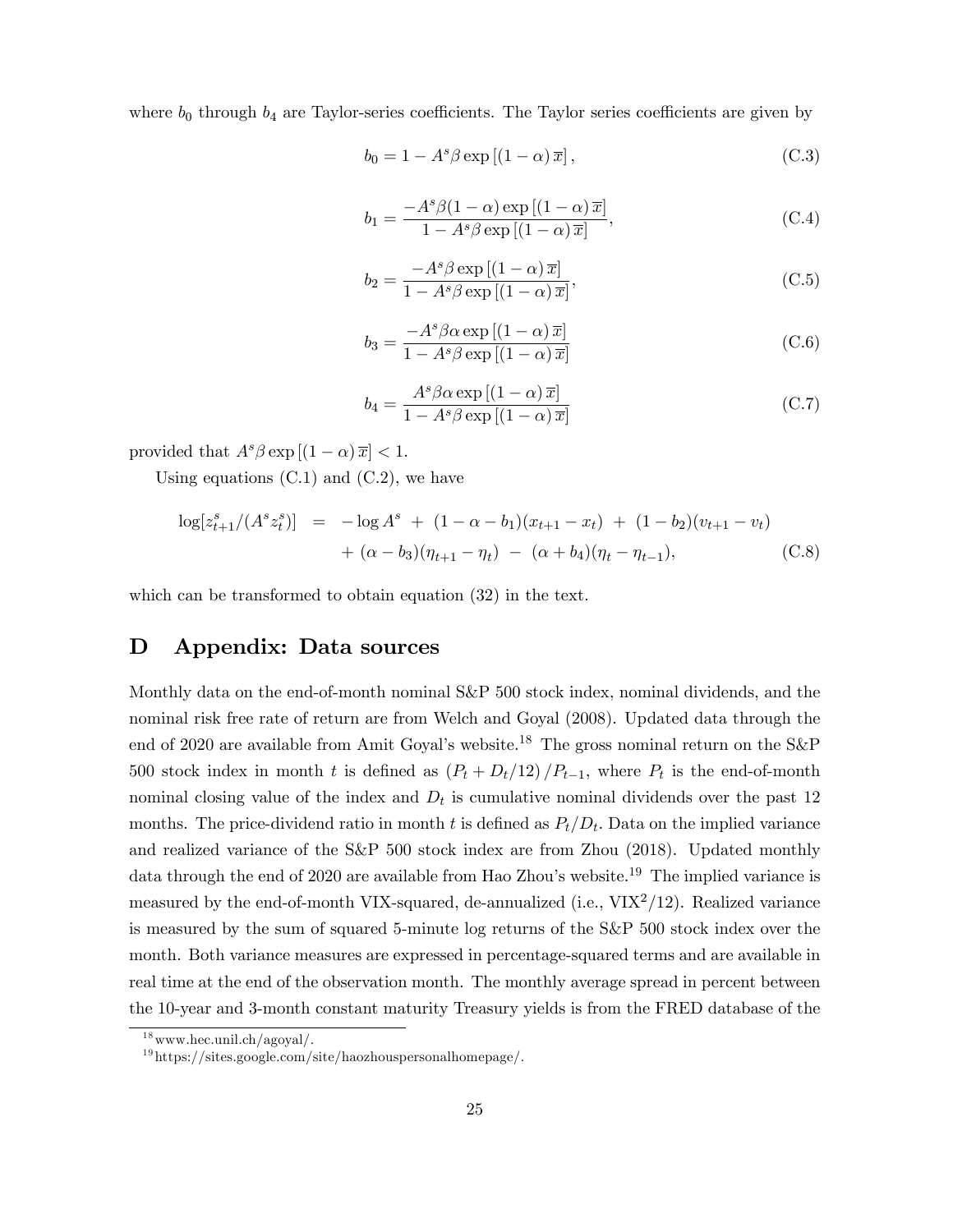Federal Reserve Bank of St. Louis. The University of Michigan consumer sentiment index is from www.sca.isr.umich.edu/tables.html. The Treasury yield curve noise measure is from Hu, Pan, and Wang (2013). Updated daily data through the end of 2020 are available from Jun Pan's website.<sup>20</sup> The noise measure employed in the regressions is the monthly average of the daily noise measures. Similar results are obtained using the end-of-month noise measure.

### E Appendix: Bootstrapped critical values

Stambaugh (1999) and Mankiw and Shapiro (1986) show that the estimated slope coefficient and its associated t-statistic exhibit finite-sample bias when one regresses stock returns (or excess stock returns) on the lagged price-dividend ratio, which is highly persistent. They further illustrate that the bias in the estimated slope coefficient depends on the contemporaneous correlation between innovations to excess stock returns and innovations to the price-dividend ratio. Upward movements in the stock price tend to drive up the excess stock return and the price-dividend ratio simultaneously, implying a positive correlation between the two innovations. The bias in the estimated slope coefficient is proportional to the bias in the estimate of the AR coefficient for the price-dividend ratio. Kendall  $(1954)$  shows that there is a large downward finite-sample bias in the estimate of the AR coefficient when the variable in question is highly persistent, as with the price-dividend ratio. The upshot is that the least squares estimate of the slope coefficient and its associated t-statistic in predictive regressions for excess stock returns can have non-trivial biases. Use of the standard asymptotic critical values for t-statistics can lead investigators to reject the null hypothesis more often than they should.

Table 1 shows that the predictor variables  $pd$ , iv, term,  $\Delta$ sent12, and noise are highly persistent. We wish to gauge the magnitude of potential size distortions of the standard  $t$ statistic in our specific application where we regress excess stock returns in month  $t + 1$  on a constant and all eight predictor variables in month  $t$ . We address this issue using a slightly modified bootstrap procedure as laid out in Nelson and Kim (1993), Mark (1995), and Rapach and Wohar (2006). We postulate that the data under the null hypothesis are generated by the following system:

$$
\log(R_{t+1}^s/R_{t+1}^f) = a_0 + \varepsilon_{1t+1},
$$
\n(E.1)

$$
x_{t+1}^i = b_0 + b_1 x_t^i + \dots + b_j x_{t-j+1}^i + \varepsilon_{2t+1}^i,
$$
 (E.2)

where  $x_t^i$  denotes one of the eight predictor variables. The innovation to excess stock returns  $\varepsilon_{1t+1}$  and the innovation to each of the eight predictor variables  $\varepsilon_{2t+1}^i$  are allowed to be contemporaneously correlated.

<sup>20</sup>http://en.saif.sjtu.edu.cn/junpan/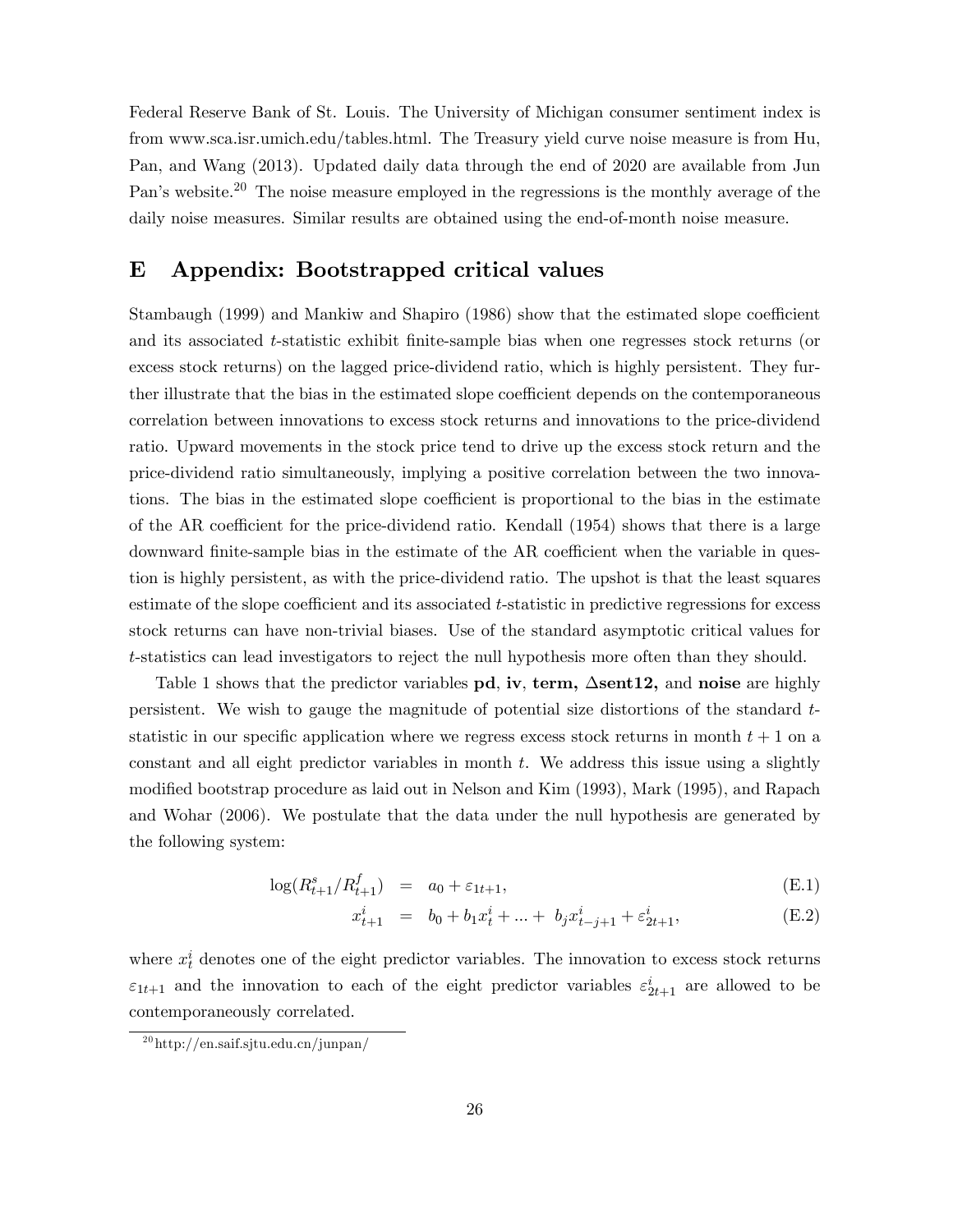To obtain the bootstrapping parameters, we first estimate equation  $(E.1)$  using excess stock returns. We then estimate equation (E.2) for each of the eight predictor variables. The number of lags in equation  $(E.2)$  for each predictor variable is determined using the AIC, with a maximum of four lags. Given the parameter estimates from equations (E.1) and (E.2), we compute and store the residuals. Next, we take random draws (with replacement) of these OLS residuals in tandem, preserving the contemporaneous correlations between these residuals as in the original sample. For each simulation, we obtain a bootstrapped data of sample size  $N \times 1.25$ , where  $N = 372$  is the sample length of monthly U.S. data from 1990.M1 to 2020.M12. We drop the first 25% of the bootstrapped data to remove any potential impact of the initial values, thus keeping the length of the pseudo-sample equal to the length of the U.S. data sample. Following Shaman and Stine (1988), we also implement a bias correction procedure for the estimated AR coefficients in equation  $(E.2)$ . We use the bias-corrected parameter values and the randomly-drawn correlated residuals to generate bootstrapped data from equations (E.1) and (E.2).

We carry out the bootstrap procedure by simulating excess stock returns using equation (E.1) and simulating the evolution of the eight predictor variables using the eight versions of equation (E.2). We then use this simulated pseudo-sample to regress excess stock returns in month  $t + 1$  on a constant and all eight predictor variables in month t. For each bootstrapped sample, we compute and store the  $t$ -statistics for the eight slope coefficients. The  $t$ -statistics are computed using Newey-West HAC corrected standard errors. We repeat the process 1000 times and obtain an empirical distribution of the bootstrapped t-statistics. We report the 2.5% and 97.5% percentiles of the empirical distribution as the 5% empirical critical values. The bootstrapping results are reported in Table E.1.

The two-sided  $5\%$  asymptotic critical values of a t-statistic that adheres to a standard normal distribution are  $-1.96$  and  $+1.96$ . The bootstrapped critical values in Table E.1 are not substantially different from the asymptotic ones, but there are some noticeable shifts in either direction for the persistent predictor variables, depending upon the direction of the underlying correlation between the simulated innovations.

For example, the 2.5% percentile of the bootstrapped t-statistic for  $\mathbf{p}\mathbf{d}$  is  $-2.936$ . This value is larger in absolute value than the asymptotic value of  $-1.96$ , thus raising the bar for one to reject the null hypothesis in favor of a negative coefficient. At the same time, the  $97.5\%$ percentile of the bootstrapped t-statistic for pd is 1:394, less than the asymptotic value of 1:96. This left-skewed distribution of the test statistics results from the positive correlation between innovations to excess stock returns and innovations to pd, which gives rise to downward bias in the slope coefficient and the associated t-statistic. On the other hand, the  $2.5\%$  and  $97.5\%$ percentiles of the bootstrapped t-statistic for  $\mathbf{iv}$  are  $-1.783$  and 2.478, respectively, indicating a slightly right-skewed distribution. The right-skewed distribution is consistent with a negative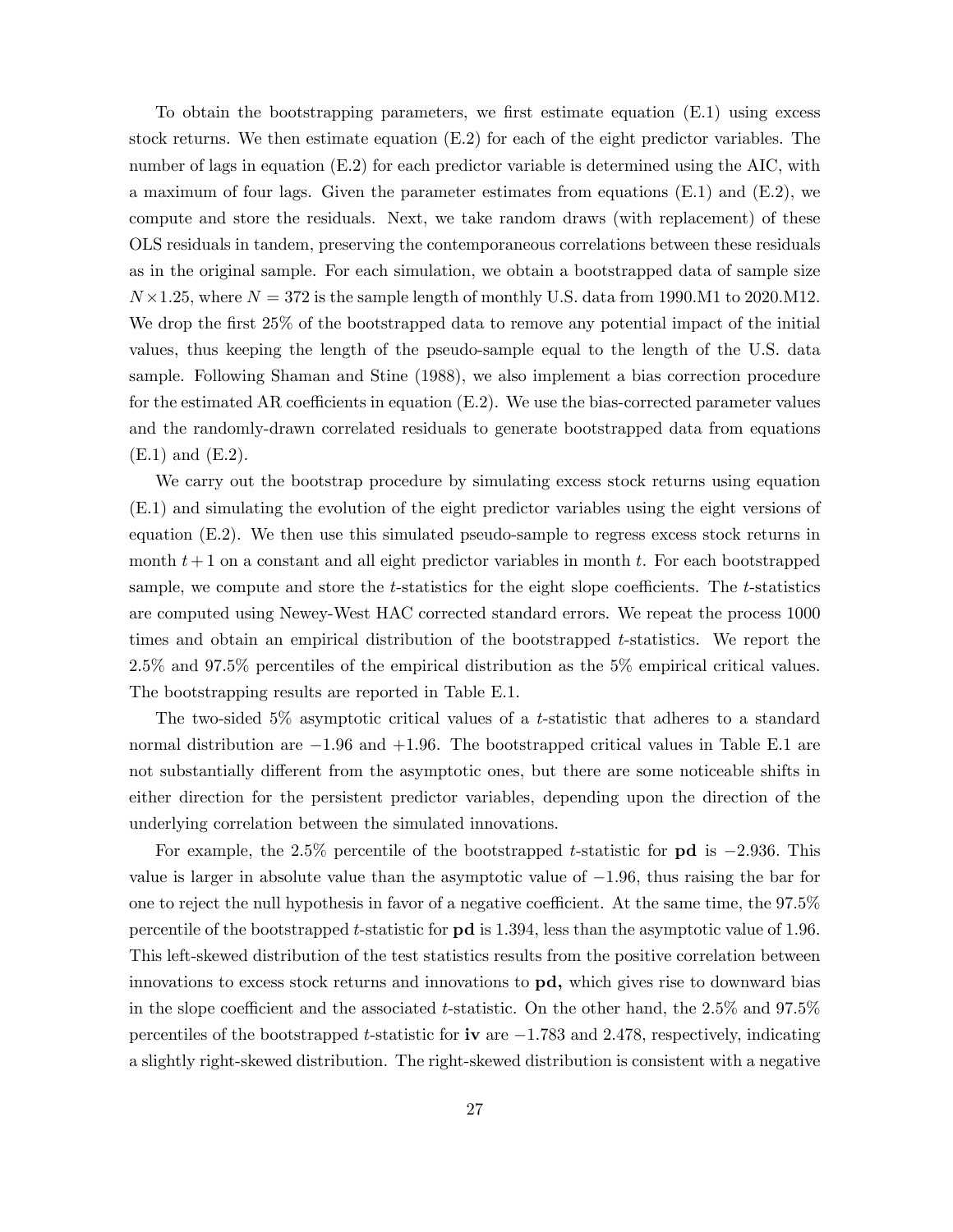correlation between innovations to excess stock returns and innovations to iv.

The distributions of the *t*-statistics for the remaining six predictor variables in Table E.1 appear less skewed and closer to the standard normal distribution. The 2:5% and 97:5% percentiles of the bootstrapped t-statistic for noise, our key variable of interest, are both larger in magnitude than 1:96: But the bootstrapped distribution is quite symmetric around zero.

| Predictor variable             | $2.5\%$ percentile | $97.5\%$ percentile |
|--------------------------------|--------------------|---------------------|
| pd                             | $-2.936$           | 1.394               |
| iv                             | $-1.783$           | 2.478               |
| rv                             | $-2.461$           | 2.751               |
| term                           | $-2.269$           | 2.340               |
| $\Delta$ sent $12$             | $-2.144$           | 1.986               |
| $\Delta \mathbf{ersf}$         | $-1.937$           | 2.038               |
| $\Delta$ sent12× $\Delta$ ersf | $-2.090$           | 2.170               |
| noise                          | $-2.331$           | 2.258               |

Table E.1: Bootstrapped critical t-statistics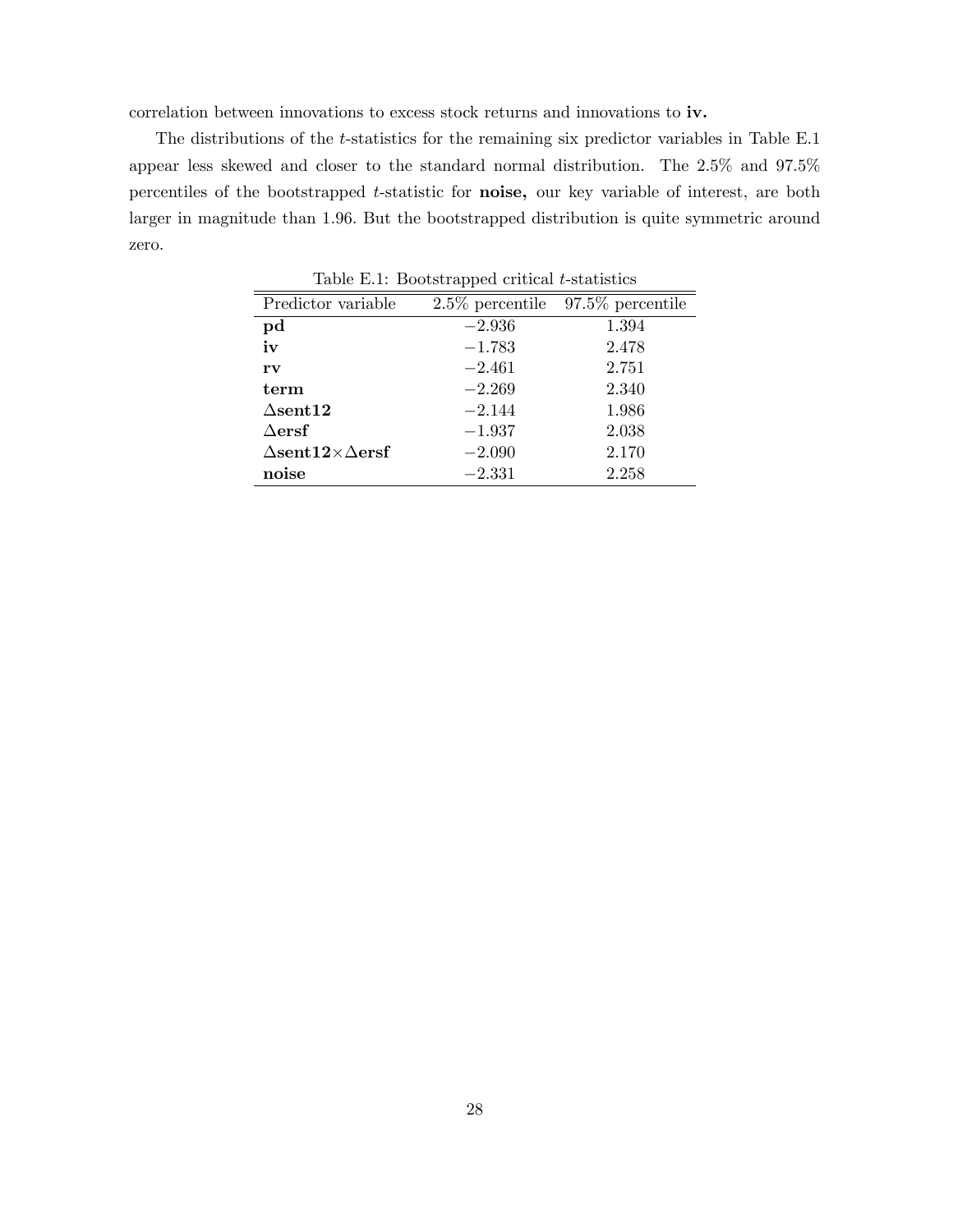#### References

Adam, K., Marcet, A., Beutel, J., 2017. Stock price booms and expected capital gains, American Economic Review 107, 2352-2408.

Adämmer, P., Schüssler, R.A., 2020. Forecasting the equity premium: Mind the News! Review of Finance 2020, 1313-1355.

Amromin, G., Sharpe, S.A., 2014. From the horse's mouth: Economic conditions and investor expectations of risk and return. Management Science 60, 845-866.

Attanasio, O.P., 1991. Risk, time-varying second moments and market efficiency, Review of Economic Studies 58, 479-494.

Audrino, F., Sigris, F., Ballinari, D., 2020. The impact of sentiment and attention measures on stock market volatility, International Journal of Forecasting 36, 334-357.

Bacchetta, P., Mertens, E., van Wincoop, E., 2009. Predictability in Önancial markets: What do survey expectations tell us? Journal of International Money and Finance 28, 406-426.

Bansal, R., Yaron, A. 2004. Risks for the long run: A potential resolution of asset pricing puzzles, Journal of Finance 59, 1481-1509.

Bansal, R., Kiku, D., Yaron, A., 2012. An empirical evaluation of the long-run risks model for asset prices, Critical Finance Review 1, 183-221.

Bauer, M.D., Hamilton, J.D., 2017. Robust bond risk premia, Review of Financial Studies 31, 399-448.

Beeler, J., Campbell, J.Y. 2012. The long-run risks model and aggregate asset prices: An empirical assessment, Critical Finance Review 1, 141-182

Bollerslev, T., Tauchen, G., Zhou, H., 2009. Expected stock returns and variance risk, Review of Financial Studies 22, 4463-4492.

Bollerslev, T., Marrone, J., Xu, L., Zhou, H., 2014. Stock return predictability and variance risk premia: Statistical inference and international evidence, Journal of Financial and Quantitative Analysis 49, 633–661.

Boudoukh, J., Richardson, M., Whitelaw, R.F., 2008. The myth of long-horizon predictability, Review of Financial Studies 21, 1577-1605.

Brav, A., Heaton, J.B., 2002.Competing theories of Önancial anomalies, Review of Financial Studies 15, 575-606.

Brown G.W., Cliff, M.T., 2004. Investor sentiment and the near-term stock market, Journal of Empirical Finance 11, 1-27.

Brown G.W., Cliff, M.T., 2005. Investor sentiment and asset valuation, Journal of Business 78, 405-440.

Campbell, J.Y., 2014. Empirical asset pricing: Eugene Fama, Lars Peter Hansen, and Robert Shiller, Scandinavian Journal of Economics 116, 593-634.

Campbell, J.Y., Cochrane, J.H., 1999. By force of habit: A consumption-based explanation of aggregate stock market behavior, Journal of Political Economy 107, 205-251.

Campbell, J.Y., Shiller, R.J., 1988. The dividend-price ratio and expectations of future dividends and discount factors, Review of Financial Studies 1, 195-228.

Cassella, S., Gulen, H., 2018. Extrapolation bias and the predictability of returns by pricescaled variables, Review of Financial Studies 31, 4345-4397.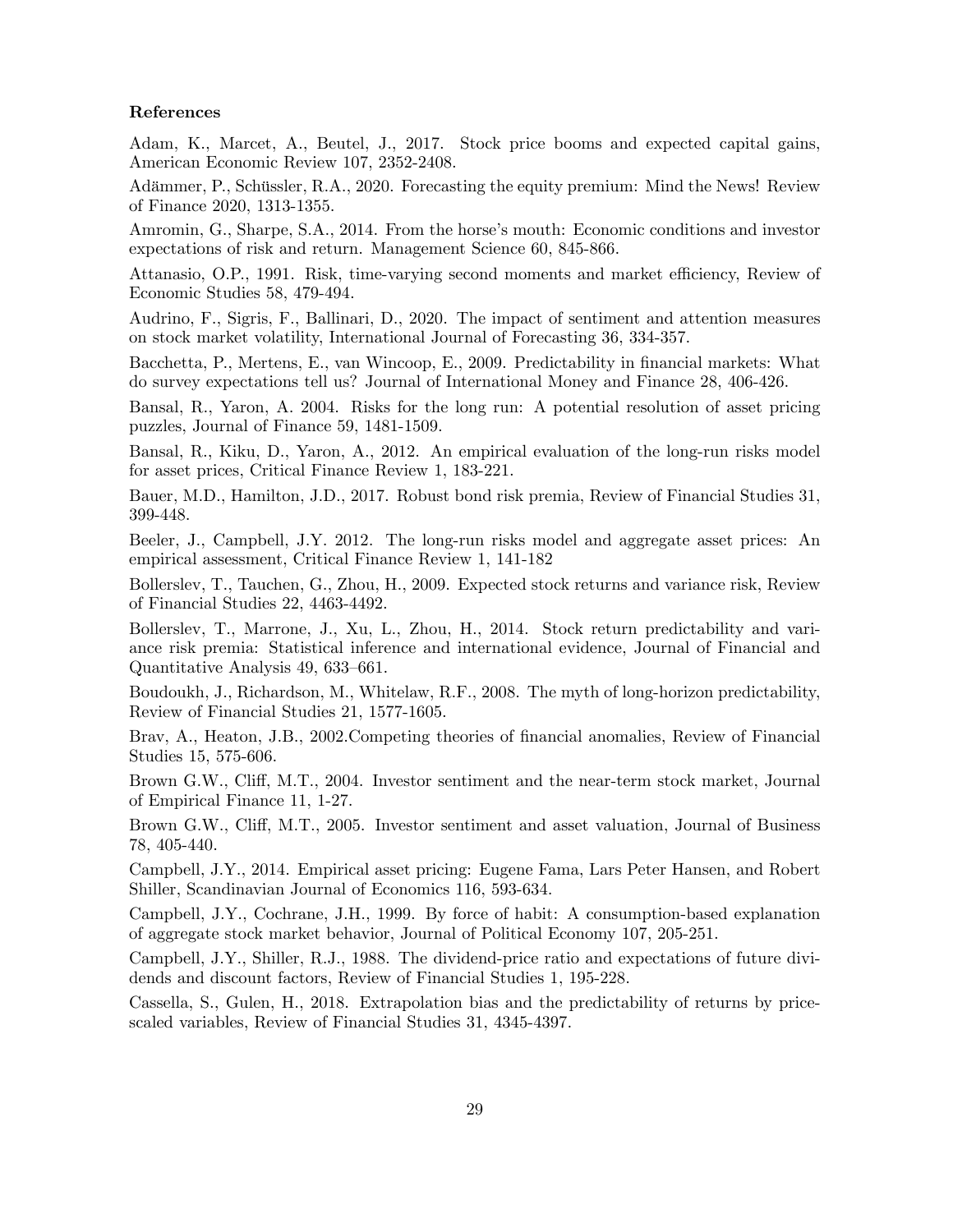Chen, B., Hong, Y., 2012. Testing for smooth structural changes in time series models via nonparametric regression, Econometrica 80(3), 1157-1183.

Chen, J.-L., Hwang, H., 2018. The predictability implied by consumption-based asset pricing models: A review of the theory and empirical evidence, Journal of Risk Model Validation 12(2), 103-128.

Cieslak, A., 2018. Short-rate expectations and unexpected returns in treasury bonds, Review of Financial Studies 31, 3265-3306.

Cieslak, A., Vissing-Jorgensen, A., 2021. The economics of the Fed put, Review of Financial Studies 34, 4045-4089.

Cochrane, J.H., 2005. Asset Pricing, Revised Edition. Princeton: Princeton University Press.

Cochrane, J.H., 2008. The dog that did not bark: A defense of return predictability, Review of Financial Studies 21, 1533-1575.

Cochrane, J.H., 2017. Macro-Finance, Review of Finance 21, 945-985.

Cujean, J., Hasler, M., 2017. Why does return predictability concentrate in bad times? Journal of Finance 72, 2717-2758.

Da, Z., Huang, X., Jin, L.J., 2021. Extrapolative beliefs in the cross-section: What can we learn from the crowds? Journal of Financial Economics 140, 175-196.

Dangl, T., Halling, M., 2012. Predictive regressions with time-varying coefficients, Journal of Financial Economics 106, 157-181.

Drechsler, I., Yaron, A., 2011. What's vol got to do with it, Review of Financial Studies 24, 1-45.

Epstein, L.G., Zin, S.E., 1989. Substitution, risk aversion, and the temporal behavior of consumption and asset returns: A theoretical framework, Econometrica 57, 937–969.

Fama, E.F., French, K.R., 1988. Dividend yields and expected stock returns, Journal of Financial Economics 22, 3-27.

Faria, G., Verona, F., 2020. The yield curve and the stock market: Mind the long run, Journal of Financial Markets 50, article 100508.

Farmer, L.E., Schmidt, L., Timmermann, A., 2022. Pockets of predictability, Journal of Finance, forthcoming.

Fraiberger, S.P., Lee, D., Puy, D., Rancière, R., 2018. Media sentiment and international asset prices, NBER Working Paper 25353.

Frydman, R., Stillwagon, J.R., 2018. Fundamental factors and extrapolation in stock-market expectations: The central role of structural change, Journal of Economic Behavior and Organization 148, 189-198.

García, D., 2013. Sentiment during recessions, Journal of Finance 68, 1267-1300.

Gelain, P., Lansing, K.J., 2014. House prices, expectations, and time-varying fundamentals, Journal of Empirical Finance 29, 3-25.

Georges, C., Pereira, J., 2021. Market stability with machine learning agents, Journal of Economic Dynamics and Control 122, article 104032.

Gómez-Cram, R., 2022. Late to recessions: Stocks and the business cycle, Journal of Finance, forthcoming.

Greenwood, R., Shleifer, A., 2014. Expectations of returns and expected returns, Review of Financial Studies 27, 714-746.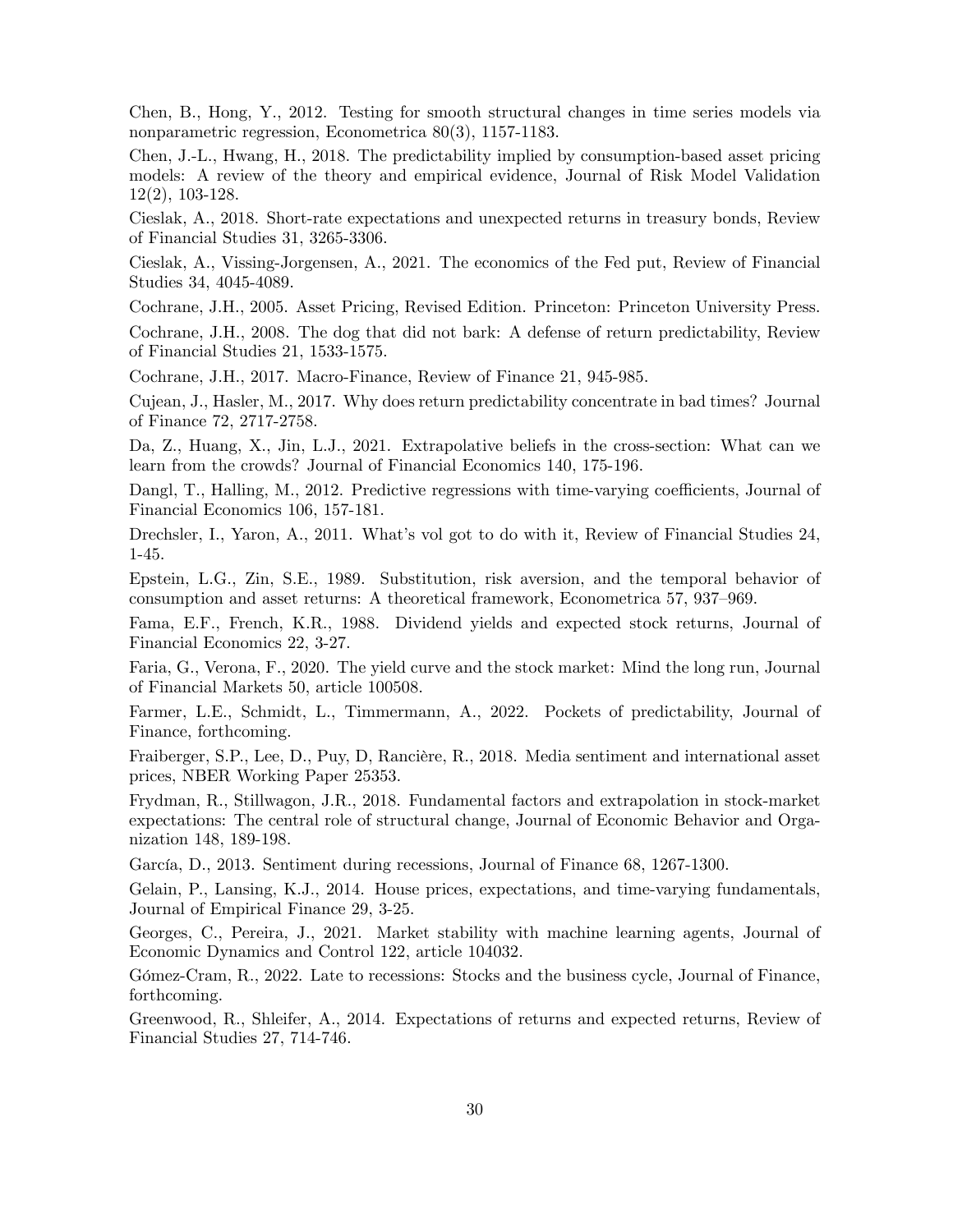Greenwood, R., Shleifer, A., You, Y., 2019. Bubbles for Fama, Journal of Financial Economics 131, 20-43.

Gu, S., Kelly, B., Xiu, D., 2020. Empirical asset pricing via machine learning, Review of Financial Studies 33, 2223-2273.

Hayford, M.D., Malliaris, A. 2004. Monetary policy and the US stock market, Economic Inquiry 42, 387-401.

Henkel, S.J., Martin, J S., Nardari, F., 2011. Time-varying short-horizon predictability, Journal of Financial Economics 99, 560-580.

Hu, G.X., Pan, J., Wang, J., 2013. Noise as information for illiquidity, Journal of Finance 68, 2223-2772.

Huang, D., Jiang, F., Tu, J., Zhou, G., 2014. Investor sentiment aligned: A powerful predictor of stock returns, Review of Financial Studies 28, 791-837.

Kendall, M.G., 1954. Note on bias in the estimation of autocorrelation, Biometrika 41, 403- 404.

Kirby, C., 1998. The restrictions on predictability implied by rational asset pricing models, Review of Financial Studies 11, 343-382.

Klemola, A., Nikkinen, J., Peltomäki, J., 2016. Changes in investors' market attention and near-term stock market returns, Journal of Behavioral Finance 17(1), 18-30.

Lansing, K.J., 2003. Should the Fed react to the stock market? Federal Reserve Bank of San Francisco, Economic Letter 2003-34 (November 14).

Lansing, K.J., 2006. Lock-in of extrapolative expectations in an asset pricing model, Macroeconomic Dynamics 10, 317-348.

Lansing, K.J., 2008. Monetary policy and asset prices, Federal Reserve Bank of San Francisco, Economic Letter 2008-34 (October 31).

Lansing, K.J., 2010. Rational and near-rational bubbles without drift, Economic Journal 120, 1149-1174.

Lansing, K.J., 2015. Asset pricing with concentrated ownership of capital and distribution shocks, American Economic Journal-Macroeconomics 7(4), 67-103.

Lansing, K.J., 2016. On variance bounds for asset price changes, Journal of Financial Markets 28, 132-148

Lansing, K.J., 2020. Assessing recent stock market valuation with macro data, Federal Reserve Bank of San Francisco, Economic Letter 2020-31 (October 13).

Lansing, K.J., LeRoy, S.F., 2014. Risk aversion, investor information, and stock market volatility, European Economic Review 70, 88–107.

Lansing, K.J., Tubbs, M. 2018. Using sentiment and momentum to predict stock returns, Federal Reserve Bank of San Francisco, Economic Letter 2018-29 (December 24).

Lemmon, M., Portniaguina, E., 2006. Consumer confidence and asset prices: Some empirical evidence, Review of Financial Studies 19, 1499-1529.

LeRoy, S.F., Porter, R.D., 1981. The present-value relation: Tests based on implied variance bounds, Econometrica 49, 555-577.

Mankiw, N.G., Shapiro, M.D., 1986. Do we reject too often? Small sample properties of test of rational expectations models, Economics Letters 20, 139-145.

Mark, N.C., 1995. Exchange rates and fundamentals: Evidence on long-horizon predictability, American Economic Review 85, 201-218.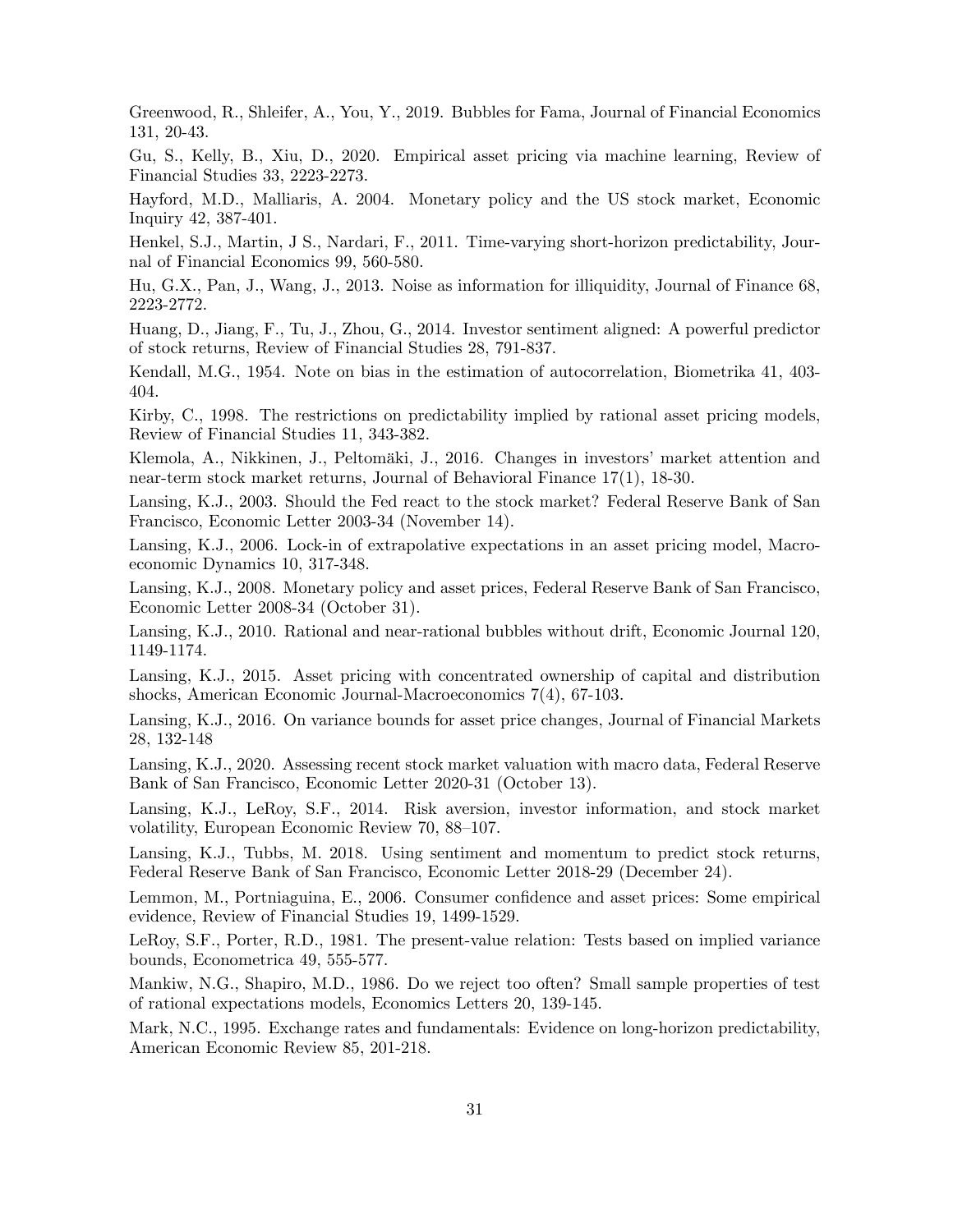Miranda-Agrippino, S., Rey, H., 2020. U.S. monetary policy and the global financial cycle, Review of Economic Studies 87, 2754-2776.

Moskowitz, T.J., Ooi, Y.H., Pedersen, L.H., 2012. Time series momentum, Journal of Financial Economics 104, 228-250.

Neely, C.J., Rapach, D.E., Tu, J., Zhou, G., 2014. Forecasting the equity risk premium: The role of technical indicators, Management Science 60, 1772-1791.

Nelson, C.R., Kim, M.J., 1993. Predictable stock returns: The role of small sample bias, Journal of Finance 48, 641-661.

Piazzesi, M., Salomao, J., Schneider, M., 2015. Trend and cycle in bond premia, Working paper.

Pyun, S., 2019. Variance risk in aggregate stock returns and time-varying return predictability, Journal of Financial Economics 132, 150-174.

Rapach, D.E., Wohar, M.E., 2006. In-sample vs. out-of-sample tests of stock return predictability in the context of data mining, Journal of Empirical Finance 13, 231-247.

Rapach, D., Zhou, G., 2013. Forecasting stock returns. In: Elliott, G., Timmermann, A., (Eds.). Handbook of Economic Forecasting, Volume 2. Amsterdam: Elsevier, 328-383.

Rigobon, R., Sack, B., 2003. Measuring the reaction of monetary policy to the stock market, Quarterly Journal of Economics 118, 639–670.

Schmeling, M., 2009. Investor sentiment and stock returns: Some international evidence, Journal of Empirical Finance 16, 394-408.

Shaman, P., Stine, R.A., 1988. The bias of autoregressive coefficient estimators, Journal of the American Statistical Association 83, 842-848.

Shiller, R.J., 1981. Do stock prices move too much to be justified by subsequent changes in dividends? American Economic Review 71, 421-436.

Shleifer, A., Vishny, R.W., 1997. The limits of arbitrage, Journal of Finance 52, 35-55.

Stambaugh, R.F., 1999. Predictive regressions, Journal of Financial Economics 5, 375-421.

Tetlock, P.C., 2007. Giving content to investor sentiment: The role of media in the stock market, Journal of Finance 62, 1139-1168.

Vissing-Jorgensen, A., 2004. Perspectives on behavioral Önance: Does irrationality disappear with wealth? Evidence from expectations and actions. In: Gertler, M., Rogoff, K.,  $(Eds.)$ . NBER Macroeconomics Annual 2003. Cambridge, MA: MIT Press, 139-194.

Wang, Y.-H., Keswani, A., Taylor, S.J., 2006. The relationships between sentiment, returns and volatility, International Journal of Forecasting 22, 109-123.

Welch, I., Goyal, A., 2008. A comprehensive look at the empirical performance of equity premium prediction, Review of Financial Studies 21, 1455-1508.

Zhou, H., 2018. Variance risk premia, asset predictability puzzles, and macroeconomic uncertainty, Annual Review of Financial Economics 10, 481-497.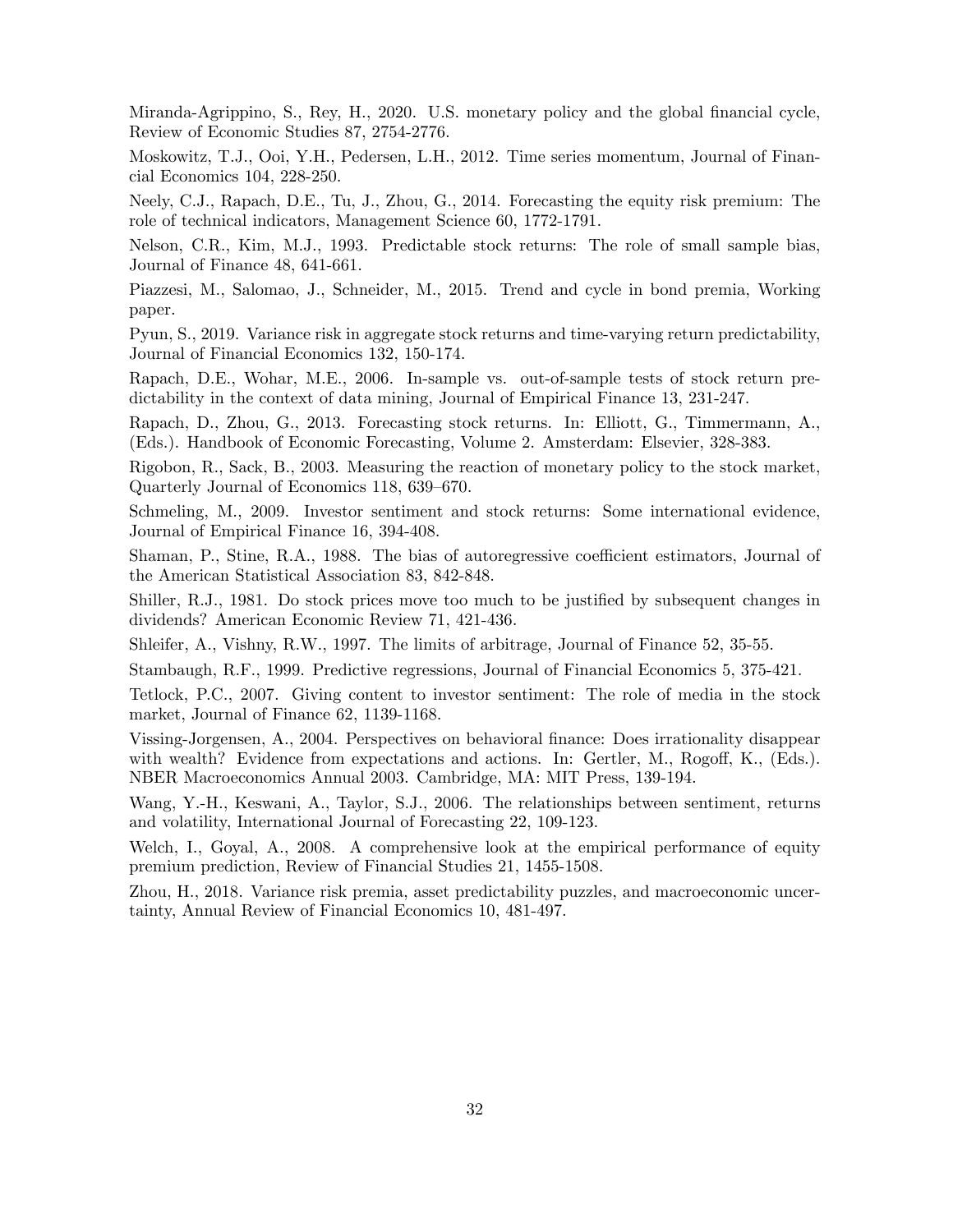| Variable                                 | Mean    | Std. Dev. | <b>Skewness</b> | Kurtosis | Autocorr. | Corr. with <b>noise</b> |
|------------------------------------------|---------|-----------|-----------------|----------|-----------|-------------------------|
| ersf                                     | 0.59    | 4.28      | $-0.74$         | 4.59     | 0.03      | $-0.20$                 |
| pd                                       | 52.1    | 13.6      | 0.53            | 3.32     | 0.98      | $-0.18$                 |
| iv                                       | 36.7    | 34.8      | 3.46            | 19.9     | 0.77      | 0.61                    |
| $\mathbf{rv}$                            | 21.9    | 48.1      | 9.24            | 106.9    | 0.44      | 0.42                    |
| term                                     | 1.69    | 1.14      | $-0.05$         | 1.93     | 0.98      | 0.27                    |
| $\Lambda$ sent $12$                      | $-0.36$ | 10.1      | $-0.63$         | 3.46     | 0.85      | $-0.29$                 |
| $\Delta \mathbf{ersf}$                   | 0.01    | 5.95      | 0.58            | 4.45     | $-0.47$   | 0.05                    |
| $\Lambda$ sent12 $\times$ $\Lambda$ ersf | $-5.07$ | 68.1      | $-2.31$         | 26.7     | $-0.26$   | $-0.05$                 |
| noise                                    | 2.88    | 2.03      | 4.08            | 26.8     | 0.95      | 1.00                    |

Table 1: Summary statistics: 1990.M1 to 2020.M12

Notes:  $ersf = excess$  return on S&P 500 stock index relative to the risk free rate in percent as measured by the return on a 3-month Treasury bill,  $\mathbf{p}d =$  price-dividend ratio for the S&P 500 index defined as the end-ofmonth nominal closing value of the index divided by cumulative nominal dividends over the past 12 months,  $iv =$  implied variance in percent-squared from options on the S&P 500 stock index,  $rv =$  realized variance of the S&P 500 stock index in percent-squared using 5-minute return intervals over the month, term = monthly average spread in percent between the 10-year and 3-month constant maturity Treasury yields,  $\Delta$ sent12 = 12-month change in the University of Michigan consumer sentiment index,  $\Delta \text{ersf} = \text{excess return momentum}$ defined as the 1-month change in  $ersf, noise = monthly average root mean squared deviation between the daily$ Treasury yield curve and a daily model-Ötted, no-arbitrage yield curve.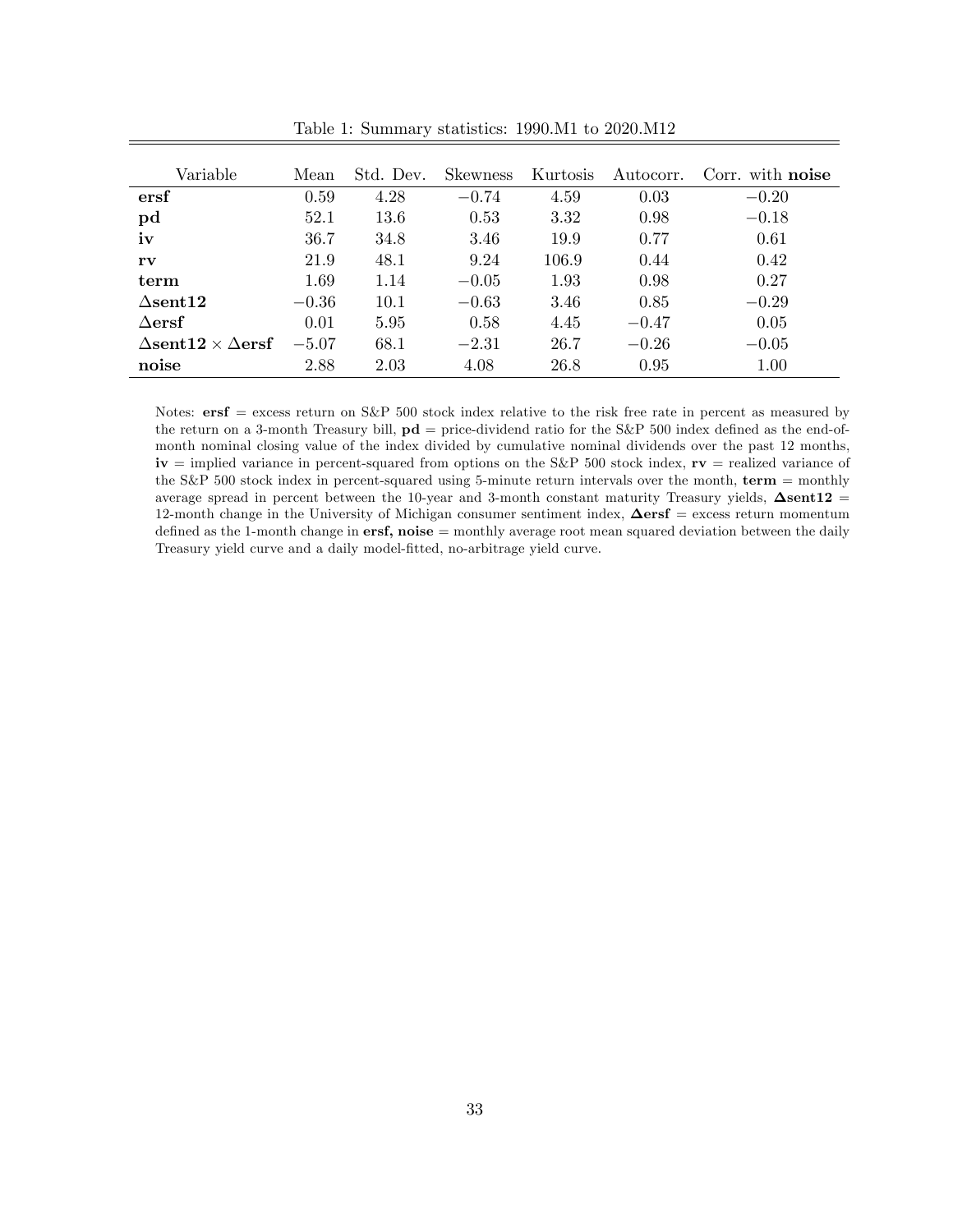| 1990.M1 to 2020.M12                   | 1          | $\mathfrak{D}$ | 3          | $\overline{4}$ |
|---------------------------------------|------------|----------------|------------|----------------|
|                                       | $-0.036$   | $-0.045$       | $-0.046$   | $-0.054$       |
| pd                                    | $(-1.990)$ | $(-2.120)$     | $(-2.326)$ | $(-2.709)$     |
| iv                                    |            | 0.010          | 0.010      | 0.031          |
|                                       |            | (0.480)        | (0.419)    | (1.448)        |
|                                       |            | $-0.005$       | $-0.002$   | $-0.006$       |
| rv                                    |            | $(-0.238)$     | $(-0.108)$ | $(-0.360)$     |
|                                       |            | $-0.261$       | $-0.326$   | $-0.102$       |
| term                                  |            | $(-1.207)$     | $(-1.403)$ | $(-0.437)$     |
| $\Lambda$ sent $12$                   |            |                | 0.042      | 0.026          |
|                                       |            |                | (1.570)    | (1.135)        |
| $\Lambda$ ersf                        |            |                | 0.001      | 0.016          |
|                                       |            |                | (0.016)    | (0.408)        |
| $\Delta$ sent $12 \times \Delta$ ersf |            |                | $-0.013$   | $-0.012$       |
|                                       |            |                | $(-3.371)$ | $(-2.975)$     |
| noise                                 |            |                |            | $-0.551$       |
|                                       |            |                |            | $(-3.164)$     |
|                                       |            |                |            |                |
| Adj. $R^2$                            | 1.06%      | $0.90\%$       | 4.81\%     | 8.30%          |

Table 2: Predicting excess returns on stocks: Full sample results

Notes: Dependent variable is **ersf** for month  $t+1$ . All regressions include a constant term with regressors dated month t. Newey-West HAC corrected t-statistics in parentheses. Boldface indicates significant at the  $5\%$  level using asymptotic critical values. See Table 1 for variable definitions.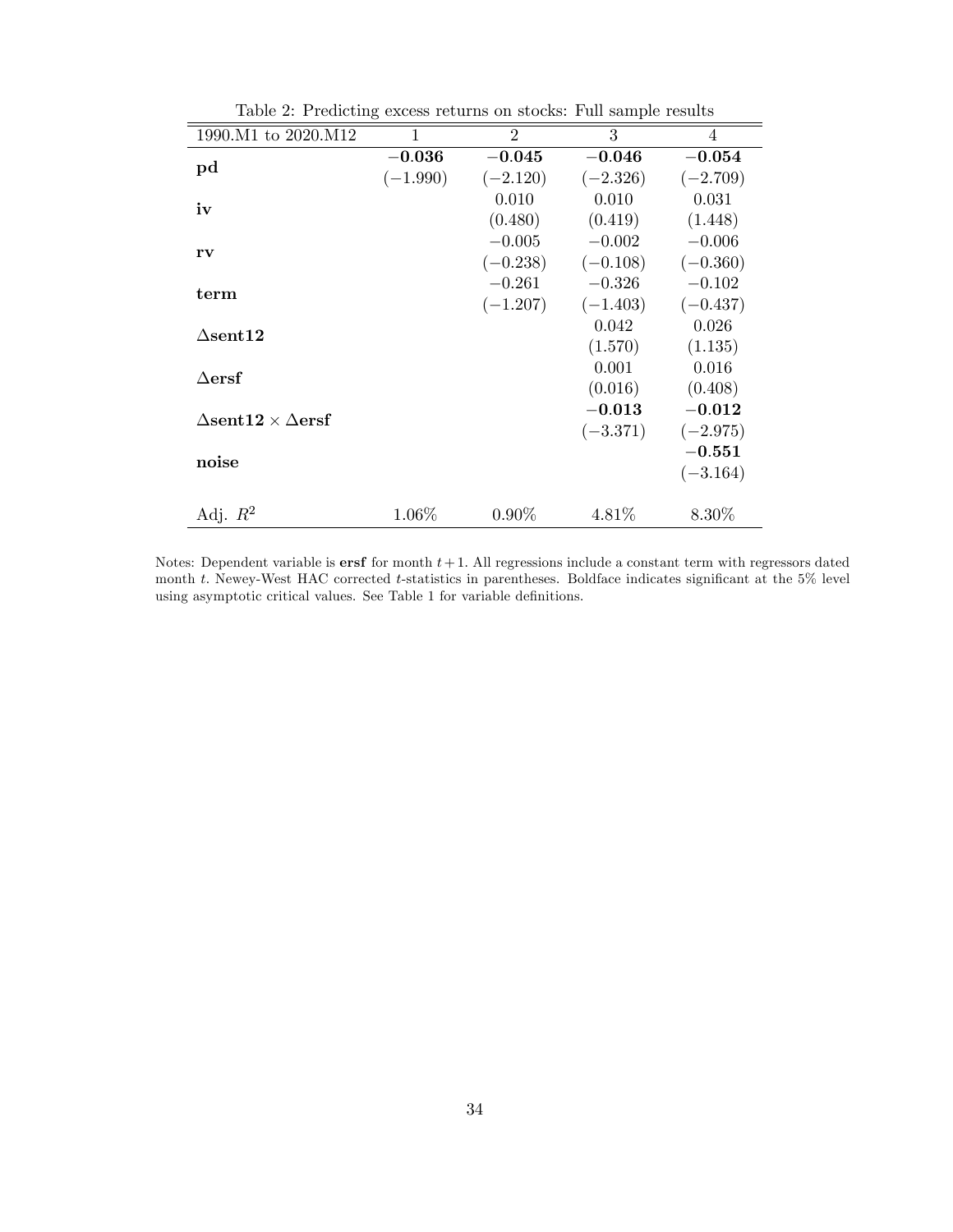| 1990.M1 to 2005.M12                              | $\overline{1}$ | $\overline{2}$             | $\overline{3}$         | $\overline{4}$      |
|--------------------------------------------------|----------------|----------------------------|------------------------|---------------------|
|                                                  | $-0.034$       | $-0.053$                   | $-0.051$               | $-0.051$            |
| pd                                               | $(-2.191)$     | $(-2.298)$                 | $(-2.308)$             | $(-2.337)$          |
| iv                                               |                | 0.033                      | 0.030                  | 0.032               |
|                                                  |                | (1.989)                    | (1.910)                | (2.071)             |
|                                                  |                | $-0.008$                   | $-0.013$               | $-0.013$            |
| rv                                               |                | $(-0.240)$                 | $(-0.432)$             | $(-0.437)$          |
| term                                             |                | $-0.218$                   | $-0.301$               | $-0.275$            |
|                                                  |                | $(-0.645)$                 | $(-0.915)$             | $(-0.826)$          |
| $\Delta$ sent12                                  |                |                            | 0.033                  | 0.029               |
|                                                  |                |                            | (1.248)                | (1.102)             |
| $\Delta \textbf{ersf}$                           |                |                            | $-0.028$               | $-0.028$            |
|                                                  |                |                            | $(-0.701)$             | $(-0.687)$          |
| $\Delta$ sent $12 \times \Delta$ ersf            |                |                            | $-0.017$               | $-0.017$            |
|                                                  |                |                            | $(-4.043)$             | $(-4.001)$          |
| noise                                            |                |                            |                        | $-0.246$            |
|                                                  |                |                            |                        | $(-0.832)$          |
|                                                  |                |                            |                        |                     |
| Adj. $R^2$<br>$2006.M1$ to $2020.M12$            | 2.26%          | $3.50\%$<br>$\overline{2}$ | 7.02%<br>3             | 6.82%               |
|                                                  | $\mathbf{1}$   |                            | $-0.115$               | $\overline{4}$      |
| pd                                               | $-0.053$       | $-0.126$                   |                        | $-0.339$            |
|                                                  | $(-0.465)$     | $(-1.146)$<br>$-0.155$     | $(-1.048)$<br>$-0.013$ | $(-3.658)$<br>0.019 |
| iv                                               |                | $(-0.449)$                 | $(-0.333)$             | (0.497)             |
|                                                  |                | 0.005                      | 0.007                  | $-0.002$            |
| rv                                               |                | (0.200)                    | (0.302)                | $(-0.109)$          |
|                                                  |                | $-0.240$                   | $-0.308$               | $-0.059$            |
| term                                             |                | $(-0.789)$                 | $(-0.854)$             | $(-0.149)$          |
|                                                  |                |                            | 0.051                  | $-0.001$            |
| $\Delta$ sent12                                  |                |                            | (1.105)                | $(-0.036)$          |
|                                                  |                |                            | 0.052                  | 0.087               |
| $\Delta$ ersf                                    |                |                            | (0.806)                | (1.238)             |
|                                                  |                |                            | $-0.009$               | $-0.008$            |
| $\Delta \text{sent12} \times \Delta \text{ersf}$ |                |                            | $(-2.027)$             | $(-1.375)$          |
|                                                  |                |                            |                        | $-1.019$            |
| noise                                            |                |                            |                        | $(-5.484)$          |
|                                                  |                |                            |                        |                     |
| Adj. $R^2$                                       | $0.00\%$       | $-0.97%$                   | 2.62%                  | 13.6%               |

Table 3: Predicting excess returns on stocks: Split sample results

Notes: See Table 2.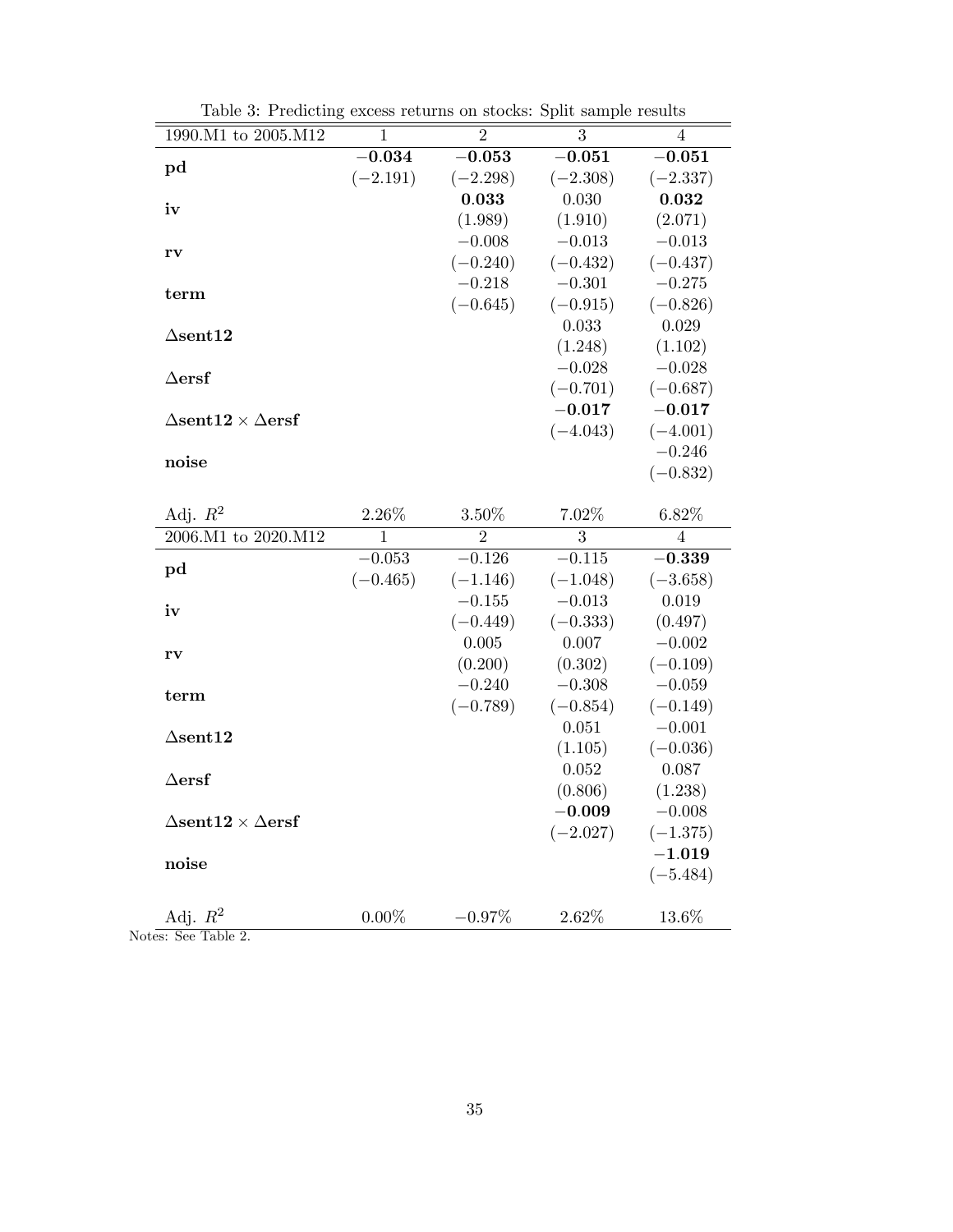| 1990.M1 to 2020.M12                                                                               | $\mathbf{1}$ | $\overline{2}$ | 3                | 4                |
|---------------------------------------------------------------------------------------------------|--------------|----------------|------------------|------------------|
|                                                                                                   | $-0.220$     | $-0.187$       | 0.101            | $-0.603$         |
| $pd \times GR$                                                                                    | $(-1.390)$   | $(-0.689)$     | $(-0.327)$       | $(-1.933)$       |
|                                                                                                   | $-0.043$     | $-0.060$       | $-0.059$         | $-0.057$         |
| $pd \times (1 - GR)$                                                                              | $(-2.748)$   | $(-2.814)$     | $(-2.689)$       | $(-2.706)$       |
|                                                                                                   |              | 0.007          | 0.016            | 0.051            |
| $iv \times GR$                                                                                    |              | (0.245)        | (0.324)          | (1.816)          |
|                                                                                                   |              | 0.023          | 0.020            | 0.023            |
| $iv \times (1 - GR)$                                                                              |              | (1.383)        | (1.061)          | (1.193)          |
|                                                                                                   |              | $-0.028$       | $-0.024$         | $-0.031$         |
| $\mathbf{rv}\times\mathbf{GR}$                                                                    |              | (2.221)        | $(-0.936)$       | (2.109)          |
| $\mathbf{rv} \times (1 - \mathbf{GR})$                                                            |              | 0.006          | 0.007            | 0.005            |
|                                                                                                   |              | (0.623)        | (0.684)          | (0.510)          |
| $term \times GR$                                                                                  |              | 2.976          | 3.731            | 2.257            |
|                                                                                                   |              | (1.607)        | (1.940)          | (1.336)          |
| term $\times (1 - GR)$                                                                            |              | $-0.220$       | $-0.226$         | $-0.153$         |
|                                                                                                   |              | $(-0.938)$     | $(-0.877)$       | $(-0.573)$       |
| $\boldsymbol{\Delta} \text{sent12} \times \text{GR}$                                              |              |                | 0.196            | $-0.033$         |
|                                                                                                   |              |                | (2.544)          | $(-0.341)$       |
| $\Delta$ sent $12 \times (1 - \text{GR})$                                                         |              |                | 0.009            | 0.006            |
|                                                                                                   |              |                | (0.335)          | (0.226)          |
| $\boldsymbol{\Delta}\text{ersf}\times\text{GR}$                                                   |              |                | 0.773            | 0.604            |
|                                                                                                   |              |                | (3.304)          | (1.375)          |
| $\Delta \text{ersf} \times (1 - \text{GR})$                                                       |              |                | $-0.007$         | $-0.006$         |
|                                                                                                   |              |                | $(-0.212)$       | $(-0.166)$       |
| $\boldsymbol{\Delta} \textbf{sent12} \times \boldsymbol{\Delta} \textbf{ersf} \times \textbf{GR}$ |              |                | 0.021<br>(1.963) | 0.006<br>(0.304) |
|                                                                                                   |              |                | $-0.008$         | $-0.008$         |
| $\Delta$ sent $12 \times \Delta$ ersf $\times (1 - \text{GR})$                                    |              |                | $(-2.161)$       | $(-2.121)$       |
|                                                                                                   |              |                |                  | $-1.508$         |
| $\mathrm{noise} \times \mathrm{GR}$                                                               |              |                |                  | $(-4.417)$       |
|                                                                                                   |              |                |                  | $-0.231$         |
| $noise \times (1 - GR)$                                                                           |              |                |                  | $(-1.025)$       |
|                                                                                                   |              |                |                  |                  |
| Adj. $R^2$                                                                                        | $3.92\%$     | 7.97%          | 11.0%            | 12.8%            |

Table 4: Predicting excess returns on stocks: Great Recession results

Notes: See Table 2. The dummy variable GR, dated month-t, is equal to 1 during the Great Recession from 2007.M12 to 2009.M6 and equal to 0 otherwise. All regressions include constant  $\times$  **GR** and constant  $\times$  (1–**GR**).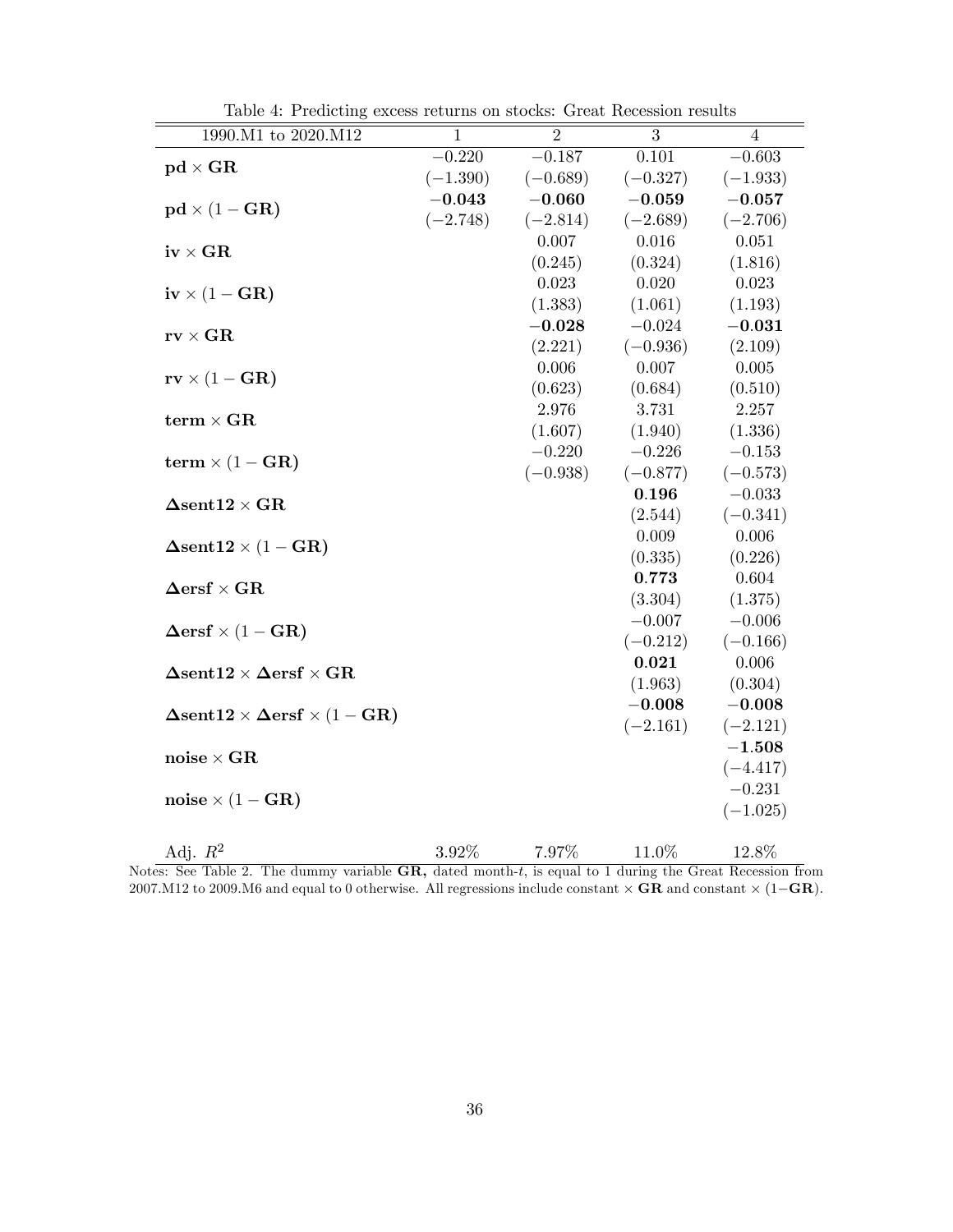| 1990.M1 to 2020.M12                                                                              | $\mathbf{1}$ | $\overline{2}$         | 3                      | $\overline{4}$         |
|--------------------------------------------------------------------------------------------------|--------------|------------------------|------------------------|------------------------|
| $pd \times R$                                                                                    | $-0.031$     | $-0.038$               | $-0.048$               | $-0.080$               |
|                                                                                                  | $(-0.626)$   | $(-0.710)$             | $(-0.950)$             | $(-1.700)$             |
| $\mathbf{p}\mathbf{d} \times (1 - \mathbf{R})$                                                   | $-0.046$     | $-0.076$               | $-0.075$               | $-0.071$               |
|                                                                                                  | $(-2.790)$   | $(-3.991)$             | $(-3.886)$             | $(-3.950)$             |
| $\mathbf{iv} \times \mathbf{R}$                                                                  |              | $-0.032$               | $-0.043$               | 0.021                  |
|                                                                                                  |              | $-0.900)$              | $(-1.499)$             | (0.685)                |
| $iv \times (1 - R)$                                                                              |              | 0.060                  | 0.057                  | 0.064                  |
|                                                                                                  |              | (4.470)                | (4.146)                | (4.324)                |
| $\mathbf{rv}\times\mathbf{R}$                                                                    |              | 0.019                  | 0.025                  | 0.008                  |
|                                                                                                  |              | (0.850)                | (1.350)                | (0.380)                |
| $\mathbf{rv} \times (1 - \mathbf{R})$                                                            |              | $-0.044$               | $-0.043$               | $-0.048$               |
|                                                                                                  |              | $(-2.083)$             | $(-2.003)$             | (2.152)                |
| term $\times$ R                                                                                  |              | 0.783                  | 0.925                  | 2.995                  |
|                                                                                                  |              | (0.531)                | (0.666)                | (2.047)                |
| term $\times (1 - R)$                                                                            |              | $-0.389$<br>$(-1.916)$ | $-0.395$<br>$(-1.849)$ | $-0.296$<br>$(-1.315)$ |
|                                                                                                  |              |                        | 0.062                  | 0.077                  |
| $\boldsymbol{\Delta} \textbf{sent12} \times \textbf{R}$                                          |              |                        | (0.483)                | (0.797)                |
|                                                                                                  |              |                        | 0.003                  | 0.002                  |
| $\Delta sent12 \times (1 - R)$                                                                   |              |                        | (0.106)                | (0.067)                |
|                                                                                                  |              |                        | 0.514                  | 0.913                  |
| $\boldsymbol{\Delta}\mathbf{ersf}\times\mathbf{R}$                                               |              |                        | (1.664)                | (2.907)                |
|                                                                                                  |              |                        | $-0.013$               | $-0.010$               |
| $\Delta \text{ersf} \times (1 - \mathbf{R})$                                                     |              |                        | $(-0.358)$             | $(-0.287)$             |
|                                                                                                  |              |                        | 0.005                  | 0.024                  |
| $\boldsymbol{\Delta} \textbf{sent12} \times \boldsymbol{\Delta} \textbf{ersf} \times \textbf{R}$ |              |                        | (0.331)                | (1.797)                |
|                                                                                                  |              |                        | $-0.010$               | $-0.009$               |
| $\Delta$ sent $12 \times \Delta$ ersf $\times (1 - R)$                                           |              |                        | $(-2.139)$             | $(-2.048)$             |
| $\mathbf{noise} \times \mathbf{R}$                                                               |              |                        |                        | $-1.124$               |
|                                                                                                  |              |                        |                        | $(-5.802)$             |
| noise $\times (1 - R)$                                                                           |              |                        |                        | $-0.323$               |
|                                                                                                  |              |                        |                        | $(-1.485)$             |
| Adj. $R^2$                                                                                       | 2.48%        | 6.86%                  | 12.7%                  | $15.9\%$               |
|                                                                                                  |              |                        |                        |                        |

Table 5: Predicting excess returns on stocks: All recession results

Notes: See Table 2. The dummy variable  $\mathbf{R}$ , dated month-t, is equal to 1 during recessions and equal to 0 otherwise. All regressions include constant  $\times$  **R** and constant  $\times$  (1-**R**).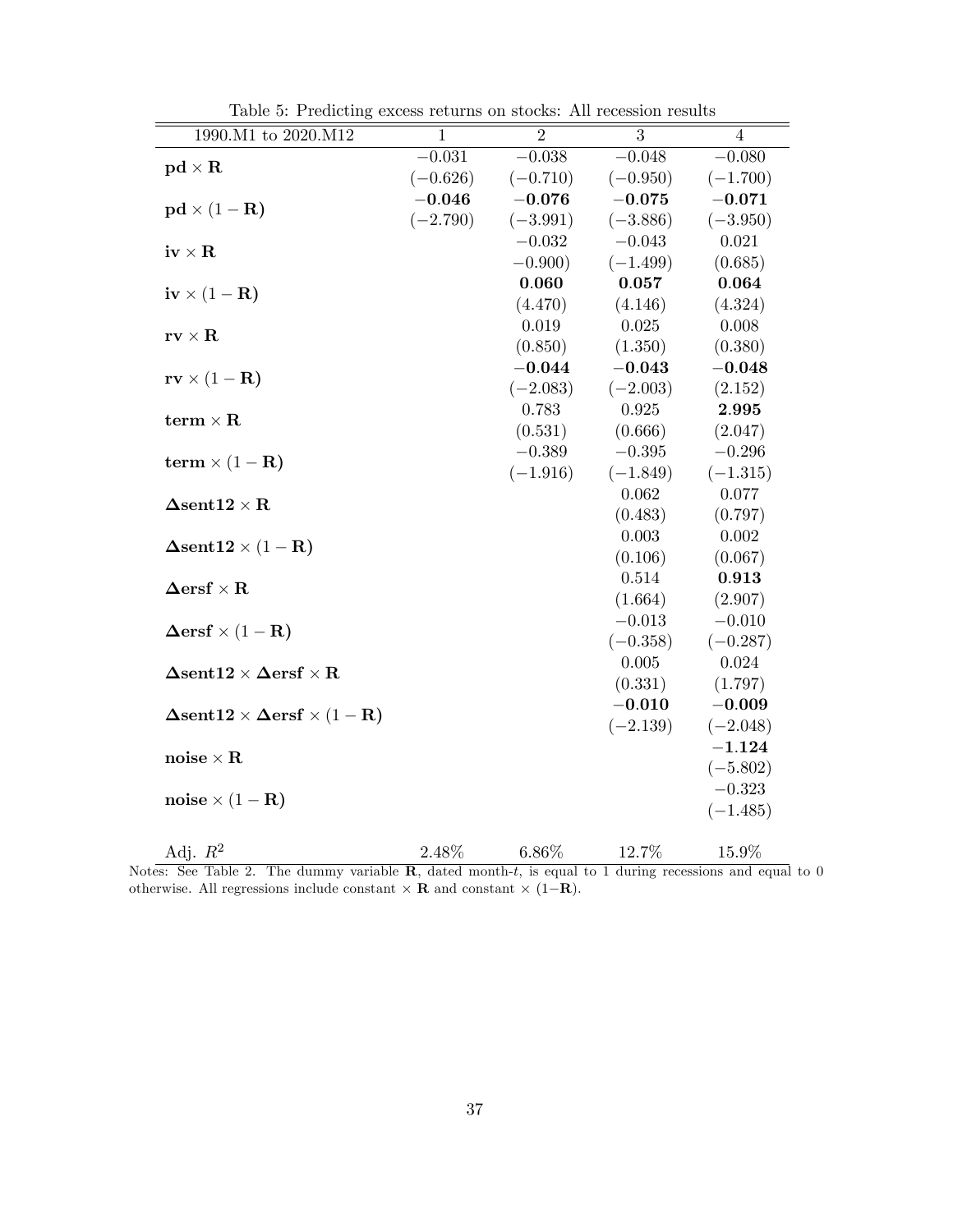| 1-month ahead forecast               | <b>RMSFE</b> | MAFE       | Corr    | Sign       | Adj. $R^2$ | OOS R <sup>2</sup>     |
|--------------------------------------|--------------|------------|---------|------------|------------|------------------------|
| In-sample with noise                 | $4.03\%$ *   | $2.99\%*$  | $0.32*$ | $65.0\%$ * | $8.30\%$ * |                        |
| In-sample without noise              | 4.11\%       | 3.09%      | 0.26    | 63.1%      | 4.81%      |                        |
| Split out-of-sample I with noise     | $4.30\%$ *   | $3.13\%$ * | $0.25*$ | 68.9%*     |            | $5.30\%$ *             |
| Split out-of-sample I without noise  | 4.44\%       | $3.24\%$   | 0.17    | 65.6%      |            | $-0.01\%$              |
| Split out-of-sample II with noise    | $4.46\%$ *   | $3.11\%$ * | $0.00*$ | $65.0\%$ * |            | $-0.17\%$ <sup>*</sup> |
| Split out-of-sample II without noise | 4.69%        | 3.30%      | $-0.09$ | $63.1\%$   |            | $-0.29\%$              |

Table 6: Goodness-of Fit Statistics

Notes:  $RMSFE =$  Root mean squared forecast error,  $MAFE =$  Mean absolute forecast error,  $Corr =$  correlation coefficient between forecasted excess return and realized excess return,  $Sign =$  percentage of forecasted excess returns with same sign as realized excess return, Adj.  $R^2 =$  Adjusted R-squared statistic for in-sample regressions, OOS  $R^2 =$  Out-of-sample R-squared statistic defined as  $1 - SSR/ SST$ , where SSR is the sum of the squared residuals from the predictive regression and SST is the sum of the squared deviations of realized excess returns from the mean excess return of the estimation sample. The in-sample regression equations correspond to columns 3 and 4 in Table 2 and cover the period from 1990.M1 to 2020.M12. For the split out-of-sample I regressions, the same equations are estimated for the period from 1990.M1 to 2005.M12 and then used to forecast excess stock returns for the period from 2006.M1 to 2020.M12. For the split out-of-sample II regressions, the same equations are estimated for the period from 1990.M1 to 2009.M12 and then used to forecast excess stock returns for the period from 2010.M1 to 2020.M12. An asterisk  $*$  indicates the superior goodness-of-fit statistic for the two regressions being compared.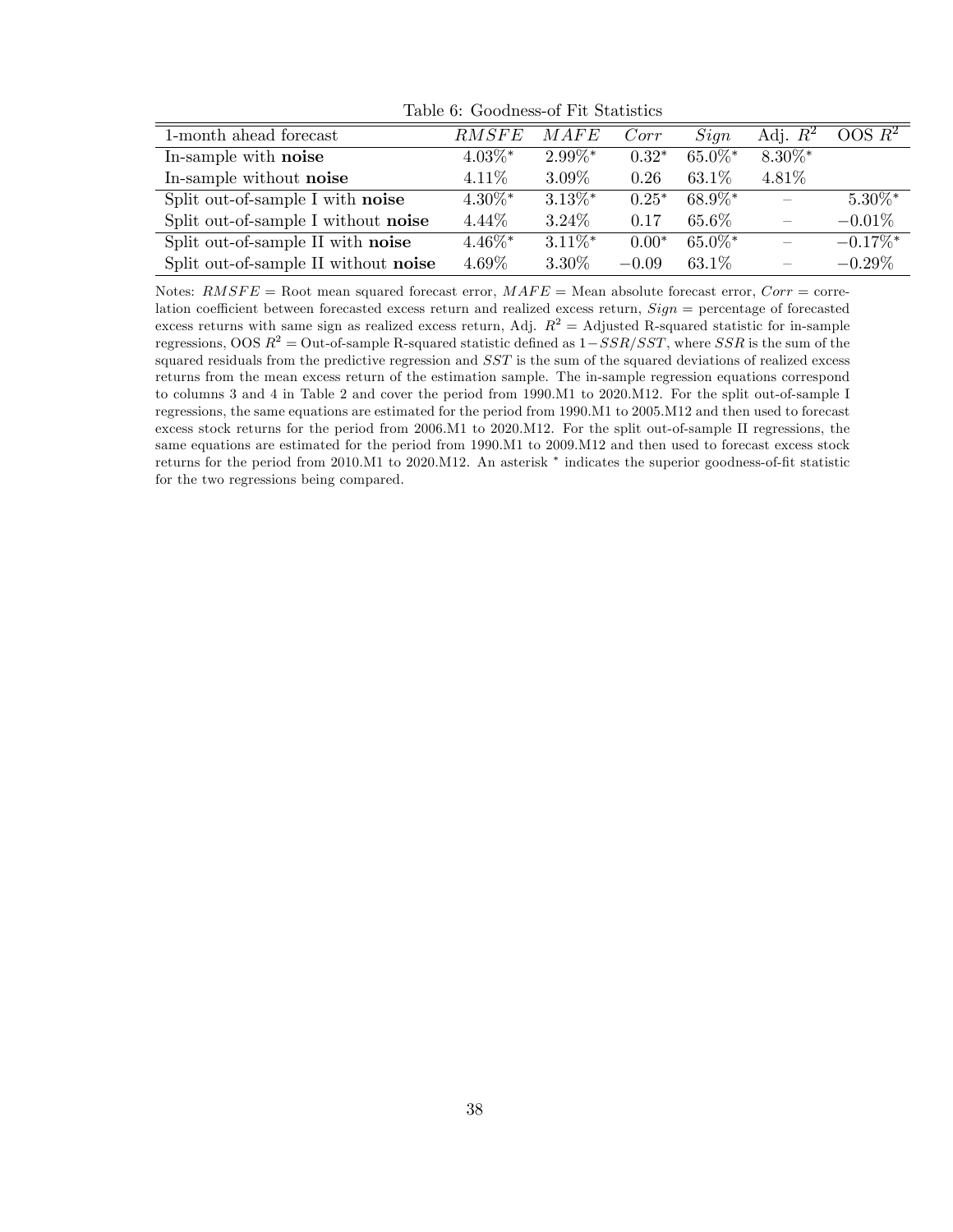



Notes: The predictor variables for one-month-ahead excess stock returns include the price-dividend ratio (pd), the implied stock return variance (iv), the realized stock return variance (rv), and the treasury term spread (term). These variables are included to control for the presence of stochastic volatility.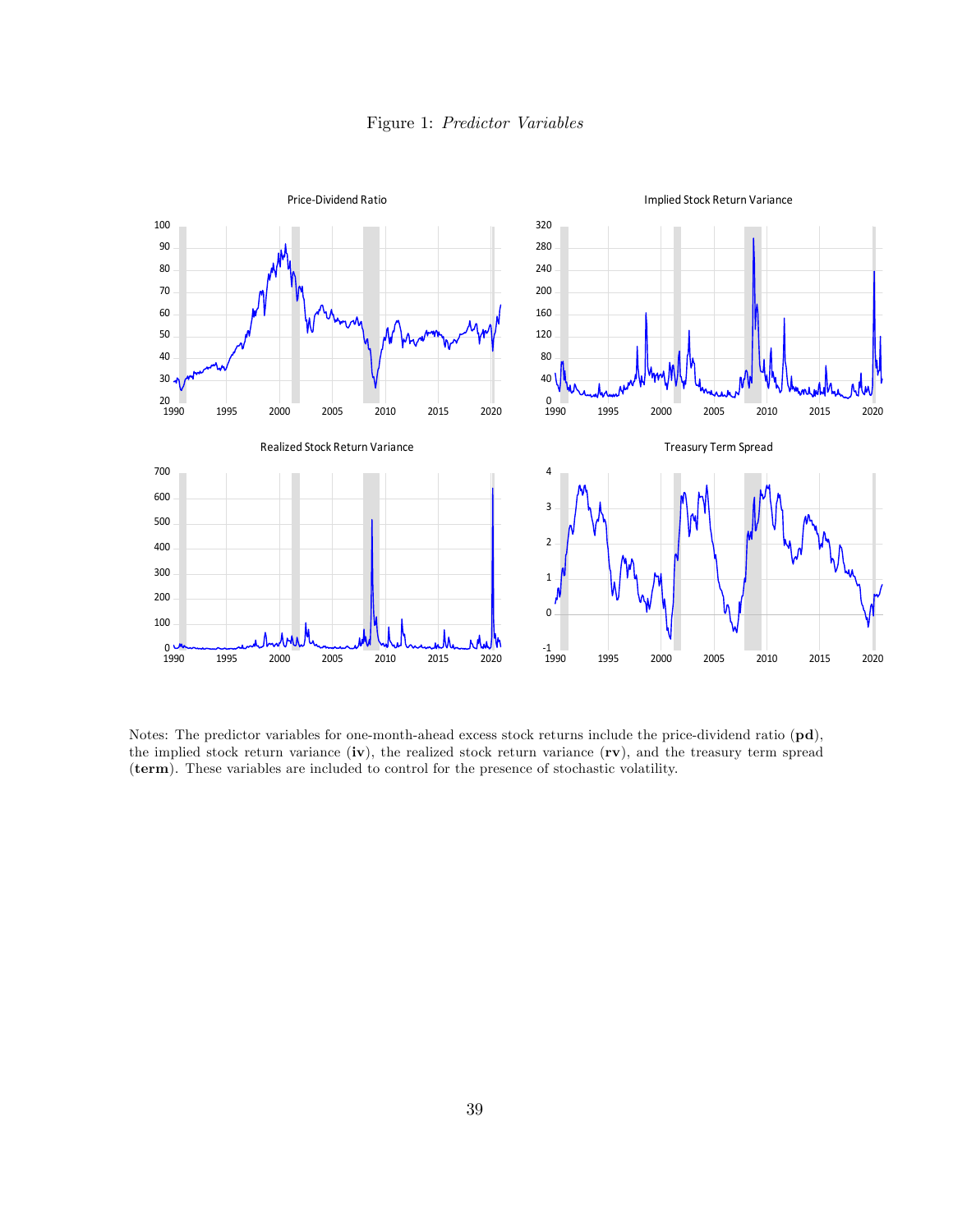



Notes: The predictor variables for one-month-ahead excess stock returns include a measure of shifts in consumer sentiment ( $\Delta$ sent12), a measure of excess return momentum ( $\Delta$ ersf), a sentiment-momentum interaction variable ( $\Delta$ sent12 $\times$  $\Delta$ ersf), and a measure of non-fundamental noise in the treasury yield curve (noise). The first three of these variables are included to control for the presence of stochastic volatility whereas the noise variable is included to detect market efficiency.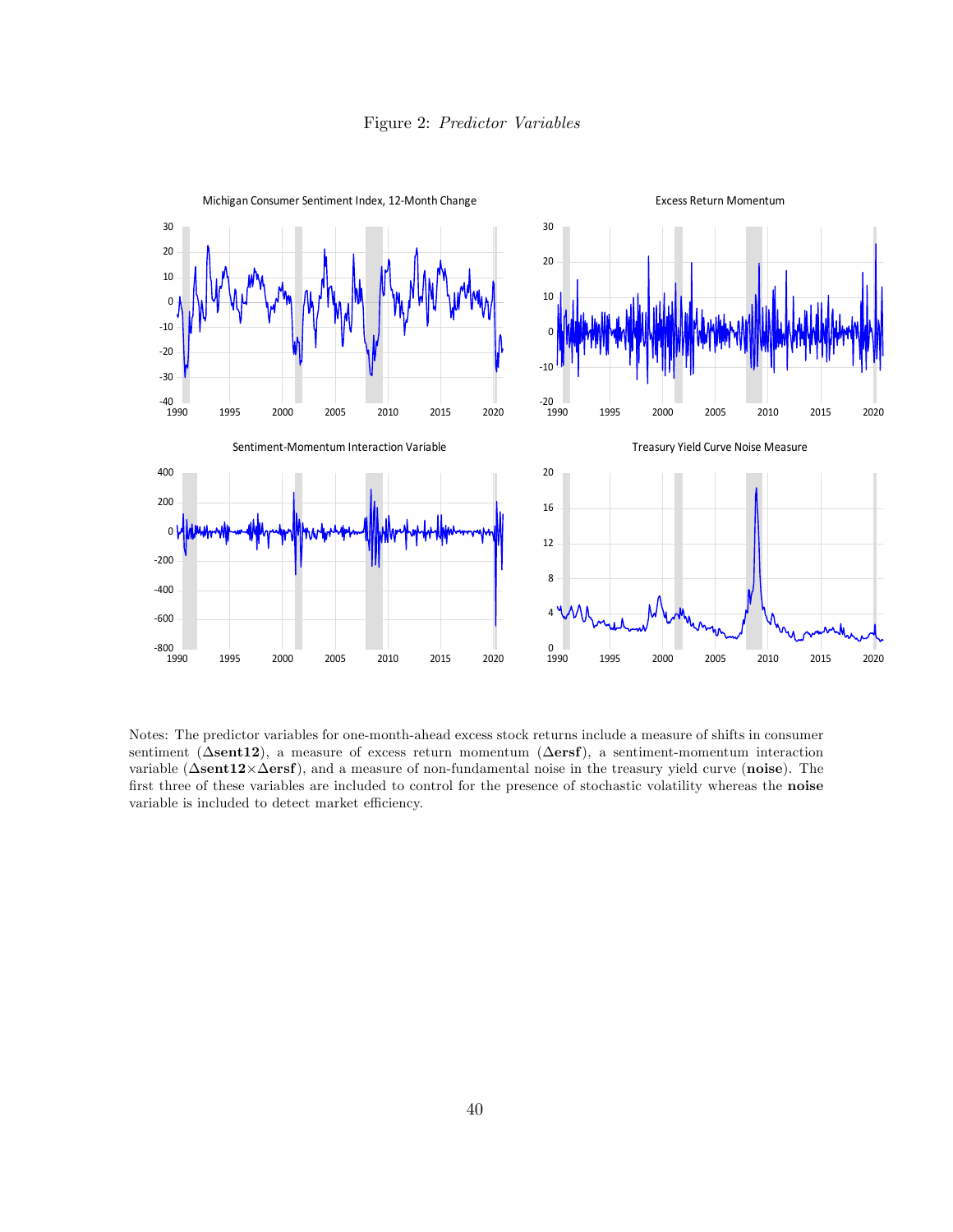

Notes: Thin red lines represent 95% confidence intervals using the asymptotic critical values. The rolling regression coefficient on pd exhibits a consistent negative sign and is mostly significant from the early 2000s onwards. The rolling regression coefficients on iv and rv exhibit mostly positive and negative signs, respectively. The rolling regression coefficient on term is rarely significant.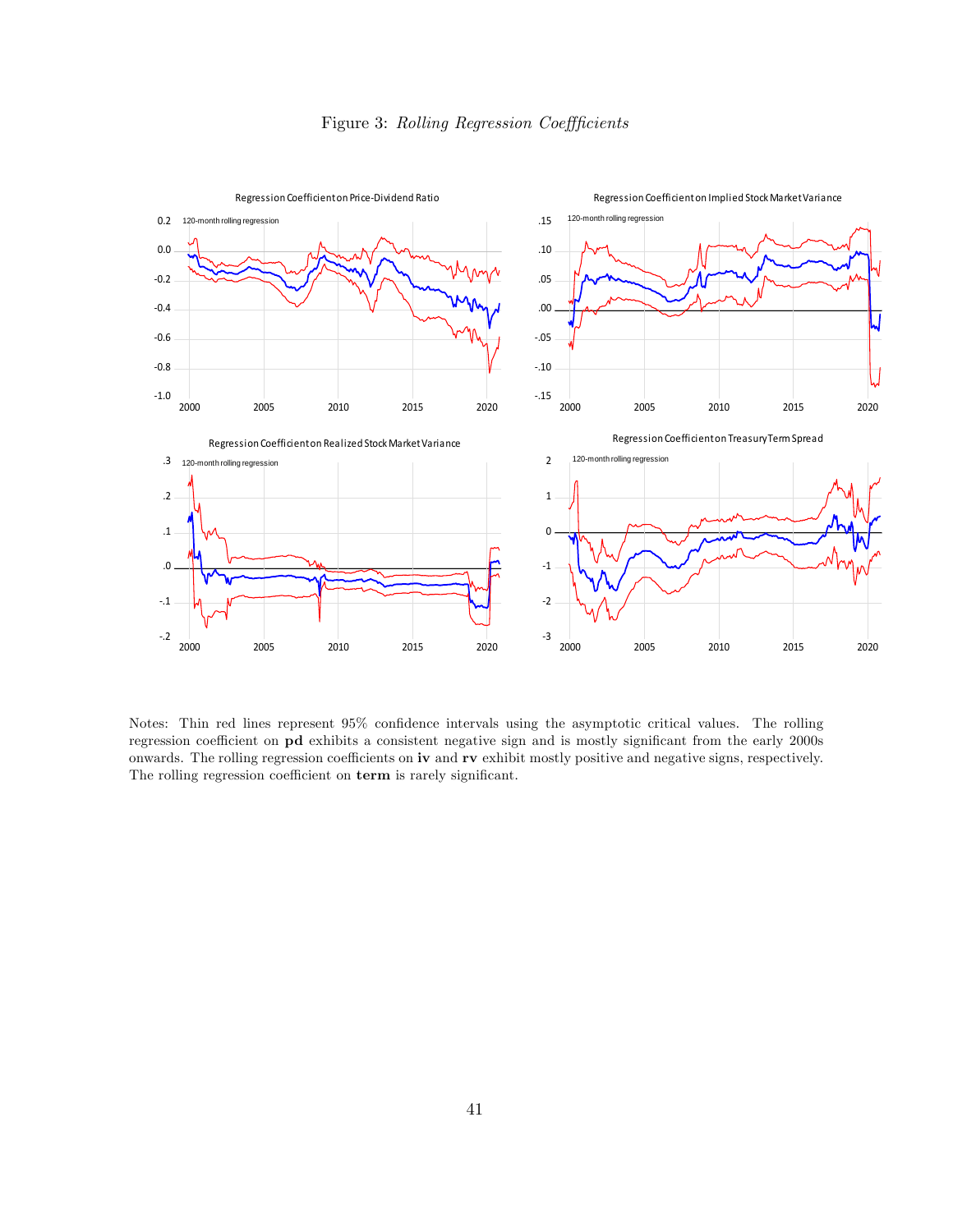



Notes: Thin red lines represent 95% confidence intervals using the asymptotic critical values. The rolling regression coefficient on  $\Delta$ sent12 is rarely significant while the rolling regression coefficient on  $\Delta$ ersf is never significant. The rolling regression coefficient on  $\Delta$ sent12 $\times \Delta$ ersf exhibits a mostly negative sign that is often significant. The rolling regression coefficient on **noise** is negative and significant for sample periods that include the Great Recession than runs from 2007.M12 to 2009.M6.